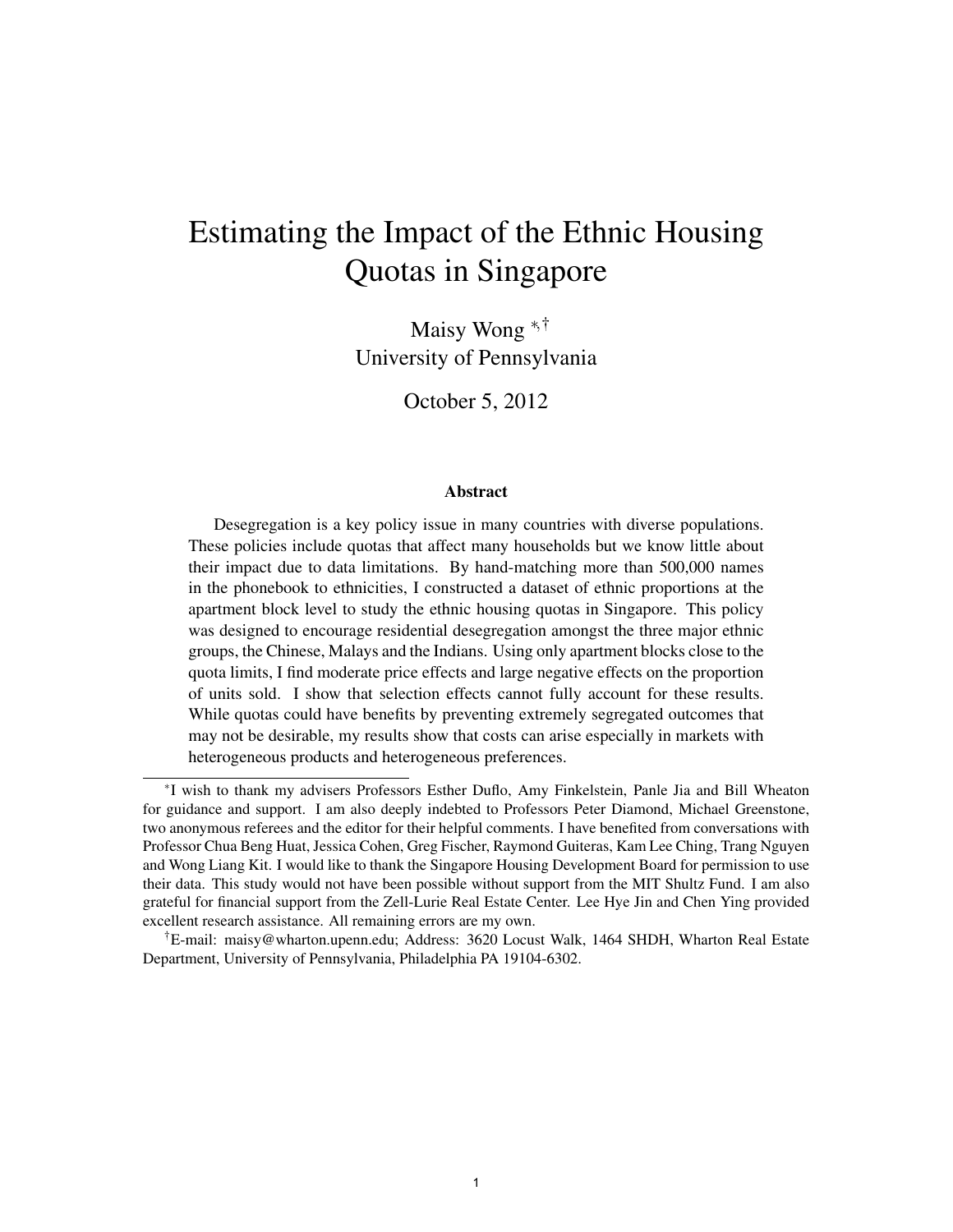# 1 Introduction

The seminal work by Thomas Schelling showed that private location decisions can affect the utility of neighbors by altering neighborhood compositions (Schelling, 1971).<sup>1</sup> Economists (including Schelling) argue that these externalities provide an economic justification for the coordinating role of public policies to avoid extremely segregated outcomes. Many of these policies take the form of quotas. In housing, examples include ethnic-based quotas in Starrett City in New York, religion-based quotas in a housing program in Andhra Pradesh in India and quotas for refugee settlements in Denmark and the Netherlands (Finder (1988), Banhardt (2009), Dutch Refugee Council (1999)). Beyond housing, there are also affirmative action quotas in Indian colleges (Bertrand et al., 2010) and American law schools (Rothstein and Yoon, 2008), in public service in India, Nigeria, Malaysia and South Africa (World Bank, 2005), gender quotas for corporate boards in Norway, France, Iceland and Spain (Corporate Women Directors International, 2012), hiring quotas in police departments in the United States (McCrary, 2007), political reservations in Indian village councils (Chattopadhyay and Duflo, 2004) and gender quotas in Spanish electoral lists (Casas-Arce and Saiz, 2011). In the United States, federal and state governments also impose race- or gender-based preferences through race- and genderbased targets in government procurement and federal contractor programs (Marion (2009), Leonard (1984)).

This paper studies the ethnic housing quota policy in Singapore. This policy was introduced in 1989 to encourage residential desegregation amongst the three major ethnic groups in Singapore – Chinese (77%), Malays (14%) and Indians (8%) (Singapore Department of Statistics, 2000). The policy is a set of upper limits on block level and neighborhood level ethnic proportions. Any transactions that forces the ethnic proportions of these blocks and neighborhoods farther above the upper limit is barred. For example, when Chinese quotas are binding, non-Chinese sellers cannot sell to Chinese buyers because this transaction increases the Chinese proportion farther above the Chinese quota limit.

These ethnic-based restrictions prevent some sellers of quota-constrained units from arbitraging price differences across ethnic groups. This price discrimination-like mechanism generates equilibrium price dispersion across buyers from different ethnic groups, making it possible, for example, to observe Chinese and non-Chinese buyers paying different prices for the same location, in equilibrium. This leads to price differences when comparing otherwise similar units just above and just below the quota limits. Depending on how easily prices can adjust, restrictions imposed by the quota policy could also reduce the proportion of units sold and increase the time a unit stays on the market.

<sup>&</sup>lt;sup>1</sup>Recently, Pancs and Vriend (2007) showed that even if all individuals have a strict preference for perfect integration, externalities may lead to segregation.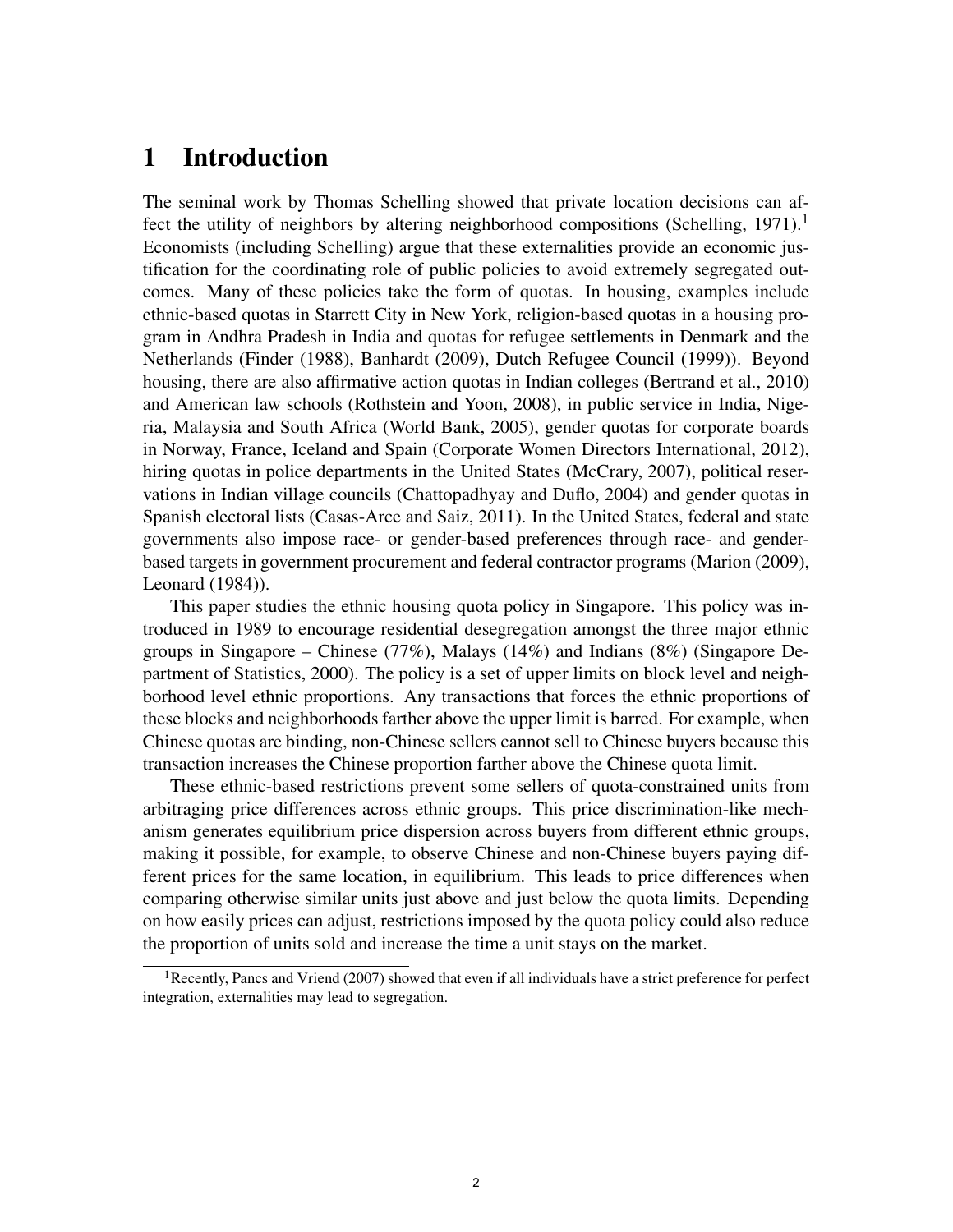To circumvent the problem that quota-constrained and quota-unconstrained locations are not comparable, I restrict my analysis to observations close to the quota limit. The strategy is to identify kinks in the outcome variable that coincide with kinks in the policy rule while controlling flexibly for the block-level ethnic proportions. While the setup is very similar to regression discontinuity design (Angrist and Lavy, 1999; Hahn et al., 2001), it does not fit within a standard regression discontinuity design (RDD) framework (Imbens and Lemieux, 2008; Lee and Lemieux, 2010) because the running variable of interest (ethnic proportions) is endogenous.<sup>2</sup> Therefore, the identification strategy is more similar in spirit to the regression kink resign in Card et al. (2009)'s study on the impact of previous earnings (an endogenous running variable) on unemployment insurance benefits.

There are relatively few studies on the impact of desegregation policies due to two challenges that I am able to circumvent.<sup>3</sup> First, many desegregation policies impose strict limits. For example, the VAMBAY housing program in Andhra Pradesh in India limit public housing clusters to be 75% Hindus and 25% Muslims. This means that clusters with more than 75% Hindus are unlikely to exist. By contrast, when the quota policy was implemented in Singapore in 1989, the Housing Development Board (HDB) did not want to evict owners in apartment blocks that were quota-constrained and they also wanted to minimize the number of households that would be affected. Therefore, they allowed all transactions that involved buyers and sellers of the same ethnicity because these transactions did not make the locations more segregated. Consequently, it is possible to observe housing transactions that are above the upper limits of the quota. The fact that many units exist above and below the quota limit will be useful for identification.

The second challenge is related to the data requirements of the identification strategy. Quotas are a nice natural experiment because kinks in the policy rule at the quota limits offer hope of identifying the causal effect of the quota policy by comparing units that are slightly above the quota limit to units that are slightly below the quota limit. However, this empirical strategy necessitates data on the running variable used to determine the quota status and a large number of observations, slightly above and below the limits. For the ethnic quotas in Singapore, the running variable of interest would be the ethnic proportions at the apartment block level. Since many of these policies are highly contentious, it is often hard to find public data of the running variable or even public data of the quota limits. For example, McCrary (2007) estimates the impact of racial hiring quotas in municipal

<sup>&</sup>lt;sup>2</sup>To implement RDD, I would need pre-policy data on ethnic proportions. Unfortunately, I was not able to obtain it.

 $3$ For example, there is a vast empirical literature on the causes and consequences of residential segregation (Bajari and Kahn, 2005; Bayer et al., 2004; Card et al., 2008; Cutler et al., 1999; Gabriel and Rosenthal, 1989; Harsman and Quigley, 1995; Ihlanfeldt and Scafidi, 2002) but relatively fewer studies of the impact ˙ of residential desegregation policies (Banhardt, 2009; Boisjoly et al., 2006; Edin et al., 2003; Rosenbaum, 1995)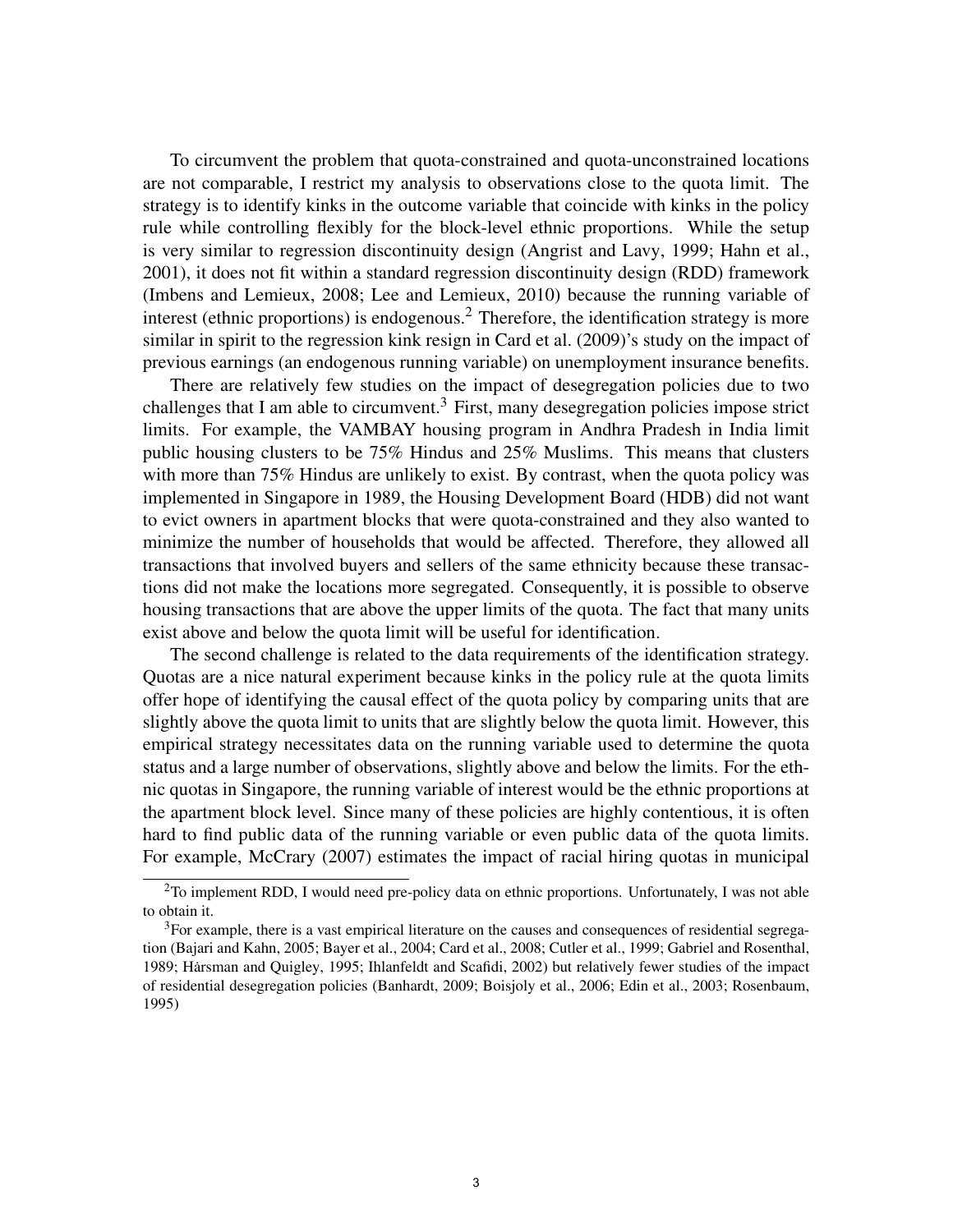police departments in the United States using event study analysis because "information on quotas is much more poorly measured than whether a city was litigated, and the date the litigation began" (p349). Bertrand et al. (2010) administered a survey to study the effect of affirmative action quotas in an Indian engineering college but "the strenuous data requirements of the regression discontinuity design methods coupled with (their) limited sample size reduced (their) ability to provide conclusive evidence on the returns to attending engineering school for the marginal admit." (p28).

I circumvent this data issue by hand-matching more than 500,000 names to ethnicities using the Singapore Residential Phonebook. This allows me to calculate ethnic proportions for 8007 apartment blocks. I combined this data with outcomes for 35,744 housing transactions that I downloaded from the HDB website.

An important identification assumption is that individuals cannot "precisely sort" around the quota limits so that variation in the treatment status around the policy limit is "as good as randomized" (Lee and Lemieux, 2010). I show that the *ethnic-specific* restrictions of the quota policy incentivizes sellers of different ethnicities to bunch on opposite sides of the quota limits. If seller ethnicity is correlated with income and housing upgrades is a normal good, price effects found at the quota limit could be the difference between upgraded versus non-upgraded units, rather than the treatment effect of the quota. I follow the RKD and RDD literature and test for discontinuities in the density of the running variable (McCrary, 2008). The density of the Chinese and Indian proportions are not statistically significantly discontinuous around the Chinese and Indian quota limits but not so for the Malay quotas. However, the bunching pattern around the Malay quotas is not consistent with households trying to manipulate treatment assignment but seems to be due to frictions in the housing market. Furthermore, the bunching pattern seems to bias against the price effects I find below. I return to this in the results section.

I find that Chinese-constrained units are 5 to 8% more expensive while Malay- and Indian-constrained units are 3 to 4% cheaper. Constrained units are also harder to sell. The proportions of units sold are 0.7% to 1.3% lower for constrained units. These effects are between 16 to 29% of the mean proportion of units sold (4.5%). I show that the results above cannot be fully explained by selection.

In the paper, I develop a theoretical framework with discrete choices where housing is heterogeneous and so are preferences for housing. Even though there are many housing units, as long as there is a high enough dimension of heterogeneity, housing units would be sparse in the attribute space, making the housing market thin (Arnott, 1989). This could lead to a wedge between a household's willingness-to-pay for his most desired unit and his second most desired unit. In the limit, as the housing market thickens, this wedge tends to zero. My framework shows that the price patterns are most consistent with segregation preferences (eg. Chinese prefer to live in Chinese neighborhoods more than non-Chinese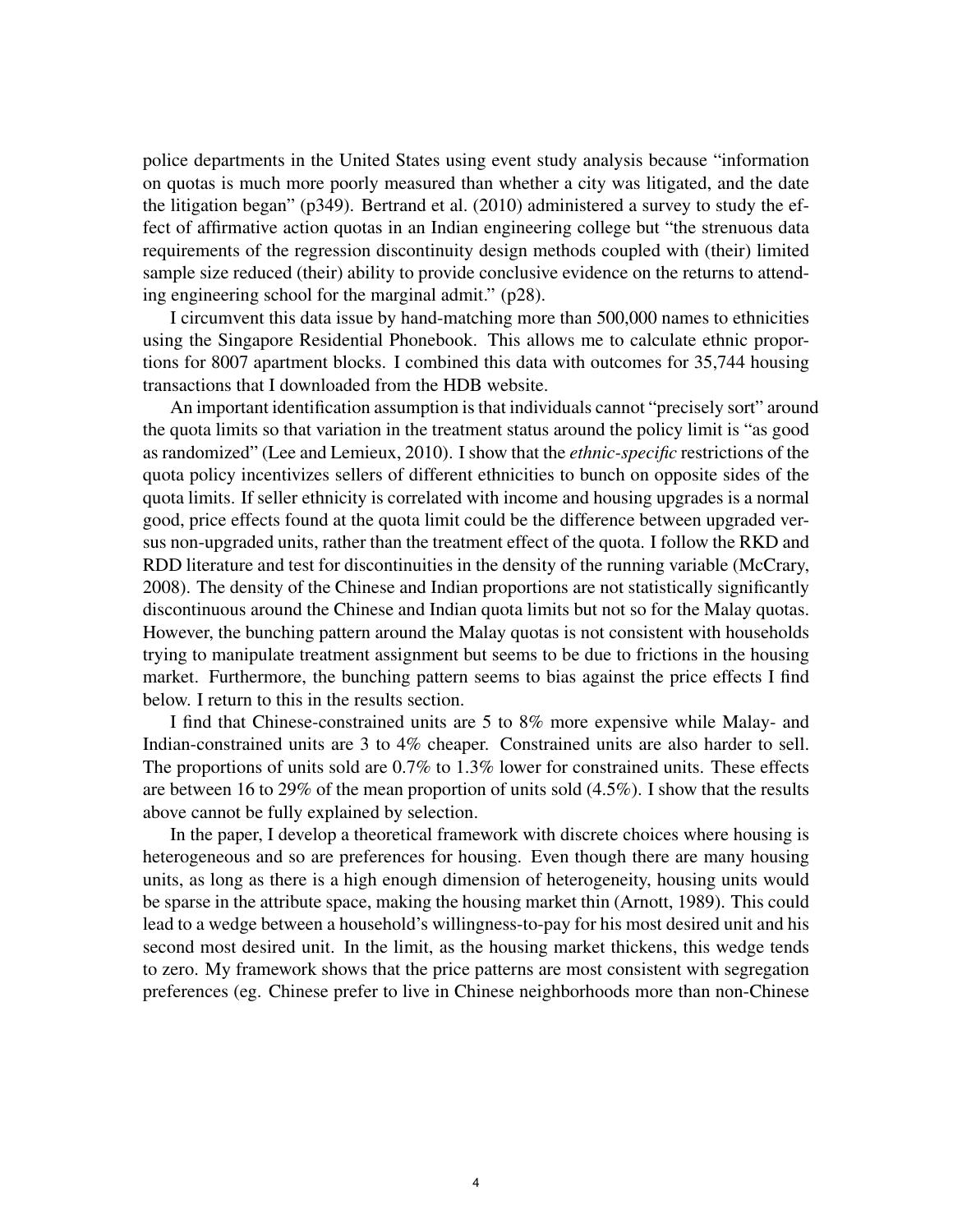prefer to live in Chinese neighborhoods) and thin markets for Chinese buyers (housing attributes preferred by the Chinese are sparse, given the preference distribution of Chinese buyers).

These findings have policy implications beyond Singapore. While quotas could be desirable due to externalities, costs from ethnic- or gender-based quotas are apt to arise in settings with thin markets. This is especially likely if preferences are heterogeneous by ethnicity or gender. I show that costs can arise even in Singapore, where the policy was designed to affect a small share of the population because transactions between buyers and sellers of the same ethnicity were still permitted and no one was evicted. Yet, there is still a sizable impact on the proportion of units sold, translating to significant increases along the time-to-sell margin, and a moderate impact on prices. Wong (2012) uses preference estimates from a structural neighborhood choice model to simulate the first best spatial allocation of ethnic groups and finds that a third of the neighborhoods are close to the first best allocation. The benefits estimated in the neighborhood choice model would have to be weighed against the costs estimated in this paper.

### 2 Background

Singapore is a multi-ethnic country with a population of 4.5 million (Singapore Department of Statistics, 2006). The three major ethnic groups are the Chinese (77%), the Malays  $(14%)$  and the Indians  $(8%)$ . The Chinese have the highest median monthly income (S\$2335), followed by the Indians (S\$2167) and the Malays (S\$1790). Although the median Malay household is poorest, the income distribution of the Indians have a longer left tail (more Indians are very poor). Also, the ownership rate in public housing is the lowest amongst the Indians.

Public housing is the most popular choice of housing in Singapore with 82% of the resident population living in public housing (Housing Development Board, 2006). The units are built and managed by the Housing Development Board (HDB). Public housing was first built in Singapore in 1960 to solve the young nation's housing crisis (Parliamentary Debates, 1989).

There are three ways Singapore residents can live in an HDB unit. They may apply through the primary allocation system for new HDB units, $4$  they may purchase existing

<sup>&</sup>lt;sup>4</sup>All eligible Singapore citizens can apply to buy new HDB units in the primary market. To be eligible, the applicant must be married, aged 21 and above and have gross income below a ceiling determined by HDB for that year. The primary market comprises mostly new HDB units that are built-to-order in new HDB estates. Most applicants are first time buyers because applicants must not have interest in any other property within 30 months of the application. Applicants can submit a request for one of the 8 HDB types of units and also a preference for one of the 3 HDB zones (North, North East and West). A computer ballot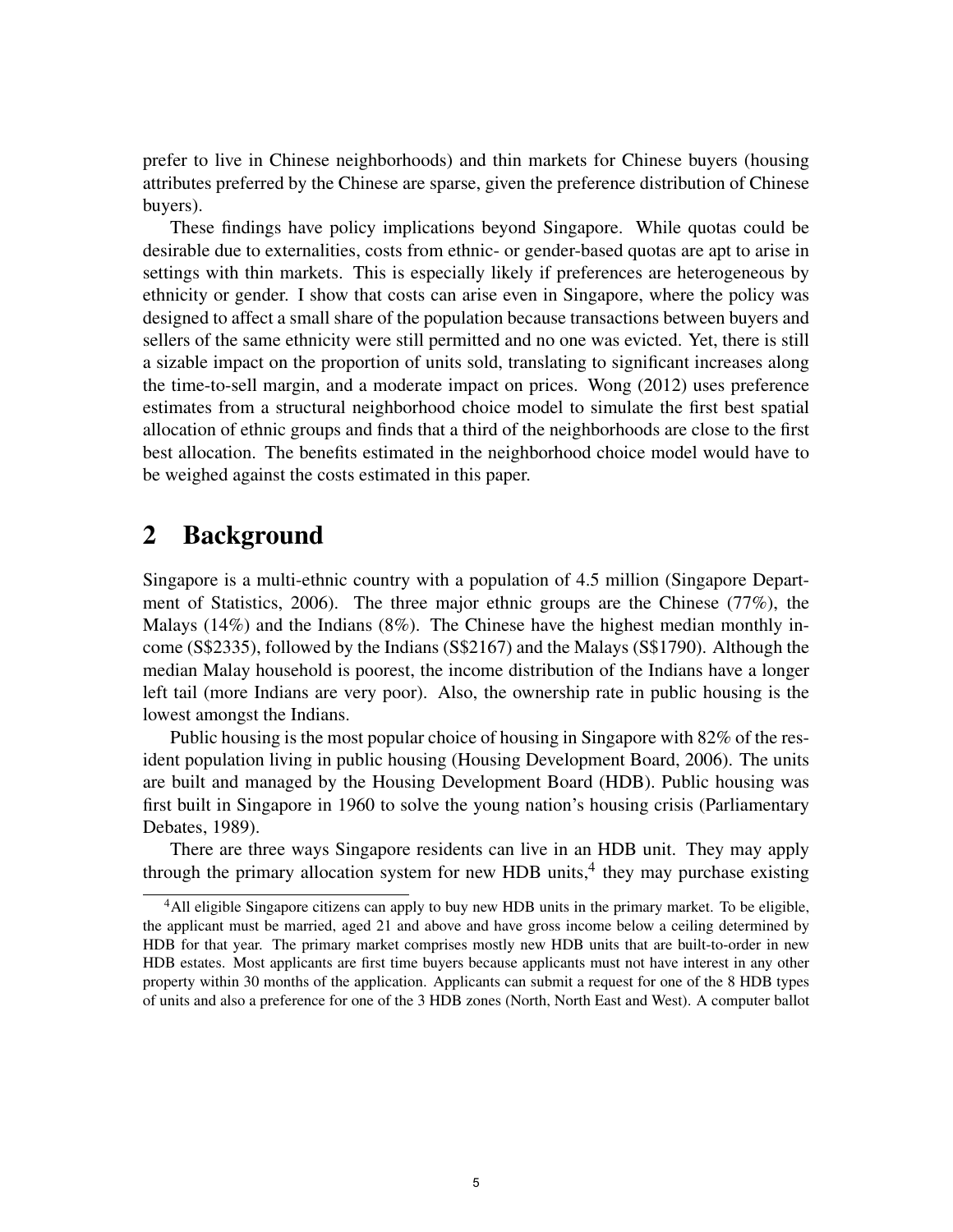HDB units in the resale market or they may rent. The rental market is negligible (98% percent of the HDB units are owner-occupied) because rentals are regulated to ensure that public housing is used for primary residences only (Housing Development Board, 2006).<sup>5</sup> This paper focuses on the resale market only.

Public housing in Singapore is based on the concept of new towns: self-contained, large scale satellite housing developments that usually includes public housing units, a town center and a range of amenities. HDB dwellings are relatively uniform. To cater to the different needs of households, HDB designed and built 8 unit types. Type 1 is a studio, Type 2 is a 1-bedroom unit, Type 3 is a 2-bedroom unit. Types 4 to 6 all have 3 bedrooms, but the higher types have extra living and/or dining areas. The remainder 2 types are called HUDC and multi-generation units. These tend to be larger units but HDB built very few of them. The most popular units are type 3 to 6. Apart from the number of rooms, the layout and size in public housing units are relatively homogeneous.

To understand the ethnic quotas, it is important to understand the geography of housing markets in Singapore. The smallest spatial unit is an HDB *unit*. An HDB *block* is a multistoreyed apartment block with an average of 74 households. HDB *neighborhoods* are clusters of HDB blocks. The average neighborhood in Singapore has 4000 households, 45 HDB blocks and an average land area of 1.5 square miles. Due to the high population density in Singapore, a neighborhood is comparable to a US Census block group by land area but it is comparable to a US Census tract by population size. HDB *towns* are clusters of HDB neighborhoods.

Figure 1 shows a map of an HDB community with HDB blocks and HDB neighborhoods. HDB *blocks* and *neighborhoods* are terms used by HDB to describe clusters of public housing units. Throughout the paper, blocks and neighborhoods refer to HDB blocks and HDB neighborhoods. Each number in the map corresponds to an HDB block. Notice that the block numbers range from 100 to 600. There are 4 HDB neighborhoods in the map. All blocks that range from 100 to 199 belong to neighborhood 1 and all blocks from 200 to 299 are in neighborhood 2 and neighborhoods 4 and 5 are defined similarly. HDB neighborhoods are clusters of HDB blocks that are spatially contained, and separated from other HDB neighborhoods and other private housing by main roads. All HDB blocks and neighborhoods include public housing units only. There are no private housing units in this map.

### *Ethnic Integration Policy*

will determine the applicants' queue position to book a unit. Lottery winners are given 3 months to select a new unit. They will typically wait 2 to 3 years before the unit is completed in the new HDB estate. After 5 years, the owners are free to sell their units in the resale market.

<sup>&</sup>lt;sup>5</sup>In my sample period, owners of public housing are only allowed to rent if they can prove that they need to be out of the country for an extended period.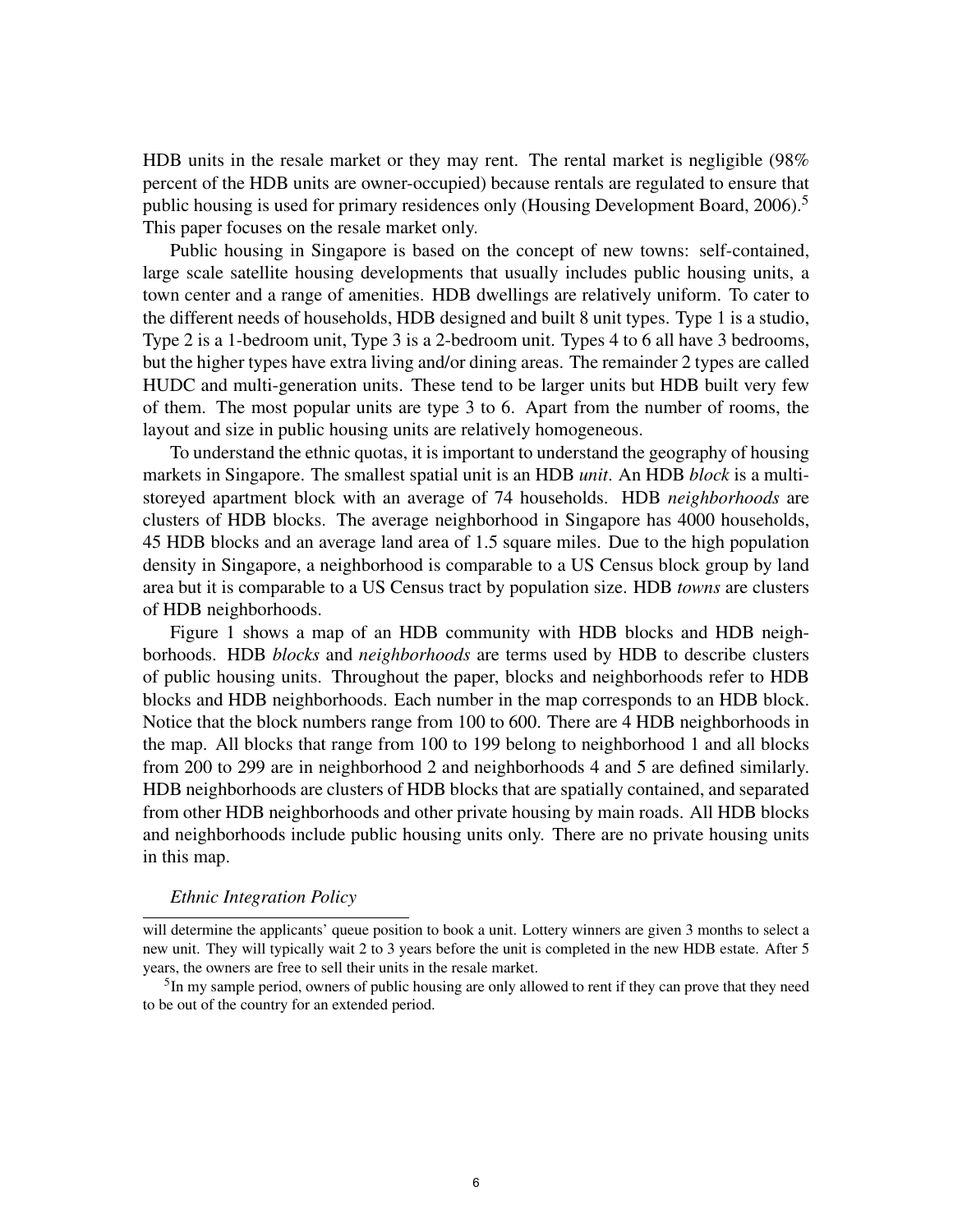In late 1988 and early 1989, the government began to sound alarms about the growing "concentrations of racial groups" and the "gravity of this problem". They were concerned about going back to "the pre-1965 period when conditions bred distrust and misunderstanding among the various races and when there were even racial riots". The Minister for National Development pointed out as an example that in the town of Bedok, "if present trends continue, the proportion of Malays will reach 30% by 1991, and will exceed 40% in 10 years' time". He was also concerned that "once a critical point is passed, racial groupings accelerate suddenly". In response to these trends, the government announced the Ethnic Integration Policy in a parliamentary debate on February 16, 1989 and the policy was implemented starting March 1, 1989 (Parliamentary Debates, 1989).

The policy is a set of quota limits at the block and neighborhood level. Table 1 lists the limits, in comparison to the 2000 national ethnic proportions. There are block level and neighborhood level limits. They chose the HDB neighborhood as the basic unit to apply the quota because "the neighborhood is a distinct entity with a well-defined physical boundary". Quota limits were set depending on the rate of formation of new households as well as recent trends in applications. At that time, applications for HDB units did not reflect the ethnic composition in Singapore. Chinese, Malays and Indians accounted for 74%, 19% and 7% respectively. The neighborhood limits allow some flexibility relative to these proportions. The Chinese neighborhood limit was set at 84% (10% more than the share of Chinese applications), and the Malay and Indian neighborhood limits were 3% above these proportions (22% and 10% respectively). Block quotas were 3% above each neighborhood limit to allow some blocks to be more segregated relative to the neighborhood limit. It was important to the government to have specific limits that would be applied to "all the ethnic groups in all areas". They reasoned that giving a range would mean that "the limit will vary from place to place and this can give rise to a lot of suspicion and misunderstanding". Since then, the quota limits have been fixed over time and are also fixed for all areas (Parliamentary Debates, 1989).

The quotas are upper limits on ethnic proportions to prevent HDB communities that are already segregated from becoming more segregated. Once a community hits the upper limit, transactions that make the community more segregated will not be allowed.<sup>6</sup> However, transactions involving buyers and sellers from the same ethnicity will always be allowed because this does not increase the ethnic proportion. For example, Table 1 shows that the Chinese block level quota is set at 87%. Once the Chinese make up more than 87% of the HDB block population, Chinese buyers can no longer buy from non-Chinese sellers

<sup>6</sup>These restrictions are easily enforced because the identity cards of all Singaporeans report their ethnicity. Also, all resale transactions have to be approved by the HDB. One of the approval steps involves checking whether the transaction violates the ethnic housing quotas. An inter-ethnic married couple can choose to use either ethnicities of the spouses.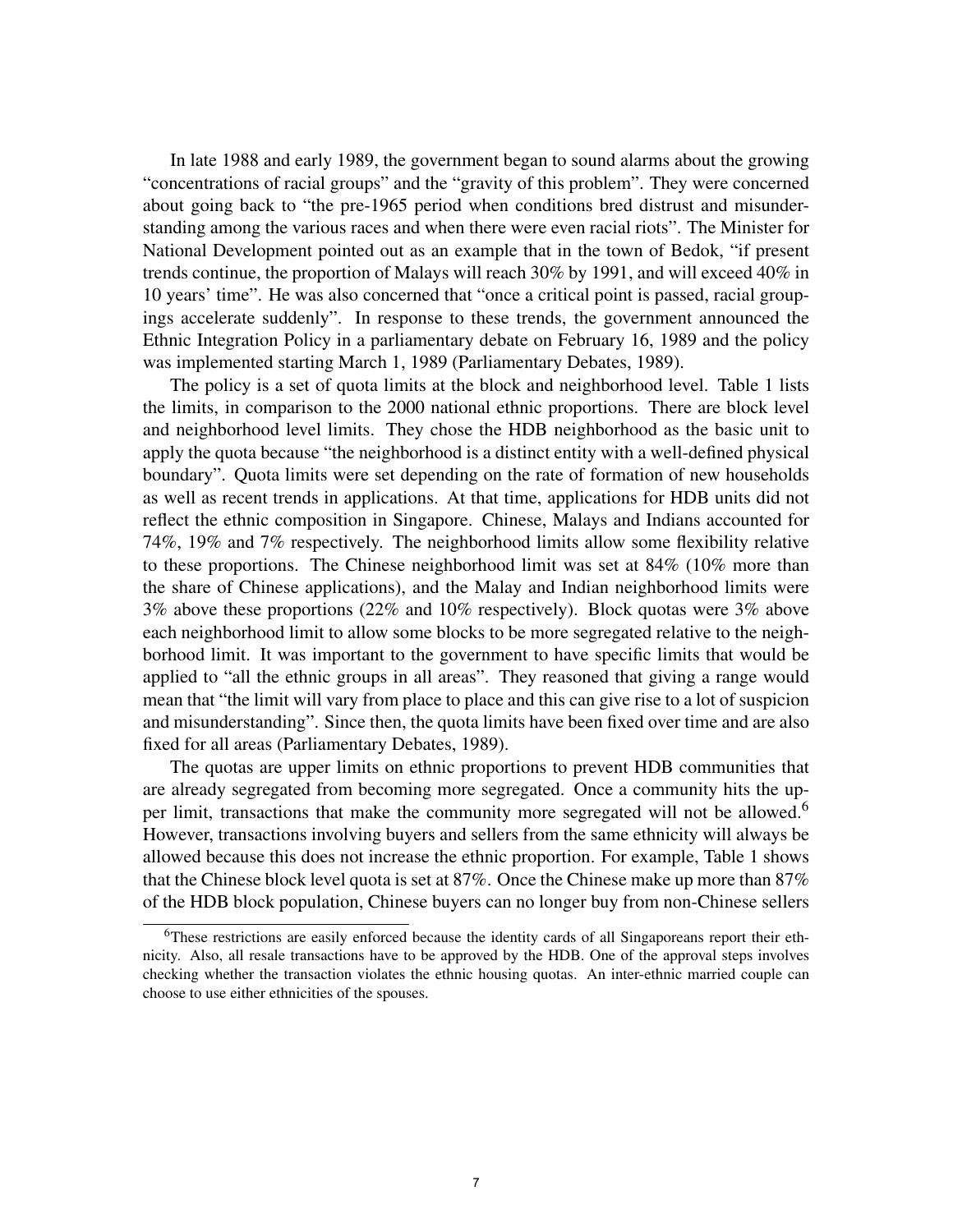because this increases the proportion of Chinese in that block. Table 2 lists the types of transactions allowed or not allowed, for each ethnic quota.

The policy restrictions were designed to avoid extremely segregated outcomes without affecting too many households. For example, it was emphasized many times in the parliamentary debate that "no HDB owner, whether he is Chinese, Malay or Indian will be requested to move from his present flat". Resale statistics at that time showed that most HDB owners who sold their flats sold to buyers of the same ethnic group. Since, the policy was designed to allow all transactions involving buyers and sellers of the same ethnicity, they estimated that fewer than 1700 owners would be potentially affected by the policy. The government also did not anticipate great price effects and reasoned that "it is a small price we must be prepared to pay in order to ensure that we do build a cohesive, better integrated society in Singapore" (Parliamentary Debates, 1989).

The policy appears to have reduced the Malay and Indian proportions in some places. For example, Lum and Tien (2003) report that the town of Bedok and Yishun had 59% and 24% Malays and Indians in 1988 but only 19% and 11% respectively by 1998. The third town they looked at, Redhill, started with 87% Chinese before the policy and still had 84% Chinese by 1998. There have been calls to relax the restrictions of the quota, especially when the "volume of transactions is actually very low and therefore the ability to sell the flat to the right ethnic group would be more difficult". There were also complaints that the policy "is posing a serious financial problem to some families" (Parliamentary Debates, 2003).

In spite of these complaints, the government has repeatedly insisted on maintaining the quota limits. In fact, the policy was even extended to non-Malaysian permanent residents. Beginning in March 2010, HDB began to enforce neighborhood and block quota limits (5% and 8% respectively) on the share of non-Malaysian permanent residents. Malaysian permanent residents are not subject to the quota due to their close cultural and historical similarities with Singaporeans (both countries are former British colonies and Singapore was part of Malaysia for a short period in the 1960s). Using quotas to regulate location choices of immigrants is also not unique to Singapore. In Europe, many settlement policies place limits on where newly arrived immigrants can settle, mostly in an effort to avoid the formation of enclaves. In Netherlands and Denmark, this is achieved by placing limits on the number of refugees each municipality is obliged to provide dwellings for (Dutch Refugee Council, 1999).

### 2.1 Price effects at the quota limits

In this section, I layout a framework to analyze price effects around the quota limits. I focus on describing effects for the Chinese quotas only. The effects for the Malay and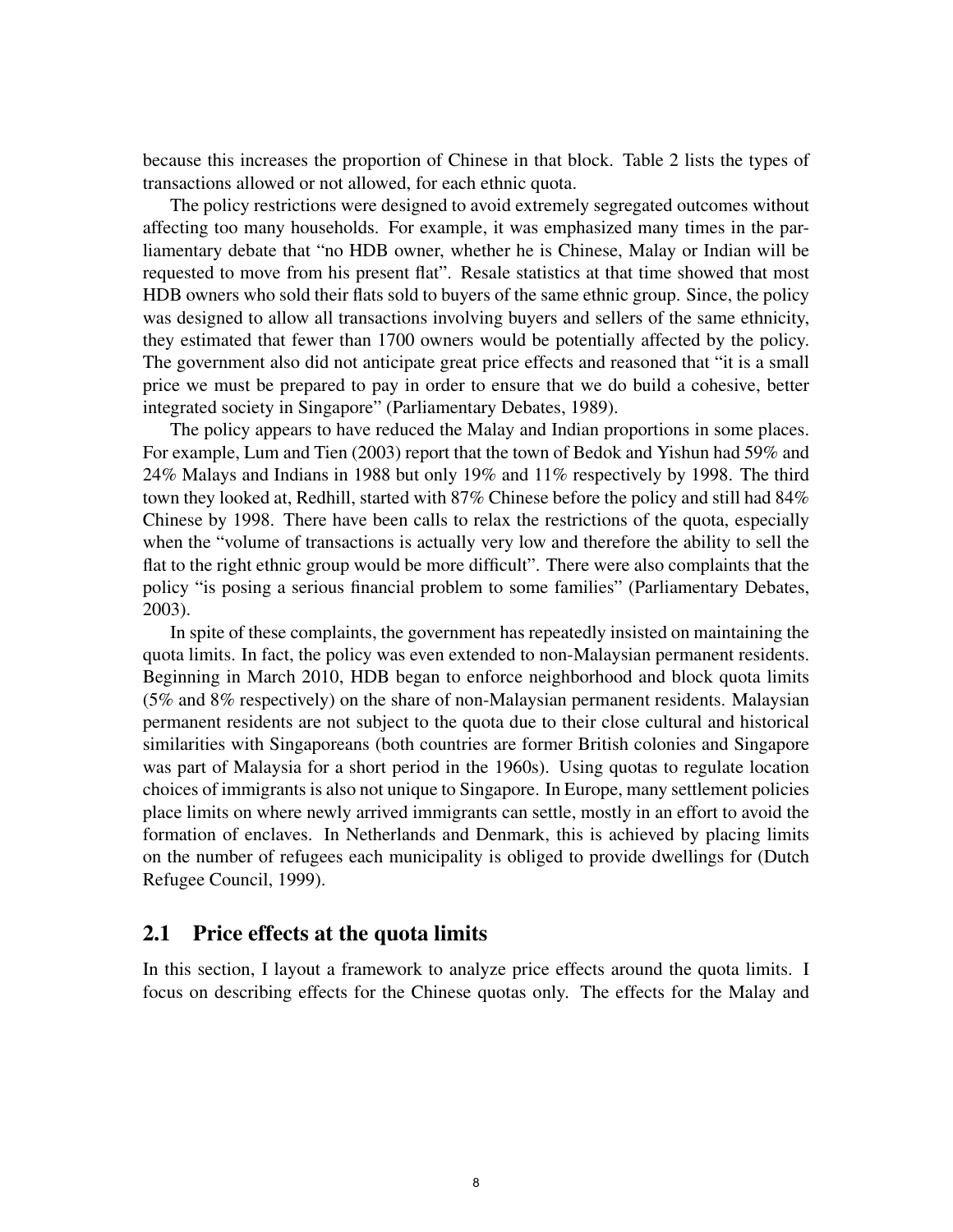Indian quotas are similar.

There is a perfectly competitive market of HDB units. Supply of HDB units is fixed and normalized to one. Every owner of an HDB unit is a potential seller. Sellers have an outside option (not moving).

Housing has two features: First, it is heterogeneous. Each housing unit is a bundle of attributes including the number of rooms, paint color, location, amenities and price. Second, housing is indivisible so that households cannot purchase fractions of units and combine them to obtain their ideal unit.

Demand for housing can be derived from a standard discrete choice model where households have heterogeneous preferences for attributes of HDB units.<sup>7</sup> Buyers have preferences over attributes of HDB units and choose the unit that maximizes their utility. The outside option is not moving. There are two groups of households: Chinese and non-Chinese. Chinese prefer to live in Chinese communities where there are more Chinese neighbors and more amenities and attributes preferred by Chinese.<sup>8</sup> Non-Chinese prefer to live in non-Chinese communities.

Because housing units are heterogeneous and taste for housing is also heterogeneous, even though there are many housing units, as long as there is a high enough dimension of heterogeneity, housing units would be sparse in the attribute space, making the housing market thin (Arnott, 1989). A consequence of thin housing markets is the existence of a wedge in willingness-to-pay between a household's most preferred unit and the second most preferred unit. In the limit, as the housing market thickens, this wedge tends to zero. Multi-dimensional heterogeneity in product attributes and preferences is one instance of a market inefficiency (relative to a Walrasian benchmark with identical consumers, sellers and homogenous products). There are many other features such as search costs, moving costs and credit constraints that generate transaction costs or frictions in the housing market (see Quigley (2002) for a review of the types of transaction costs in housing markets).<sup>9</sup> A common feature of models with these frictions is that households could be content with

<sup>&</sup>lt;sup>7</sup>There is a large literature on sorting in housing markets (eg. Tiebout (1956), Benabou (1993) and Epple and Sieg (1997)). Location choice models that use a discrete choice framework builds on McFadden (1973, 1978), Berry (1994) and Berry et al. (1995). For examples of discrete choice models in the urban economics literature, see Quigley (1985), Nechyba and Strauss (1998) and Bayer et al. (2007).

 ${}^{8}$ Examples of ethnic-specific amenities include kindergartens that teach ethnic languages, places of worship, community centers that set aside space for cultural events and activities for different ethnic groups (eg. *Tai-chi* for Chinese, *sepak takraw* courts for Malays and cricket fields for Indians). In a qualitative study of ethnic relations, Singaporeans indicated a preference for "special ethnic community places", suggesting that ethnic based taste for amenities could be important (Lai, 1995).

<sup>&</sup>lt;sup>9</sup>I chose a model with heterogeneous products and heterogeneous preferences instead of a model with other types of frictions because it seemed the most natural choice to study a housing market with households from different ethnic groups. An alternative would be a dynamic search model but my data is most appropriate for a static framework.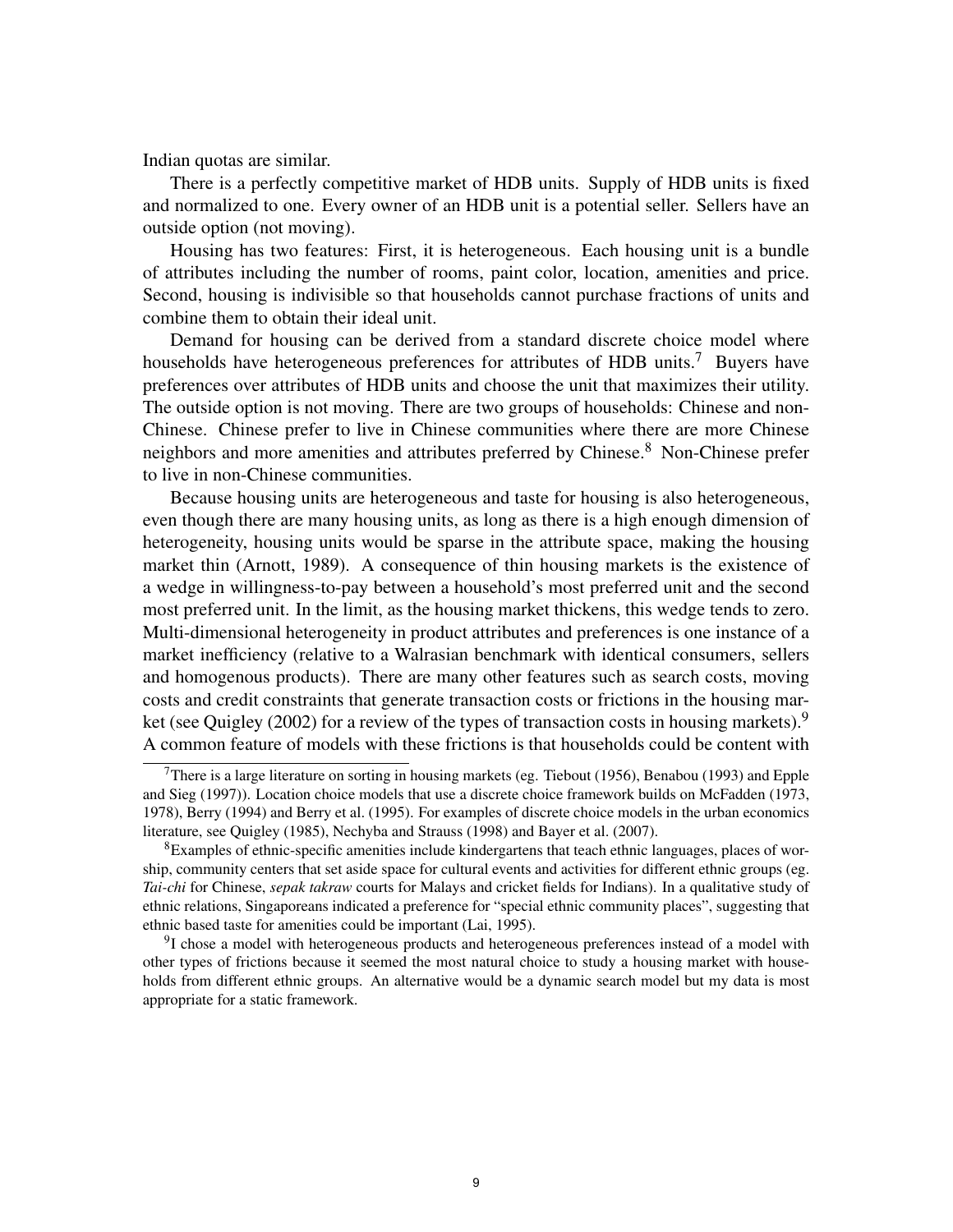not consuming their desired housing bundle if the transaction cost for the household is larger than the income equivalent gain in utility from changing their housing bundle.

In equilibrium, demand equals supply and buyers and sellers have no incentive to deviate from their choices. All buyers are utility-maximizing, given their preferences and the set of housing units in the market. All sellers are profit-maximizing.

### *The impact of the quota policy on prices, by buyer and seller ethnicity*

The ethnic-based restrictions of the policy limits arbitrage opportunities and thus allows prices to differ across ethnic groups in equilibrium. Without the quotas, profitmaximizing sellers will sell to top bidders. With the quotas, even if Chinese buyers are willing to pay more than non-Chinese buyers for units in a Chinese-constrained neighborhood, non-Chinese sellers cannot arbitrage the price differences between Chinese and non-Chinese buyers because non-Chinese sellers cannot sell to Chinese buyers. Therefore, equilibrium prices can differ by the ethnicity of the buyer. I refer to this as the price discrimination effect of the quota.

If sellers are profit-maximizing, then, conditional on buyer ethnicity, prices will not differ by seller ethnicity. That is, non-Chinese buyers will not pay a different price for units sold by Chinese versus units sold by non-Chinese. This is because there are no policy rules that prevent non-Chinese buyers from arbitraging the price differences across seller ethnicity (they can buy from Chinese and non-Chinese sellers).<sup>10</sup> For Chinese buyers, they can only buy from Chinese sellers, so, there is no price difference by seller ethnicity. Therefore, to study the impact of the quota on average prices, we only need to keep track of prices by buyer ethnicity (ie. the price paid by Chinese and non-Chinese buyers).

### *The impact of the quota policy on average prices*

Given the theoretical framework above, the sign of the overall impact of the quota policy on average prices is inconclusive because there are two opposing effects. To investigate the overall effect on prices, let  $\Delta^+$  denote weakly higher prices for Chinese-constrained units relative to unconstrained units and let  $\Delta^-$  denote weakly lower prices. There are four types of transactions:

• Type I: Non-Chinese sellers and Chinese buyers (not allowed for Chinese-constrained units)

<sup>&</sup>lt;sup>10</sup>One example of an arbitrage limit is ethnic discrimination (non-Chinese buyers may not be able to buy at the same price from Chinese and non-Chinese sellers if Chinese sellers discriminate against non-Chinese buyers). In this case, sellers are not profit-maximizing by accepting the highest bid because sellers who have a taste for discrimination may be willing to accept a lower bid from Chinese buyers than non-Chinese buyers (Becker, 1971). However, Wong (2012) finds preference estimates that are inconsistent with ethnic discrimination.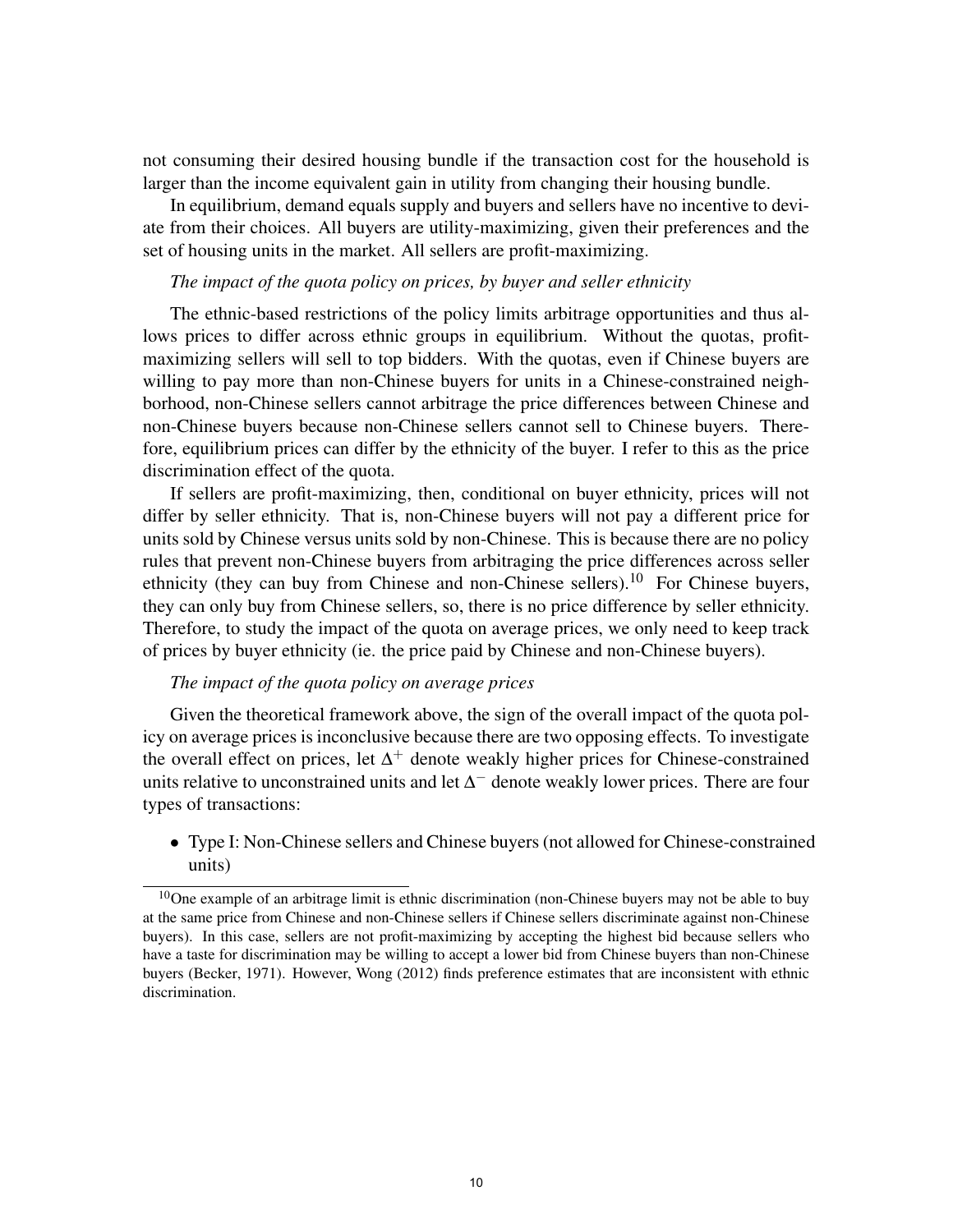• Type II: Non-Chinese sellers and non-Chinese buyers (Price effect: ∆ −)

Non-Chinese sellers have to lower their prices to attract non-Chinese buyers who would not have moved to Chinese-constrained units absent the quota. This price discrimination mechanism exists because of two features: the assumption that preferences are heterogeneous by ethnic groups (so that there are price differences to be arbitraged away in the first place) and the ethnic-based restrictions of the quota that limit arbitrage opportunities for some sellers.

• Type III: Chinese sellers and non-Chinese buyers (Price effect: ∆ −)

Non-Chinese buyers will not pay different prices to buy from Chinese versus non-Chinese sellers as discussed above.

• Type IV: Chinese sellers and Chinese buyers (Price effect:  $\Delta^+$ )

Chinese buyers can only buy from Chinese sellers.  $\Delta = 0$  if Chinese buyers are able to buy similar unconstrained units with similar amenities and location.  $\Delta > 0$ if market thinness creates a wedge between a Chinese buyer's most preferred unit (that happens to be constrained) and his second most preferred unit (that happens to be unconstrained). How large the wedge is will depend on the buyers' elasticity of substitution. In a discrete choice model, the elasticity of substitution between constrained and unconstrained units will depend on the attributes for both types of units and also the preferences of the Chinese buyer.<sup>11</sup> If markets are thick so that the stock of housing is rich enough in attribute space (given the heterogeneous preferences of households), then, there should be no premium. The extent of the wedge  $(\Delta^+)$  will depend on the interaction between the Chinese buyer's preferences and the attributes in the housing market.

The overall effect on prices will depend on the shares of each type of transaction (*st*) and the magnitudes of the price differences:  $\Delta P = s_{II} \Delta^{-} + s_{III} \Delta^{-} + s_{IV} \Delta^{+}$ .

The magnitudes of  $\Delta^+$  and  $\Delta^-$  depend on the elasticities of substitution and also the differences in preferences between Chinese and non-Chinese buyers. If Chinese and non-Chinese buyers equally prefer to live in Chinese communities, then, there will be no price

 $11$ For example, a common utility function used in location choice models is linear in attributes with an additive and separable idiosyncratic error term that is Type I extreme value (eg.  $u_{ij} = \alpha_i(y_i - p_j) + x_j\beta_i + \varepsilon_{ij}$ where  $u_{ij}$  is individual *i's* utility for unit *j* and  $y_i$  is income,  $p_j$  is the price,  $x_j$  is a row vector of attributes for the unit,  $\alpha_i$  and  $\beta_i$  are marginal utilities and  $\varepsilon_{ij}$  is the idiosyncratic taste shock). Given this functional form, the price elasticity of substitution between unit *j* and unit *k*,  $\frac{\partial s_j}{\partial n}$ ∂ *p<sup>k</sup>*  $\frac{p_k}{s_j}$ , would be  $\frac{p_k}{s_j} \int \alpha_i s_{ij} s_{ik} dF$  where *F* is the population distribution function  $s_{ij}$  and  $s_{ik}$  are the probabilities that individual *i* chooses unit *j* and unit *k* (these probabilities depend on the attributes of the units).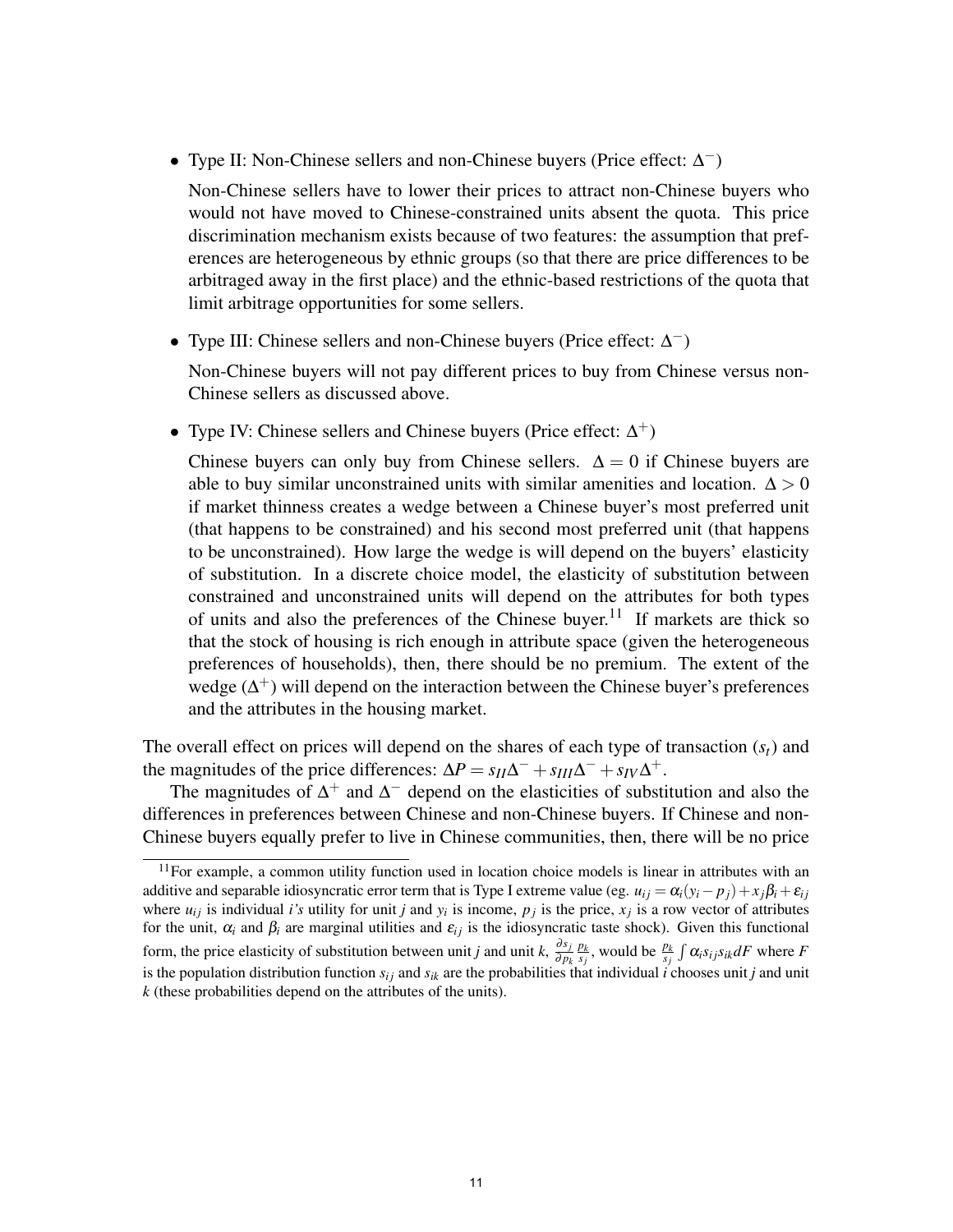difference to arbitrage away in the first place. In other words, there would be no price discrimination mechanism ( $\Delta^- = 0$ ).

Since all owners are potential sellers, bounds for the shares can be inferred using the quota limits and the ethnic proportions. Around the Chinese block quota limit (87%), we know that *s<sub>II</sub>* is at most 13% (Chinese-constrained blocks have a maximum of 13% of non-Chinese sellers). Since Chinese are willing-to-pay more than non-Chinese buyers to live in Chinese communities, we can assume that most Chinese sellers will sell to Chinese buyers first  $(s_{III} < s_{IV})$ . Therefore, the overall effect on prices is likely to be heavily weighted towards  $\Delta^+$  than  $\Delta^-$ , but the overall sign will still depend on the relative magnitudes of  $\Delta^+$ and  $\Delta^-$ . A similar argument for Malay and Indian quotas suggest that the overall effects are heavily weighted towards  $\Delta^{-}$ . This is because the Malay and Indian block quota limits are only 25% and 13% (so, *sII* is likely to be high). These predictions are consistent with what I find below.

There are a few caveats to the framework above. First, it assumes prices are free to adjust such that the impact of the quota is fully captured by comparing prices of constrained and unconstrained units. If prices are not free to adjust (for example, due to loss aversion on the part of sellers (Genesove and Mayer, 2001)), then, the quota policy could also generate differences in other sale outcomes such as the proportion of units sold in a block and the time a unit stays on the market.

A more general model could allow supply to change but the assumption of fixed supply is appropriate given my sample period (less than two years). The supply of new units in the resale market is small during this time frame. New supply in the primary public housing market is likely to have less impact on prices in the resale market because households who participate in the primary market typically have to wait two to three years for a unit to be completed in the primary market. Also, income limits and other eligibility criteria suggest that many households who are eligible to buy in the resale market are not eligible to buy in the primary market (see Footnote 4 for more details). So, households who are potential buyers in the resale market are unlikely to be potential buyers in the primary market.

The framework above is static. A dynamic model could allow households to have expectations about whether the quota binds in the future. This type of forward-looking behavior would bias against finding discontinuities at the cutoff. For units right below the quota cutoff, if Chinese sellers knew that once the quota binds, there could be a premium for their units, the probability of capturing this premium should already be priced into units that are  $\varepsilon\%$  below the quota. In this case, prices for Chinese-owned units should gradually increase as the percent of Chinese increases towards the cutoff. Equivalently, if non-Chinese buyers recognize that once the quota binds, there is a discrete downward jump in prices, this positive probability of the quota binding should be priced into units that are  $\varepsilon\%$  below the quota. Hence, prices for non-Chinese-owned units should gradually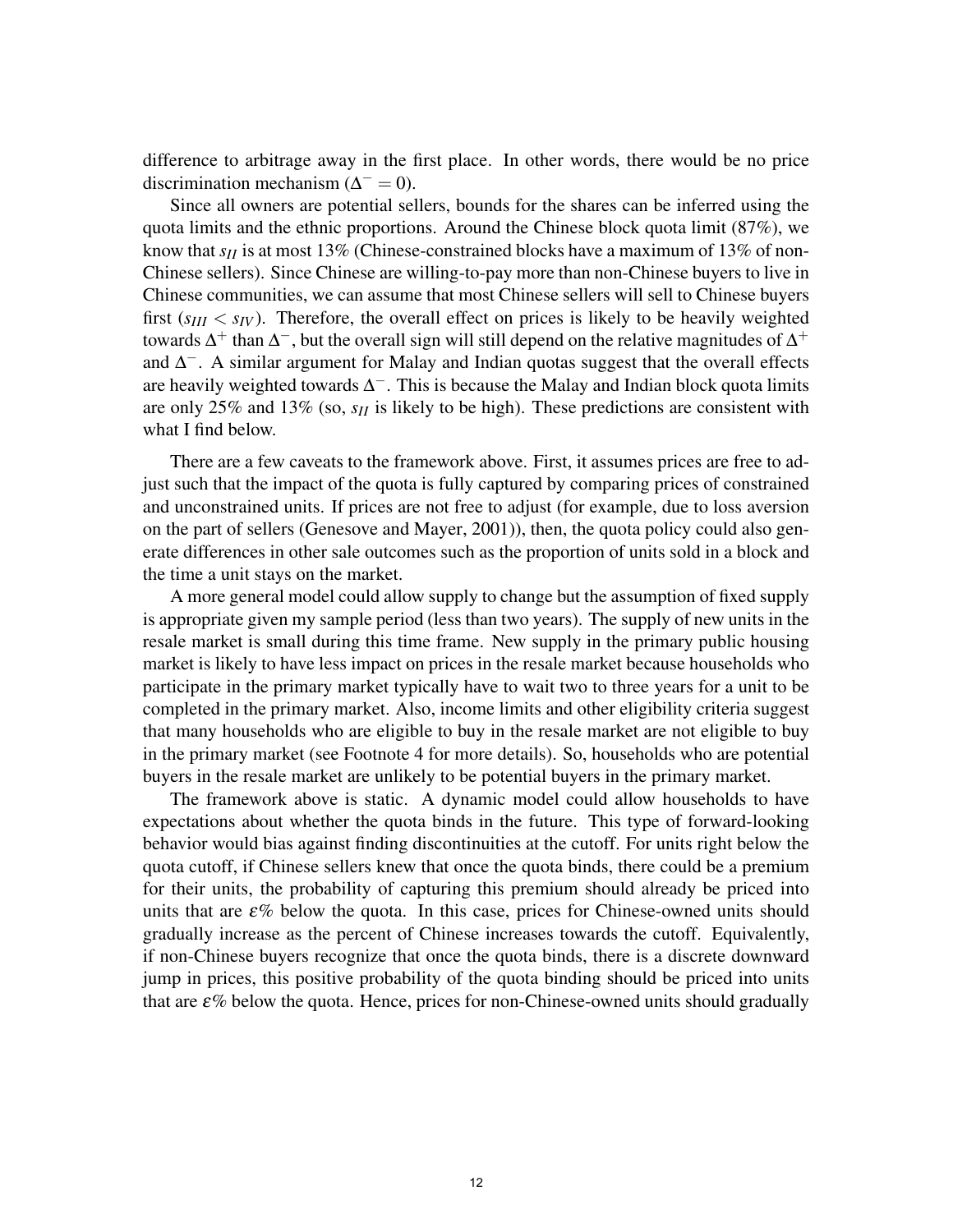decrease as the percent of Chinese increases towards 87%.

Finally, these price effects could lead to bunching/non-random sorting around the limits. Non-Chinese sellers will have an incentive to bunch slightly below the quota limit to avoid the negative price impact and Chinese sellers have weak incentive to bunch right above the quota limit. If sellers could "precisely sort" around the quota cutoff, then, a comparison of units right above and right below the cutoff could suffer from selection effects. Units sold below the cutoff would likely be owned by non-Chinese sellers (lower median income) and units sold above the cutoff would likely be owned by Chinese sellers (higher median income). If upgrades/renovations are a normal good and are not observed, then, this would essentially lead to a comparison of upgraded units above the cutoff and non-upgraded units below the cutoff. I test for bunching patterns below.

### 3 Data

Table 3 lists the summary statistics of the full dataset. The analysis only focuses on the public housing market which represents 82% of the citizens and permanent residents in Singapore. There are 8,007 blocks and 35,744 resale transactions. The Data Appendix includes more details on how the sample was created.

### *Ethnic proportions*

The hardest data to obtain was the ethnic composition at the apartment block level because data on ethnic proportions at a fine geographic level are often not publicly available. To calculate ethnic proportions, I hand matched more than 500,000 names to ethnicities using the 2005 Singapore Residential Phonebook. It was published on April 1st 2005. Households can request for phone and address records to be unlisted at a charge of \$20 per annum plus a one-time administrative fee of \$20. One concern is that higher income groups are more likely to opt out. The sample size of the phonebook suggests that a majority of Singapore residents did not opt to be unlisted. The ethnic proportions calculated using the phonebook data are also similar to the national ethnic proportions, I did not detect a dramatically lower Chinese proportion (if higher income groups are more likely to be unlisted, then, I should find fewer Chinese names in the phonebook since the Chinese are the higher income group). Higher income groups are more likely to be in private housing rather than public housing and it is unlikely that this omitted household characteristic is different for constrained and unconstrained units. These suggest that any selection effects due to phone listing behavior is likely to be small and not different by ethnic groups.

There are 549,133 listings that correspond to HDB blocks in the Ethnic Integration Policy. I was able to match 548,024 names to ethnicities (a 99.8% match) using differences in the structure of Chinese, Malay and Indian names. For example, most Chinese names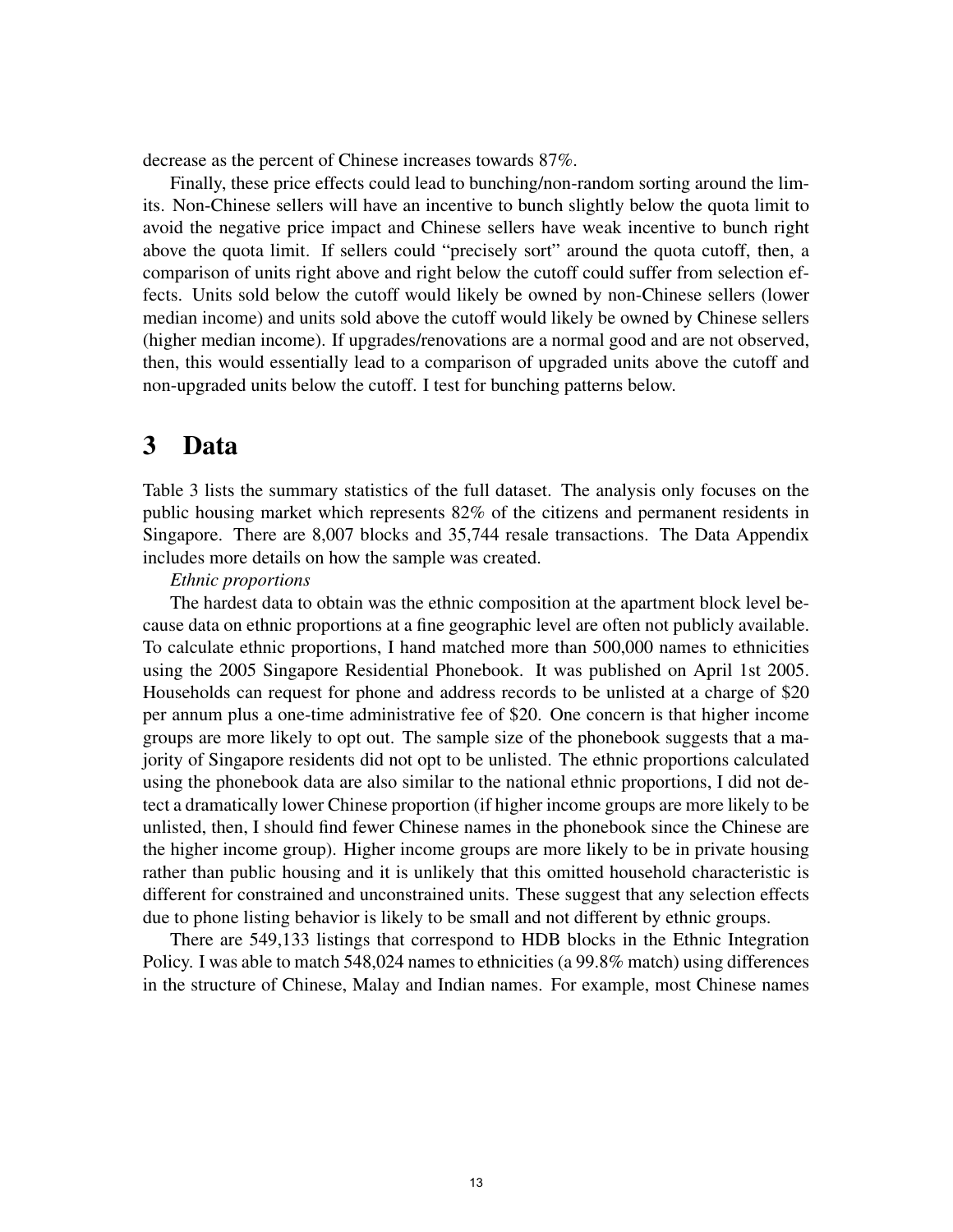only have 2 or 3 words; Malay names are primarily Muslim names since 99% of Malays in Singapore are Muslims (Singapore Department of Statistics, 2000); Indian names are matched according to popular first and last names. Nevertheless, 1,109 names remain unmatched. Three listings were firms and 819 listings had names that only included initials or first names only and 287 listings had names with unidentifiable ethnicities (usually because I could not determine whether the names were Indian or Malay names). I dropped these unmatched names when constructing ethnic proportions (ie. the percent of Chinese in a block is calculated as the number of names matched as Chinese divided by the number of names in the block that were matched to Chinese, Malay or Indian). I also tried not dropping these 1,109 names and the results are similar.

The match between names and ethnicity is likely to be most accurate for Chinese names because of distinct last names.<sup>12</sup> On the other hand, Indian and Malay proportions may be more prone to measurement error because many Indian Muslims adopt Arabic names that are very similar to Malay names. Of the matched listings, 459,192 were matched using popular first and last names. Many Chinese names were matched this way. 84% of these names were identified as Chinese names, 13% were Malay names and 3% were Indian names. Another 88,832 names were matched individually. 50% of these names were identified as Chinese names, 17% as Malay names and 34% as Indian names. Overall, the ethnic proportions calculated using the phonebook were 78% Chinese, 14% Malay and 8% Indian, very close to the national proportions reported in the 2000 Census (77% Chinese, 14% Malay and 8% Indian).

### *Proportion of unit types*

I purchased a non-public dataset from HDB that is the census of all HDB blocks in Singapore. The dataset includes the number of each of the eight unit types in each block, the street address and the HDB town. I use this dataset to create eight measures of the stock of HDB supply, measured as the proportion of units in an HDB block that is of each of the eight types.

### *Resale transactions*

Every three months, HDB would upload resale transaction data for the past three months on their website. They publish data on the *type of unit sold*, the *square footage* of the apartment unit, the *year the HDB block was built*, which *floor range* the unit is in (eg. between floors one and five, floors six and ten), *price* and *month of sale*, street address and block number. I calculate the age of the HDB block as 2006 minus the year it was built. The final sample includes 35,744 transactions between April 2005 and August 2006.

### *Quota status*

<sup>&</sup>lt;sup>12</sup>Even Chinese Muslims would tend to keep their Chinese last names.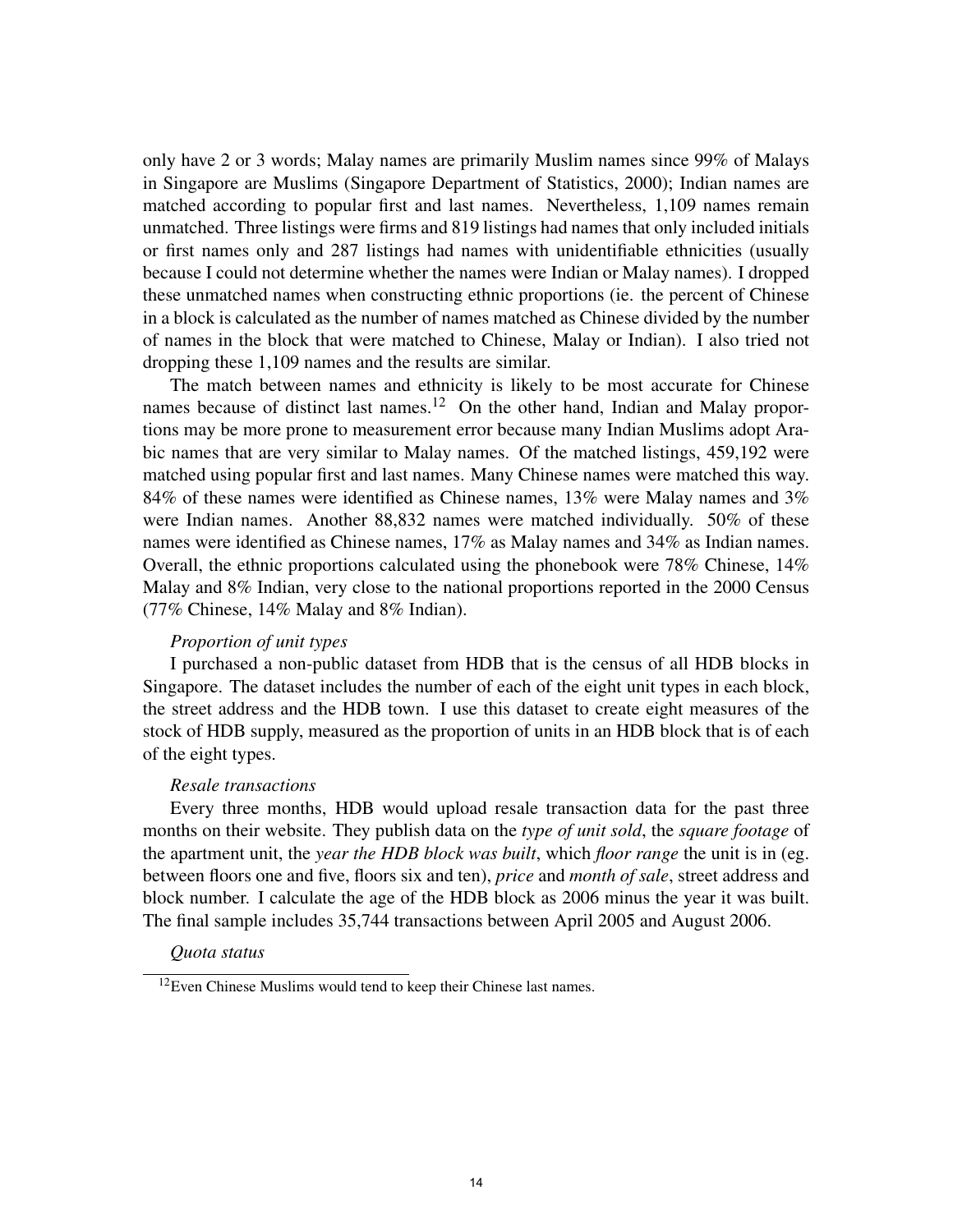Each month, HDB publishes the quota status of all the HDB blocks in the Ethnic Integration Policy on their website. I downloaded these quota dummies every month from March 2005 to July 2006. In total, I have 133,378 block-months. The website only indicates whether an HDB block is constrained but does not specify whether it is because the block or neighborhood quota limit was constrained in that month. If all blocks in a neighborhood are constrained, I know the neighborhood limit is binding.<sup>13</sup> The quota data was missing for 117 block-months. See the Data Appendix for details on how I filled in the data for these 117 observations.

I matched the quota status of the previous month to each transaction so that the quota status of block *b* in November 2005 is matched to the transaction price for units in the same block in December 2005.<sup>14</sup>

### *Stayers*

I do not have data on seller ethnicity, but I do collect data on the ethnicity of stayers in an HDB block by matching names and postal codes using the 2005 and 2006 phonebooks. Each phonebook includes six-digit postal codes that uniquely identify an HDB block. I am not able to identify addresses within an HDB block. I define stayers as households living in the same postal codes in 2005 and 2006. Since these are stayers, I know their ethnicity because I matched their listings in the 2005 phonebook to ethnicities. A majority of HDB households in 2005 are stayers. Therefore, I did not match names in the 2006 phonebook to ethnicity. This assumes that mobility between 2005 and 2006 did not change ethnic proportions much.

### 4 Empirical Framework

The challenge in identifying the treatment effect is omitted variables. For example, the price of constrained units could be higher than the price of unconstrained units (even if the treatment effect of the Chinese quota on prices is zero) because areas with more unobserved Chinese amenities tend to attract more Chinese, so, are more likely to be Chineseconstrained and more expensive.

The kink at the quota limit is key. The identification strategy relies on the step function of the quota status where units are unconstrained (the quota status is 0) below the quota limit on ethnic proportions and units are constrained (the quota status is 1) above the limit.

My empirical framework is similar in spirit to the regression kink design (RKD) in Card et al. (2009). The strategy is to identify kinks in the outcome variable that coincide

<sup>&</sup>lt;sup>13</sup>Neighborhoods are identified using the first two digits and the fourth digit of the postal code obtained in the phonebook.

 $14$ I repeated the analysis with a 3-month lag, instead of a 1-month lag and the main results are similar.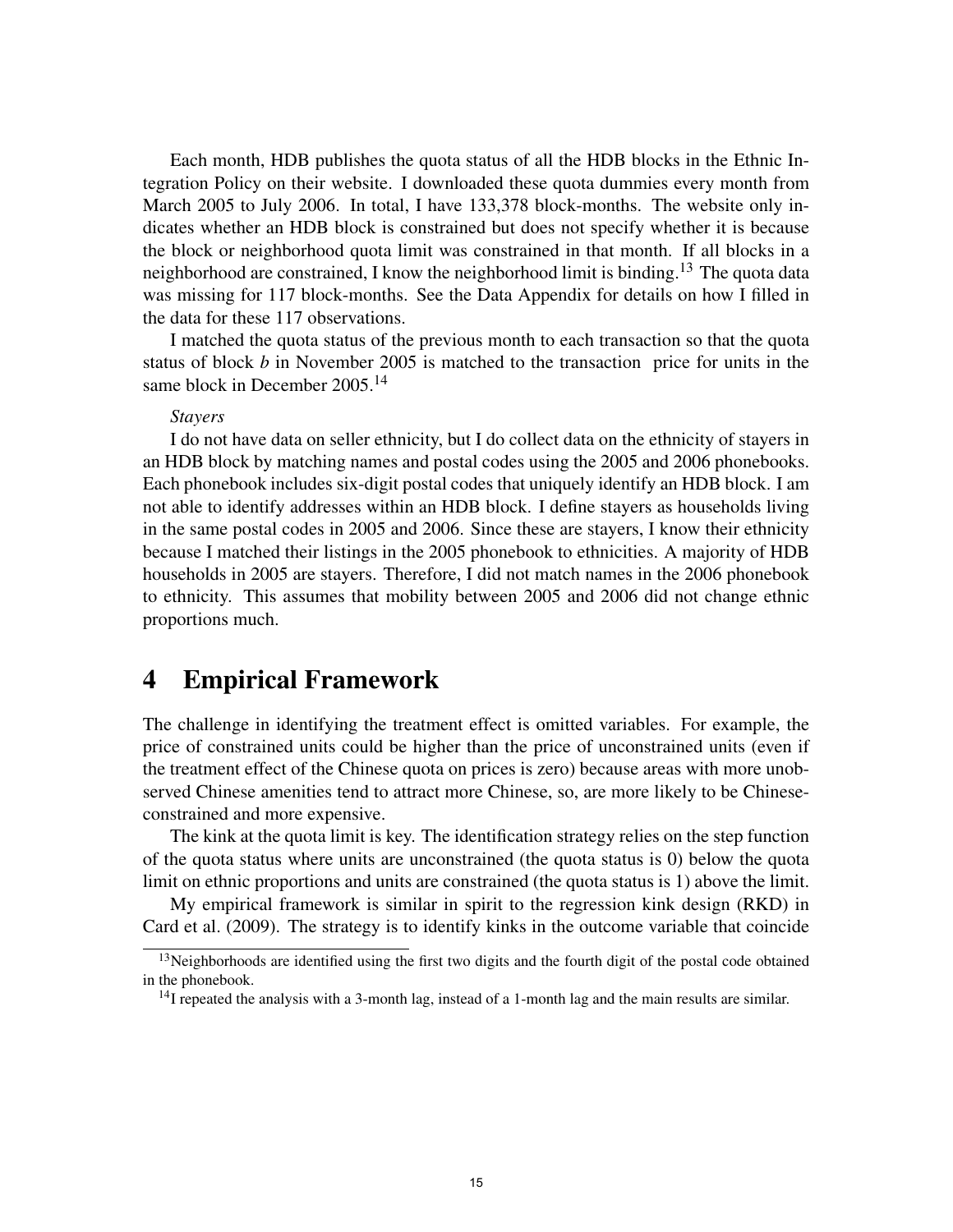with kinks in the policy rule while controlling flexibly for the assignment variable used to determine the policy rule (ethnic proportions). While the setup is very similar to regression discontinuity design (Angrist and Lavy, 1999; Hahn et al., 2001), it does not fit within a standard regression discontinuity design (RDD) framework (Imbens and Lemieux, 2008; Lee and Lemieux, 2010) because the running variable of interest (ethnic proportions) is endogenous. Therefore, the identification strategy is more similar to Card et al. (2009)'s study on the impact of previous earnings (an endogenous running variable) on unemployment insurance benefits. They argue that even though workers can control their earnings, lack of information on the precise location of the kink-point can rule out extreme forms of sorting. Below, I discuss whether households can precisely sort around the quota limits.

I estimate three sets of equations. I test for quota effects on three sets of outcomes: *lnprice*, the *type of unit sold* and the *proportion of units sold*. I restrict my analysis to observations within 10% of the Chinese, Malay and Indian block quota limits respectively. The key regressors in the first two equations are at the block-month level and the key regressor in the final equation is at the block level. I describe the equations for the Chinese quota. The empirical set up for the Malay and Indian quotas are similar.

The following two equations use the assignment dummy from the HDB website as the key independent variable. Equation (1) only controls for smooth functions of the running variable, while equation (2) controls for other observable characteristics:

$$
y_{ibkt} = \alpha + \beta \ QC_{bk,t-1} + \sum_{l=1}^{4} \phi_l \left( \text{percent} C_{bk} - 0.87 \right)^l + \varepsilon_{ibkt}
$$
 (1)

$$
y_{ibkt} = \alpha + \beta \ QC_{bk,t-1} + \sum_{l=1}^{4} \phi_l \left( \text{percent} C_{bk} - 0.87 \right)^l
$$

$$
+ B_{bk} \ \delta + \tau_t + \omega_k + \varepsilon_{ibkt} \tag{2}
$$

where  $y_{ibkt}$  is the outcome variable for transaction *i* in block *b*, town *k* and month *t*; *QCbk*,*t*−<sup>1</sup> is a *dummy for whether the Chinese quota was binding in the previous month*,  $(\text{percent}C_{bk} - 0.87)^l$  are  $l^{th}$  order *polynomials of the Chinese proportion*, centered around the block quota limit, *Bbk* includes observables for the HDB block, including the *age of the HDB block* and its squared, *proportion of units in a block that is of each of the seven HDB types* (type 1 is the omitted group);  $\tau_t$  and  $\omega_k$  are month and town fixed effects. The standard errors in (1) are clustered at the block level and standard errors in (2) are clustered at the town level.<sup>15</sup>

<sup>&</sup>lt;sup>15</sup>I also tried estimating ethnic proportions separately for constrained and unconstrained blocks. The coefficient estimates are similar but not significant for some specifications when standard errors are clustered. I report the estimates using separate polynomials in the appendix.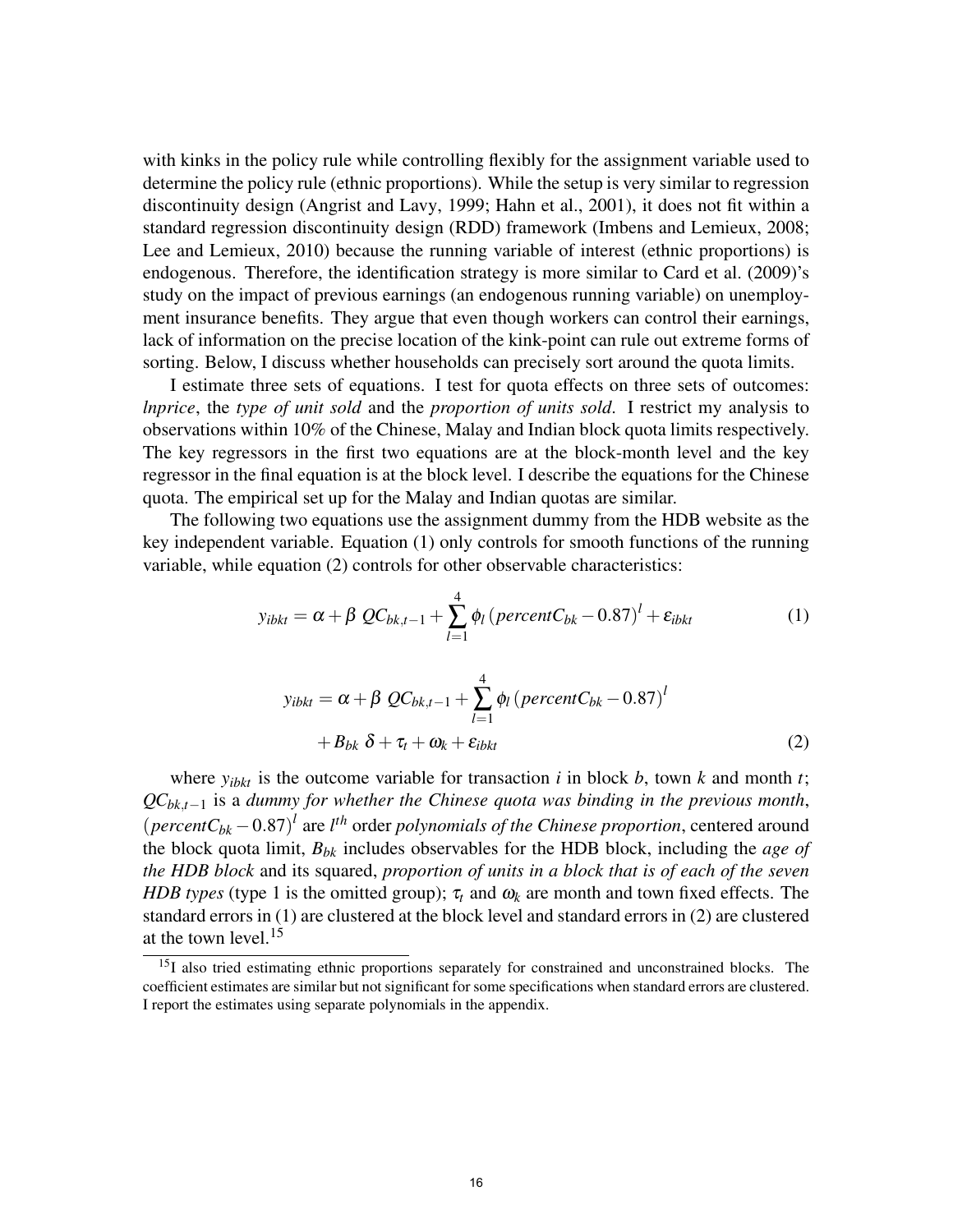The final equation is at the block level:

$$
y_{bk} = \alpha + \beta \text{ percent } QC_{bk} + \sum_{l=1}^{4} \phi_l \text{ percent } C_{bk}^l + B_{bk} \delta + \omega_k + \varepsilon_{bk} \tag{3}
$$

where *percent QCbk* is the *proportion of months the Chinese quota is binding in the sample period*.

There are several limitations to the empirical framework that are mostly data driven. First, the ideal running variable would be pre-policy ethnic proportions at the apartment block level. Since the policy was announced and implemented within 3 weeks, this would have been an ideal natural experiment because households would not be able to manipulate treatment assignment by sorting. For various reasons, data on ethnic proportions are not publicly available at the local level and I was not able to obtain the 1989 phonebook.

Since I am using post-policy ethnic proportions that could be subject to sorting, I test for the presence of sorting by examining the densities of the running variables. I also calculate whether constrained blocks are geographically clustered using the dissimilarity index. This measure is frequently used in the housing literature to measure residential segregation.

The identification assumption is that all households are unable to precisely control treatment assignment around the threshold so that variation in the treatment assignment around the limit is as good as randomized. It is not a violation of the identification assumption if households can exert some control over the running variable as long as they do not precisely control on which side of the limit they land (Lee and Lemieux, 2010). It is hard for households to sort precisely around the quota limit because they do not know how close they are to the limit without knowing the ethnic proportions. Moreover, HDB only reports monthly indicator variables of whether an apartment block is constrained but does not publish the history of each block's treatment status. It is not straightforward for households to infer how close blocks are to the quota limit by identifying blocks that are frequently switching between the constrained and unconstrained status.

Absent the pre-policy data, the next best candidate would have been *monthly* administrative data on ethnic proportions that HDB uses to determine whether a block is quotaconstrained or not. Using names in annual phonebooks to proxy for monthly ethnic proportions introduces two sources of measurement error. First, names may not match perfectly to ethnicities. If this measurement error is classical, this should bias against estimating any discontinuities. Even if names are perfect measures of ethnicities, annual phonebooks miss the monthly variation so that the actual quota status could be constrained for some months even though the annual ethnic proportion is below the quota limit. Another approach would be to use switchers (apartment blocks that switch from constrained to unconstrained across months or vice versa) but there are too few switchers during my sample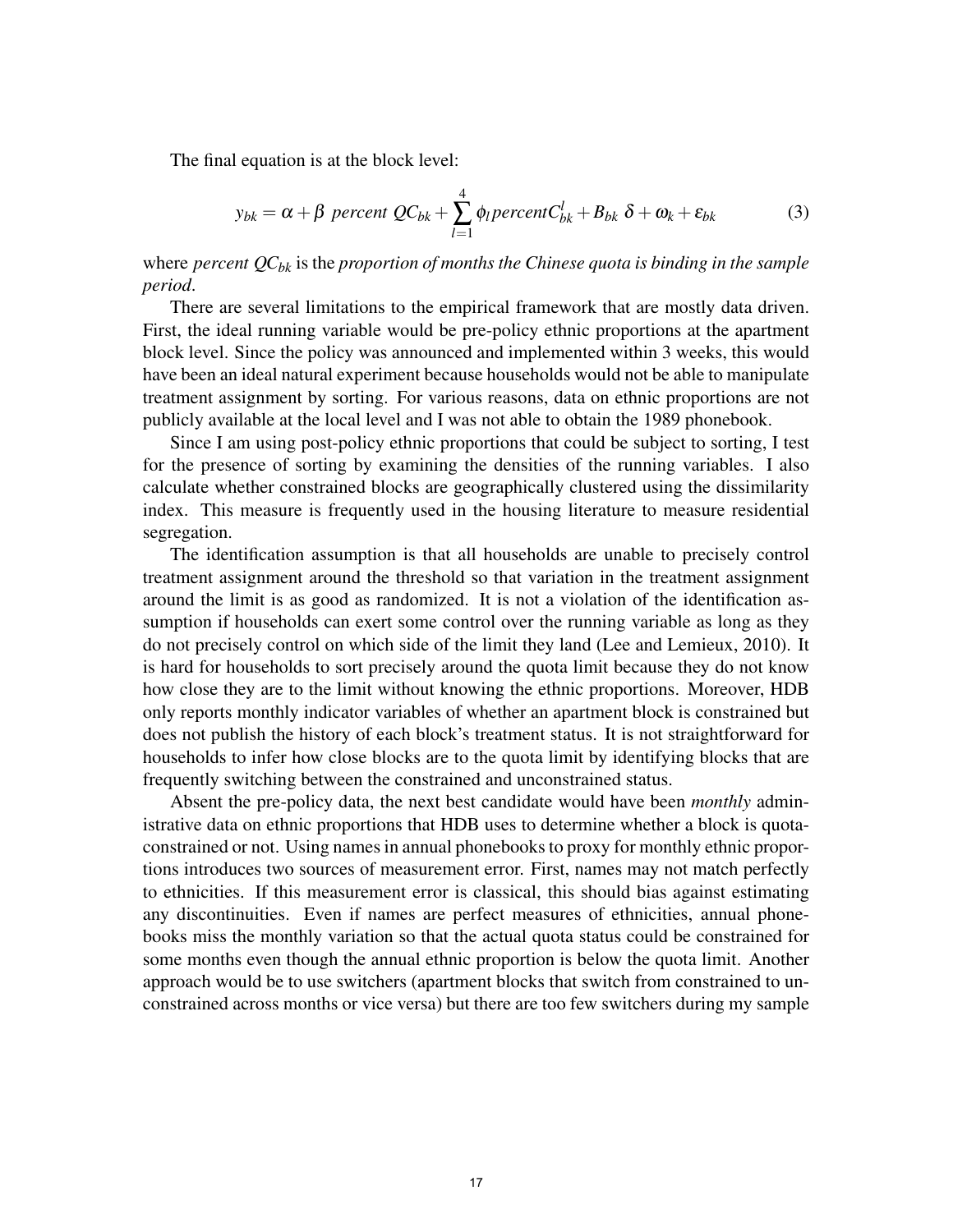period.

Finally, I have a limited set of observables compared to other studies of housing markets. While the number of controls is small compared to other studies of housing markets, besides location and unit type, the layout and size of HDB units are quite standard. I am able to explain up to 95% of the variation in prices by using just sale type dummies, block fixed effects and month-of-sale fixed effects.<sup>16</sup> I control for location using town and neighborhood fixed effects. HDB neighborhoods are comparable to census block groups by area.

### 5 Results

Figure 2 shows estimates of the densities of the running variables (McCrary, 2008). As shown in Figures 2a and 2c, the densities of block level Chinese and Indian proportions are not statistically significantly discontinuous at the quota limits. The log difference in heights are  $-0.048$  (0.06 s.e.) and .009 (0.08 s.e.) respectively. Figure 2b shows that there is evidence of bunching right above the Malay quota limit. The log difference in height is 0.20 (0.08 s.e.). The bunching pattern around the Malay quota limit does not appear to be related to a manipulation of the treatment assignment. Furthermore, I will argue that this pattern of bunching cannot account for all the price effects found below. I return to this later.

Next, I test how evenly distributed quota-constrained blocks and neighborhoods are by calculating dissimilarity indices for block quotas and neighborhood quotas. This index is commonly used to measure residential segregation. It calculates the percent of households in an ethnic group who would have to change locations to produce an even distribution. Any location with an index between 30 to 60% is moderately segregated and locations with an index above 60% is very segregated (Cutler et al., 1999). Instead of counting black versus white households, I apply the same idea to count constrained versus unconstrained blocks or neighborhoods. If quotas are randomly assigned, we would expect constrained blocks and neighborhoods to be evenly distributed. A priori, it is unlikely that quota status is exogenous because ethnic proportions are correlated with unobserved ethnic-specific amenities (Chinese want to live near Chinese temples, for example). Nevertheless, it is useful to benchmark how clustered quota-constrained locations are.

Since there are quota limits at the block and neighborhood level, I calculate dissimilarity indices at the block and neighborhood level by using the monthly quota data from

<sup>&</sup>lt;sup>16</sup>In Levitt and Syverson (2008), the most saturated regression specification explains 96% of the variation in house prices in Boston, using block fixed effects and a rich set of controls (including keywords in descriptions in the Multiple Listing Service). Using a similar dataset for the housing market in Wisconsin, Hendel et al. (2009) can explain up to 93% of the variation in house prices.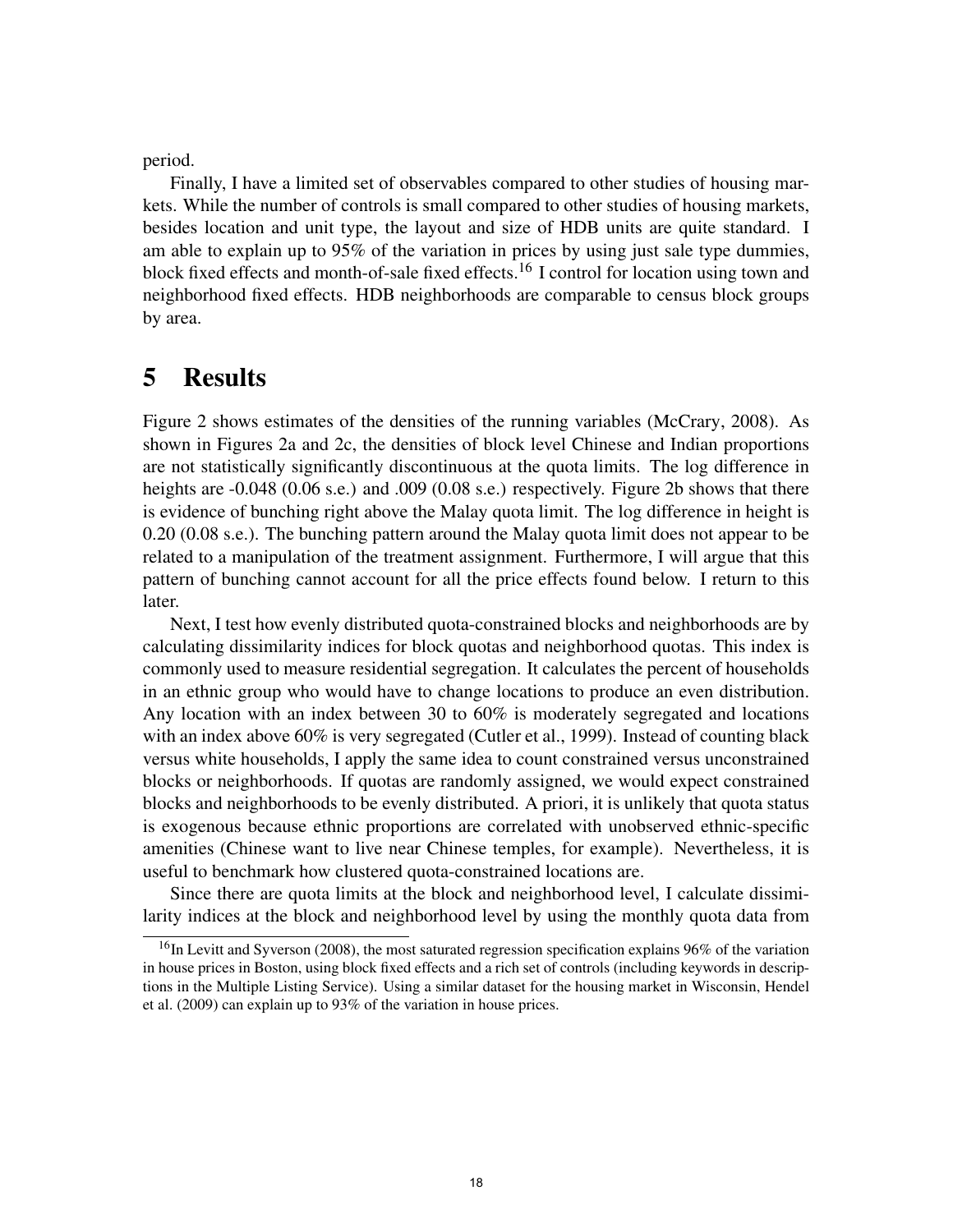the HDB website. I first determine which blocks are constrained because of the block quota limit and which are binding because of the neighborhood quota limit.<sup>17</sup> To calculate the dissimilarity index for neighborhood quotas, I only keep blocks that are binding due to the neighborhood quota limit. Then, I collapse the block-month level quota data to the neighborhood-month level and I calculate the dissimilarity index for each month and average across months. That is, for each month  $t$ , I calculate:<sup>18</sup>

 $Dis<sub>Nt</sub> = \frac{1}{2} \sum_{k}$  $\frac{N$  Wumber of constrained neighborhoods in town *k*, month *t* Number of constrained neighborhoods in town *k*, month *t*<br>Number of constrained neighborhoods in Singapore in month *t* − Number of unconstrained neighborhoods in Singapore in mont Number of unconstrained neighborhoods in Singapore in month *t* |

Likewise, to calculate the dissimilarity index for block quotas, I first keep block quota dummies only. Then, I calculate:

$$
Dis_{Bt} = \frac{1}{2} \sum_{k} |\frac{\text{Number of constrained blocks in town } k, \text{month } t}{\text{Number of constrained blocks in Singapore in month } t} - \frac{\text{Number of unconstrained blocks in town } k, \text{ month } t}{\text{Number of unconstrained blocks in Singapore in month } t}
$$

The average dissimilarity index for neighborhood quotas is 56% and the average dissimilarity index for blocks is 28% indicating that neighborhood quotas are moderately clustered but block quotas are relatively evenly distributed. It is possible that neighborhood quota status is correlated with unobserved amenities. I use neighborhood fixed effects to control for time invariant amenities at the neighborhood level. Some of the results are weaker but still statistically significant.

I test whether there is a jump in the probability that the quota binds at the block quota limit. To do this, I regress the *monthly quota status* from the HDB website on a dummy that is *1 if ethnic proportions are above the block quota limit* (measured using the phonebook data) while controlling for fourth order polynomials of ethnic proportions. Standard errors are clustered at the block level. Figure 3a summarizes the effect of being in a block with 87% or more Chinese on the probability that the Chinese quota binds in a month. Figures 3b and 3c measure the same effect for Malay and Indian block quotas.<sup>19</sup>

<sup>&</sup>lt;sup>17</sup>The HDB website only publishes whether a block is quota-constrained but does not indicate whether it is constrained because the block or the neighborhood quota limit is binding. Once I merged this data with the phonebook data, I am able to use postal codes in the phonebook to determine which neighborhood each block belongs to (the first two digits and the fourth digit of the postal code determines the HDB neighborhood). If all the blocks in a neighborhood is constrained, then, I know it is because the neighborhood quota limit is binding.

<sup>&</sup>lt;sup>18</sup>A typical dissimilarity index for black/white segregation in an MSA would calculate  $\frac{1}{2} \sum_{k} |\text{Number of black households in census tract } k - \text{Number of white households in census tract } k|$ .<br>Total number of black households in the MSA – Total number of white households in the MSA

<sup>&</sup>lt;sup>19</sup>Figures 3b and 3c show a kink in the predicted probability around 50% above the Malay quota limit (25%) and the Indian quota limit (13%) because there are too few blocks with more than 75% Malays and more than 63% Indians, given that Malays and Indians are only 14% and 8% of the population.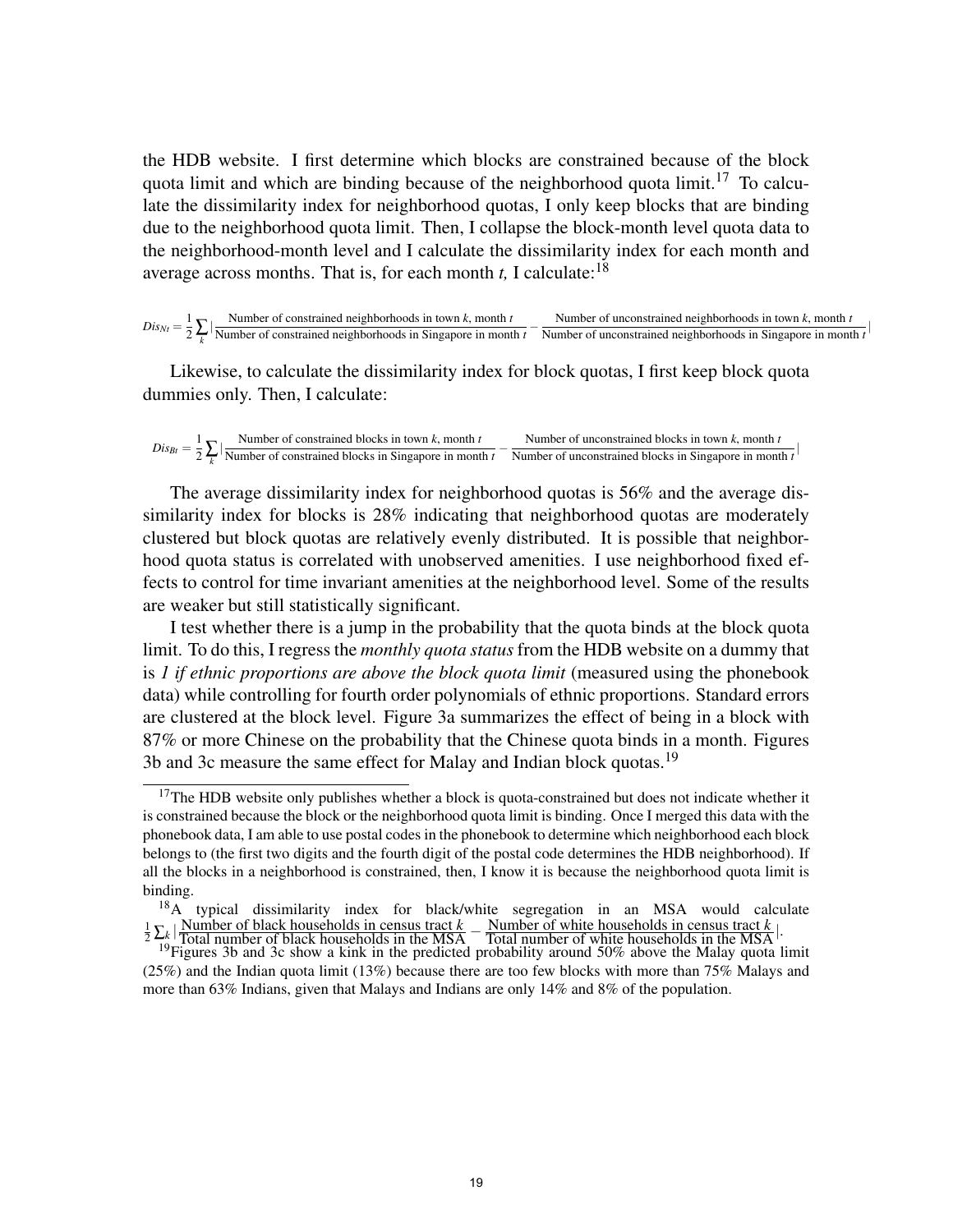There is a statistically significantly positive discontinuity in the probability that the quota binds, right at the policy thresholds associated with the Chinese, Malay and Indian quotas. The magnitudes of the jumps are 23%, 12% and 10% for the Chinese, Malay and Indian quotas (all significant at the  $1\%$  level). The probability that the quota binds is greater than 0 below the quota limits and less than 1 above the quota limits due to two reasons. First, there is time series variation because the quota data from the HDB website (vertical axis) is monthly and the phonebook data (horizontal axis) is annual. Conditional on the ethnic proportions from the phonebook data, whether a quota is binding or not can change from month to month. Secondly, there is measurement error in the matching of names to ethnicities, as discussed in the data section. The noise introduced by the measurement error would bias against finding discontinuities unless the measurement error is correlated with the quota status (non-classical measurement error), which seems unlikely.

Next, I use data from the HDB census to test whether the stock of HDB units is significantly different around the quota cutoffs (Table 4). Columns 1, 3 and 5 report results using all blocks that are within 10% of the Chinese, Malay and Indian quotas respectively. Columns 2, 4 and 6 report results using only blocks that were built before the policy started in 1989. The outcome variables are *proportion of type 3, proportion of type 4, proportion of type 5, proportion of type 6* units in each block.<sup>20</sup> The type of HDB unit is one of the most important attribute in public housing. The resale data published on HDB's website is organized by location and HDB unit type, presumably because many households search for comparable prices by unit type and location. A regression of *lnprice* on month-of-sale and neighborhood fixed effects explains 32% of the variation. Just adding dummies for the type of unit sold (from the resale data) increases the R-squared to 86%. Higher types are more expensive. The coefficient on these type dummies are monotonically increasing with types and almost linear if we plot the coefficient estimates of the type dummies on the vertical axis and the type of unit sold on the horizontal axis.

Chinese-constrained blocks have significantly more type 4 units, but significantly fewer type 6 units (column 1, Table 4). The proportion of type 3 and type 5 units are not significantly different. While these significant differences in observable attributes are a concern, it is comforting that the sign and magnitude of the coefficients are not monotonic in the type of the units. It does not appear that Chinese-constrained units tend to have systematically more high priced units even though the Chinese are the group with the highest median income. Differences between Malay-constrained and -unconstrained blocks are statistically and economically insignificant. Malay-constrained blocks have 2% more type 6 units (10% sig.), but the magnitude is small and this difference existed before the policy

<sup>&</sup>lt;sup>20</sup>There are 8 types of units. I only used 4 types in the regression because there are too few type 1, type 2, type 7 and type 8 units in the resale market. The R-squared of a regression of *lnprice* on *proportion type* 3 to *proportion type* 6 is 0.65 and including the other types only increases the R-squared by 0.007.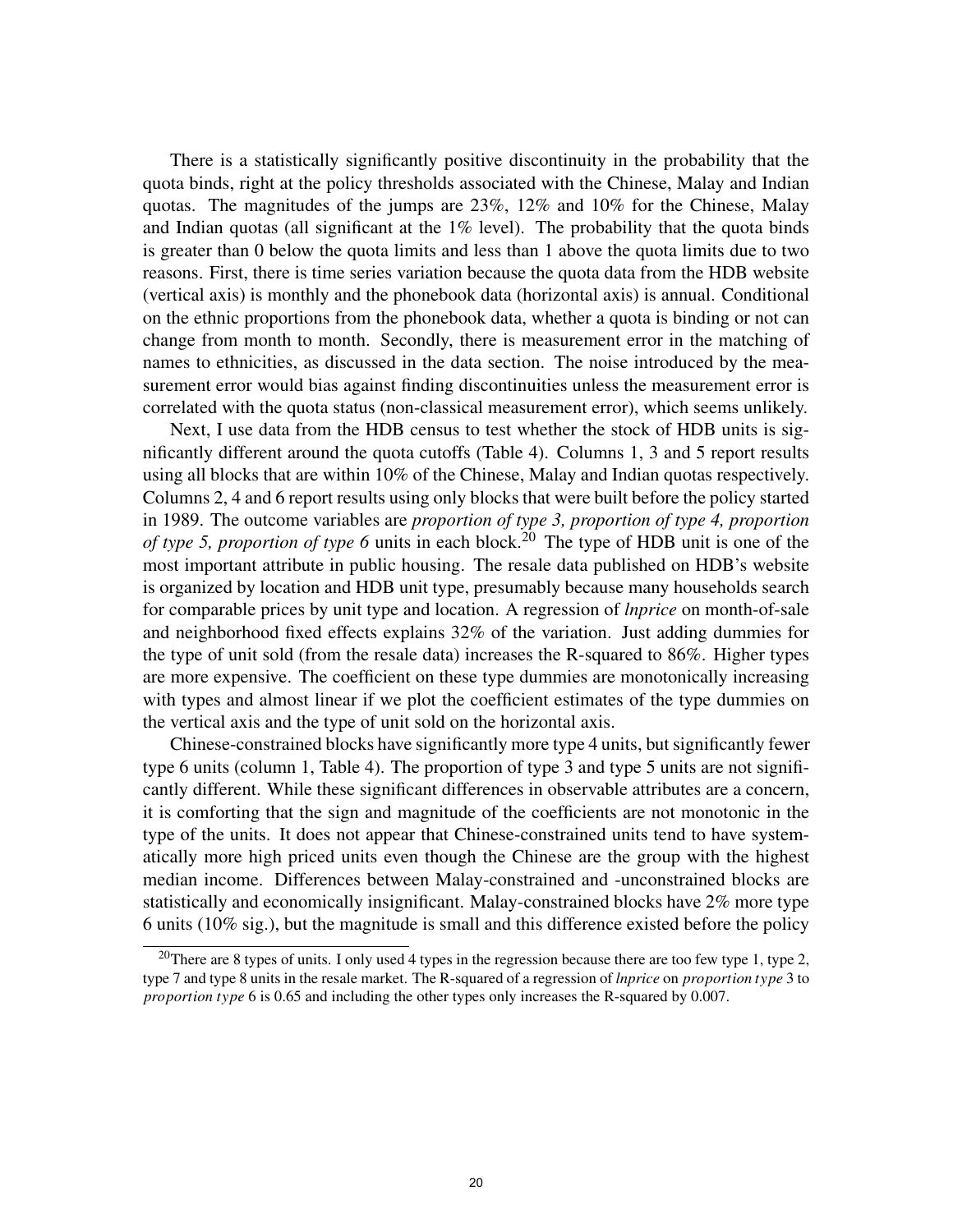(column 4). Indian-constrained blocks have fewer type 3 units and more type 4 and 6 units. These differences also persisted since before the quota policy was introduced (column 6).

However, it remains a concern that after controlling for smooth functions of observable characteristics, there could be unobservables that generate discontinuities in prices. In my analysis, I will report estimates with and without controlling for these observable characteristics. Most findings are robust to the inclusion of these controls. My preferred specification for price effects in Table 5 include town fixed effects, month fixed effects and town-by-month linear time trends and can explain 75% to 80% of the variation in prices (column 3). Finally, I follow Altonji et al. (2005) and show that selection on unobservables is unlikely to explain away the entire price effects I have estimated.

Table 5 reports statistically significant price effects around the Chinese, Malay and Indian quota limits. Column 1 only controls for polynomials of ethnic proportions. Column 2 adds controls on the *age of the block* and its squared, the *proportion of each of the seven types of units* (type 1 is the omitted group), town and month-of-sale fixed effects and column 3 adds town-by-month linear trends.

Chinese-constrained units are 5 to 8% more expensive. The size of these discontinuities represent 5 to 8 times the median monthly income of the Chinese (S\$2,335).<sup>21</sup> Malay-constrained units are 3 to 4% cheaper and Indian-constrained units are 3% cheaper. These discontinuities are 3 to 5 times the median monthly income of the Malays (S\$1,790) and 3 times the median monthly income of the Indians (S\$2,167). Figure 4 illustrates these results on prices.

Following Altonji et al. (2005), I calculate how large selection on unobservables would need to be to explain away the entire price difference. To do this, I divide my preferred estimate with controls (column 3) by the difference between the estimate without controls (column 1) and the estimate with controls. The larger the magnitude of this ratio, the more unlikely it is that the effect estimated is driven by selection on unobservables. The magnitude of the ratio is large if the effect to be explained away is large (the numerator) or if controlling for more observables does not change the estimate much (the denominator is small). In their paper, Altonji et al. (2005) report that a ratio of 3.55 would make selection on unobservables "highly unlikely" and a ratio of 1.43 would make it seem "unlikely". The ratio for the Chinese quota is 1.61<sup>22</sup> and the ratio for the Malay (Indian) quota is 2.15 (-6.12). Therefore, it seems unlikely that selection of unobservables can explain the entire price effect.

The price effects fall to 3%, -0.7% and -1% for Chinese, Malay and Indian quotas respectively when I control for neighborhood fixed effects instead of town fixed effects (column 4). HDB units can be constrained if they belong to HDB blocks that are above

<sup>&</sup>lt;sup>21</sup>Calculated using the average price of units sold  $(S$234,000)$ .

<sup>&</sup>lt;sup>22</sup>Calculated using  $0.050/(0.081 - 0.050)$ .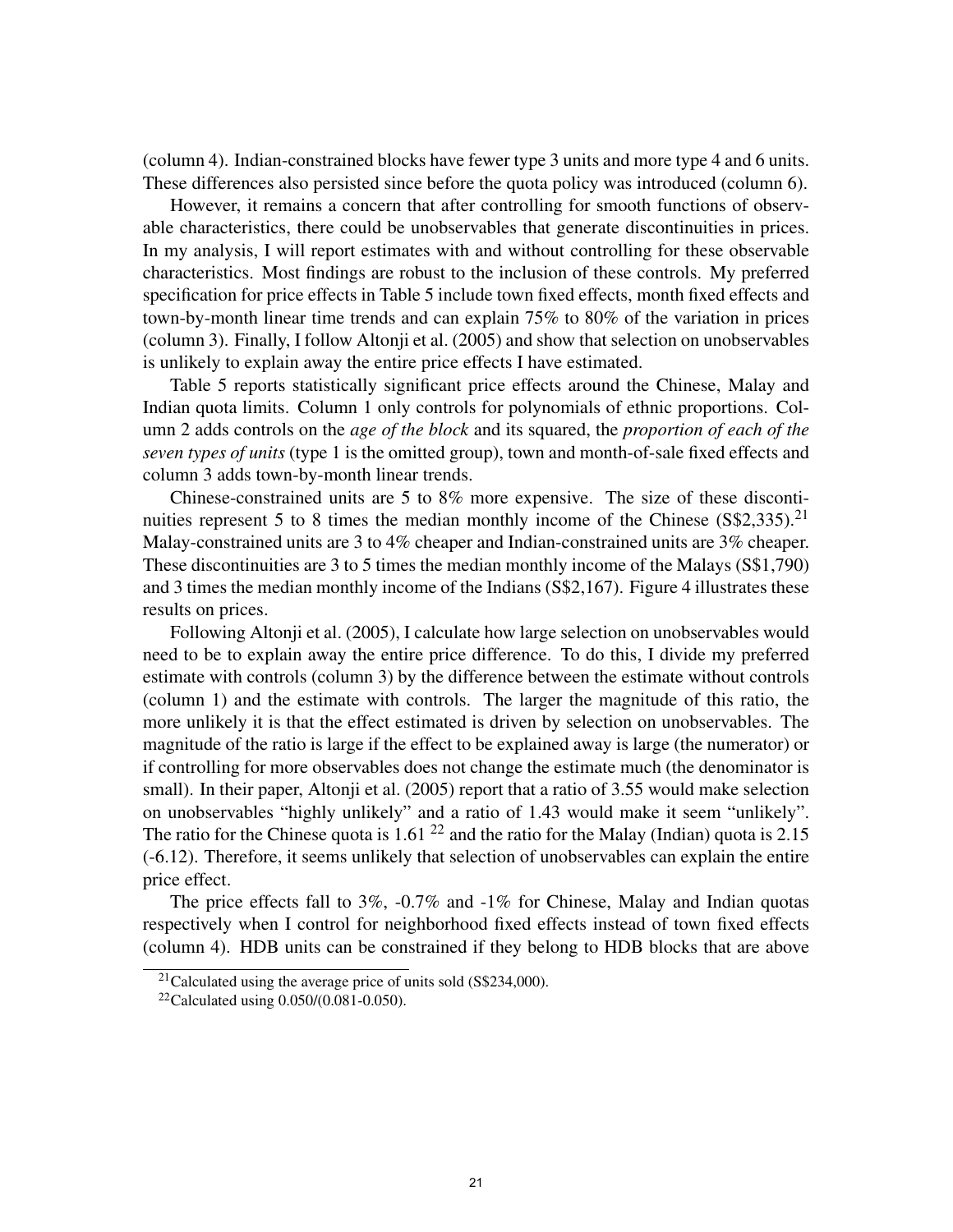the block quota limit or they belong to HDB neighborhoods that are above the neighborhood quota limit. Estimates with neighborhood fixed effects are smaller in magnitude because they are identified from comparing constrained and unconstrained blocks within a neighborhood, ignoring the effect of neighborhood quotas. Column 5 adds block fixed effects (there are no controls because all the controls are time-invariant attributes at the block level). Identification is from time series variation in the quota status of a block. The coefficient estimates are insignificant because there are too few blocks that switch quota status within my short sample period. The estimates using separate polynomials for constrained and unconstrained units are similar but there is less statistical power (see Appendix, Table A1).

Table 6 shows that the types of unit sold are higher-priced units for Chinese quotas, and lower-priced units for Malay quotas but the magnitude of the effects are small. I use an ordered probit specification where the dependant variable is an integer between one and eight, representing eight different types of HDB units.<sup>23</sup> I control for whether the quota is binding in the past month and fourth order polynomials of ethnic proportions. A higher number indicates a higher priced type. I find that Chinese-constrained units that are sold are of lower type even though the prices are higher. This is consistent with the finding of no bunching/smooth density of Chinese proportions. If non-Chinese sellers manipulated treatment assignment by bunching below the limit and Chinese sellers (higher income) bunched above the limit, this selection effect would likely lead to higher priced units being sold right above the limit but this is not what I find. This suggests that there exists frictions in the market (eg. because markets are thin or there is imperfect information about ethnic proportions relative to the quota limit) so that sellers are not able to precisely control the treatment status of their unit when it is sold. Conversely, Indian-constrained units that are sold are higher type (not significant) even though the prices of these units are lower. Malay-constrained units that are sold are lower type, consistent with the finding that the prices are also lower. The magnitudes of the coefficients are small. The marginal effects for the Chinese quotas translate to a 2.8% increase in probability for type 3 units and a 1.8% and 1.09% decrease in the probabilities for type 5 and type 6 units (all 10% significant). The magnitudes are also small for the Malays and Indians.

Table 7 reports the impact of the quota on the *proportion of units sold*. Panel A includes all HDB blocks that have appeared in the resale transactions website. Panel B includes all HDB blocks in the Ethnic Integration Policy website, including blocks that did not have a the resale transaction during my sample period (I set *proportion units sold* to 0 for these blocks). My preferred specification includes town fixed effects (there are no month fixed

<sup>&</sup>lt;sup>23</sup>An alternative specification would control for type of unit sold in the analysis of price effects (Table 5). I did do this and the results on price effects are similar. I chose to report the effects on prices and type of unit sold separately because the latter is an endogenous choice and a potential outcome of the policy.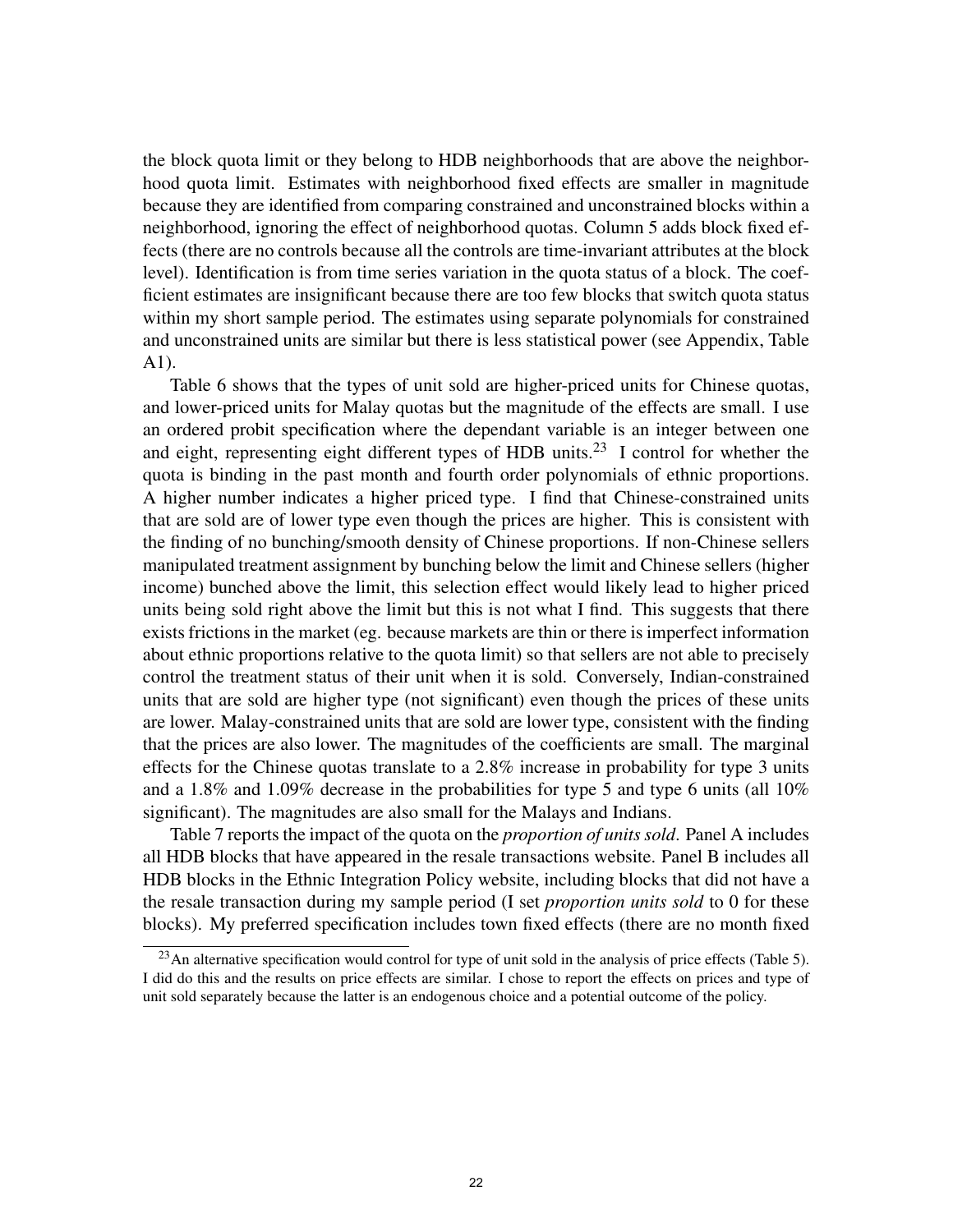effects because this specification collapses the transactions level data used to estimate price effects to the block level) and includes blocks with no units sold during my sample period (Panel B, columns 2, 5 and 8).

The proportions of units sold are 0.7 to 1.3% lower for constrained units. These effects are between 16 to 29% of the mean proportion of units sold (4.5% if we include all blocks). The coefficient estimates translate to a 16 to 29% if we include all blocks. Another way is to translate these effects into durations. On average, 0.2% of units are sold in a month. A 0.8% effect translates to 4 months longer on the market for Chinese quotas. The duration is longer for Malay quotas (6.5 months) and similar for Indian quotas (4 months). These are relatively long durations. Ong and Koh (2000) report that the mean time on market is less than 2 months and the median is slightly longer than a month (42 days). The incidence of this effect is likely to fall on non-Chinese (non-Malay, non-Indian) sellers for the Chinese (Malay, Indian) quotas because Chinese (Malay, Indian) sellers can sell to all ethnic groups.

In summary, I find moderate price effects and relatively large effects on the proportion of units sold. Effects on type of units sold are small. Price effects could be moderate relative to the proportion of units sold due to loss aversion (prices are do not adjust freely) and the capitalization of expectations that biases against finding price effects.

Recall that I found evidence of slight bunching above the Malay quota limit (Figure 3b). One reason for this pattern of bunching is that Malays have very strong preferences for living in Malay enclaves perhaps because they tend to have larger families and want to live close to families. Since the policy had reduced the number of Malay enclaves tremendously, they have a lower propensity to leave Malay-constrained units. By matching names and postal codes in the 2005 and 2006 phonebook, I can identify stayers (see discussion in Section 3). Indeed, I do find that Malays are slightly more likely to stay in quota-constrained blocks.<sup>24</sup>

However, the bunching pattern with a slightly higher density of Malay proportions above the limit is unlikely to be due to Malays who are manipulating their treatment status. Moreover, it is also not consistent with the estimated price effects. Malay owners of constrained units face a trade-off of higher prices versus lower proportion of units sold. Given the magnitude of the estimates in Tables 5 and 7, it seems more likely that the latter effect would dominate so that Malays who are manipulating their treatment status would have more incentive to bunch *below* the quota limit. Even if they bunched above the quota cutoff because of the prospect of higher prices, this would then bias against the *negative*

<sup>&</sup>lt;sup>24</sup>I looked at two outcomes: The number of stayers who are Malay divided by the number of households in a block and the number of stayers who are Malay divided by the number of stayers in a block. The estimates are 0.4% for the first outcome (relative to all households) and 3.4% for the second outcome (relative to all stayers). Both estimates are significant at the 1% level.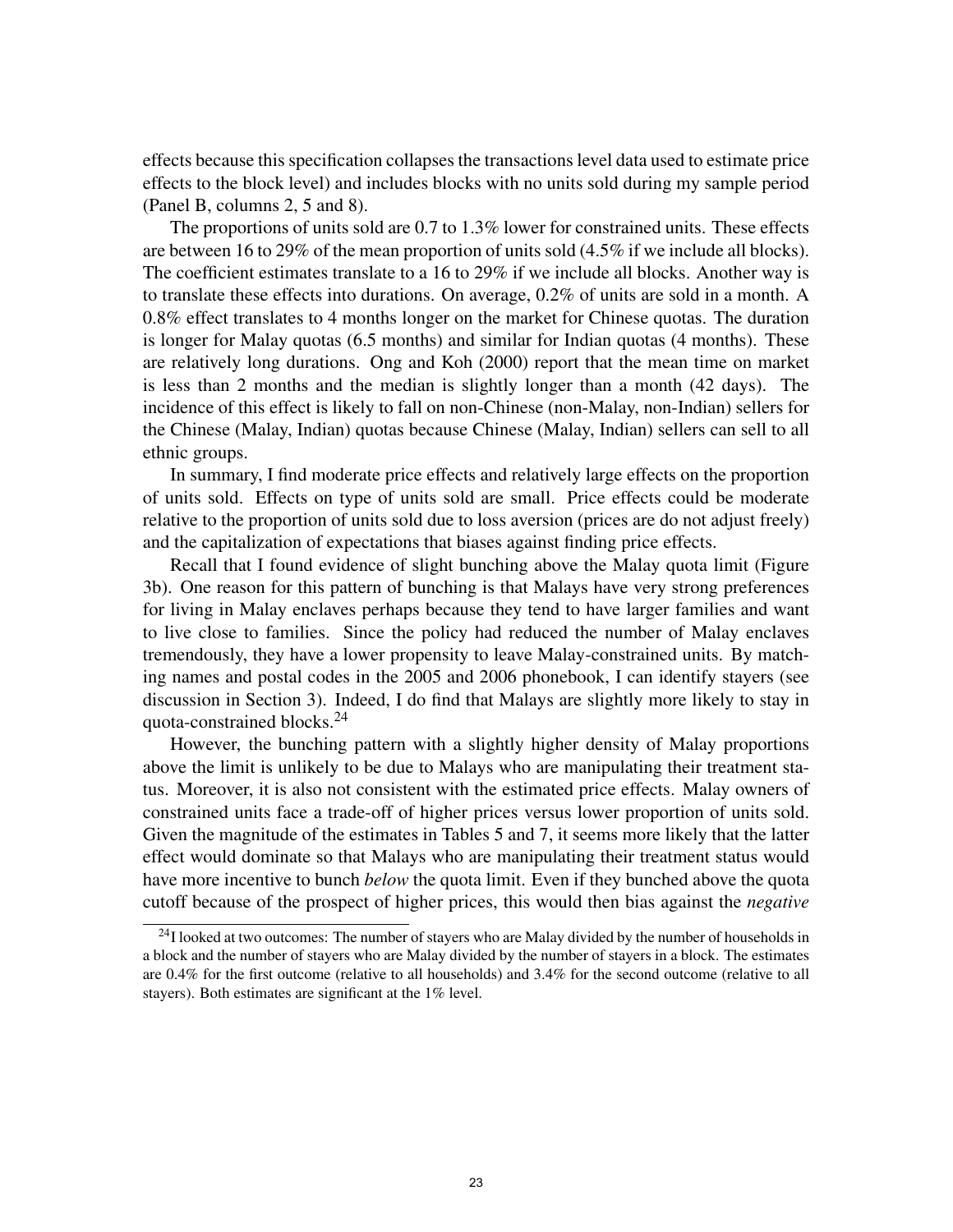price effects that I estimate in Table 5. Therefore, bunching is unlikely to explain the price effects in Table 5 and appears to be inconsistent with households who are manipulating their treatment status.

### *Discussion of results*

How should we interpret the effects estimated above? There are three primary channels which could lead to price differences for constrained and unconstrained units. First, constrained units are harder to sell (Table 7). This perception would likely lead to *negative* price effects for all three quotas. Second, there could be segregation preferences by ethnic groups in that Chinese prefer to live in Chinese locations (with more Chinese neighbors or near amenities preferred by Chinese) more than non-Chinese want to live in Chinese locations. Likewise for Malays and Indians. This pattern of preference heterogeneity, together with the arbitrage limits and price discrimination mechanism of the quota policy would lead to price dispersion for constrained units and *negative* impacts on average prices (this corresponds to type II transactions discussed in Section 2.1). Third, market thinness could lead to *higher* prices paid for quota-constrained units (this corresponds to type IV transactions in Section 2.1).

Overall, the pattern of positive price effects for Chinese quotas and negative price effects for Malay and Indian quotas is most consistent with segregation preferences and thin markets for Chinese buyers in that attributes preferred by the Chinese are sparse, given the preference distribution of Chinese buyers. But, there is less evidence of market thinness for Malay and Indian buyers. The first channel is likely to be weak. Otherwise, average prices would be lower for all three quotas. Moreover, Figures 4a to 4c support the second channel. They show that price dispersion is indeed larger for constrained units, indicating the price discrimination mechanism is in effect.<sup>25</sup> If segregation preferences were not strong, then, there would be no price difference across ethnic groups to arbitrage away in the first place and the ethnic-based restrictions of the quota policy would have no price discrimination effect. If this channel did not exist, we would not observe more price dispersion and lower average prices (for Malay and Indian quotas).  $^{26}$ 

Together, the results illustrate how costs can arise when constraints such as quotas are imposed. These results echo some of the findings in the literature. Bertrand et al. (2010) finds that caste-based affirmative action quotas in India reduce the number of females entering engineering colleges. Marion (2009) finds that removal of affirmative-action type restrictions for highway construction contracts in California led to a 5.6% decline in the

 $^{25}$ I did test whether the variance in price is higher but there was not enough statistical power in the data.

<sup>&</sup>lt;sup>26</sup>Alternatively, one could explain the positive effect on prices for Chinese quotas and the negative effects for Malay and Indian quotas using the negative impact of the first channel (constrained units are harder to sell) and the positive impact of the third channel (market thinness) for Chinese quotas. But, this would be inconsistent with the price dispersion in the figures.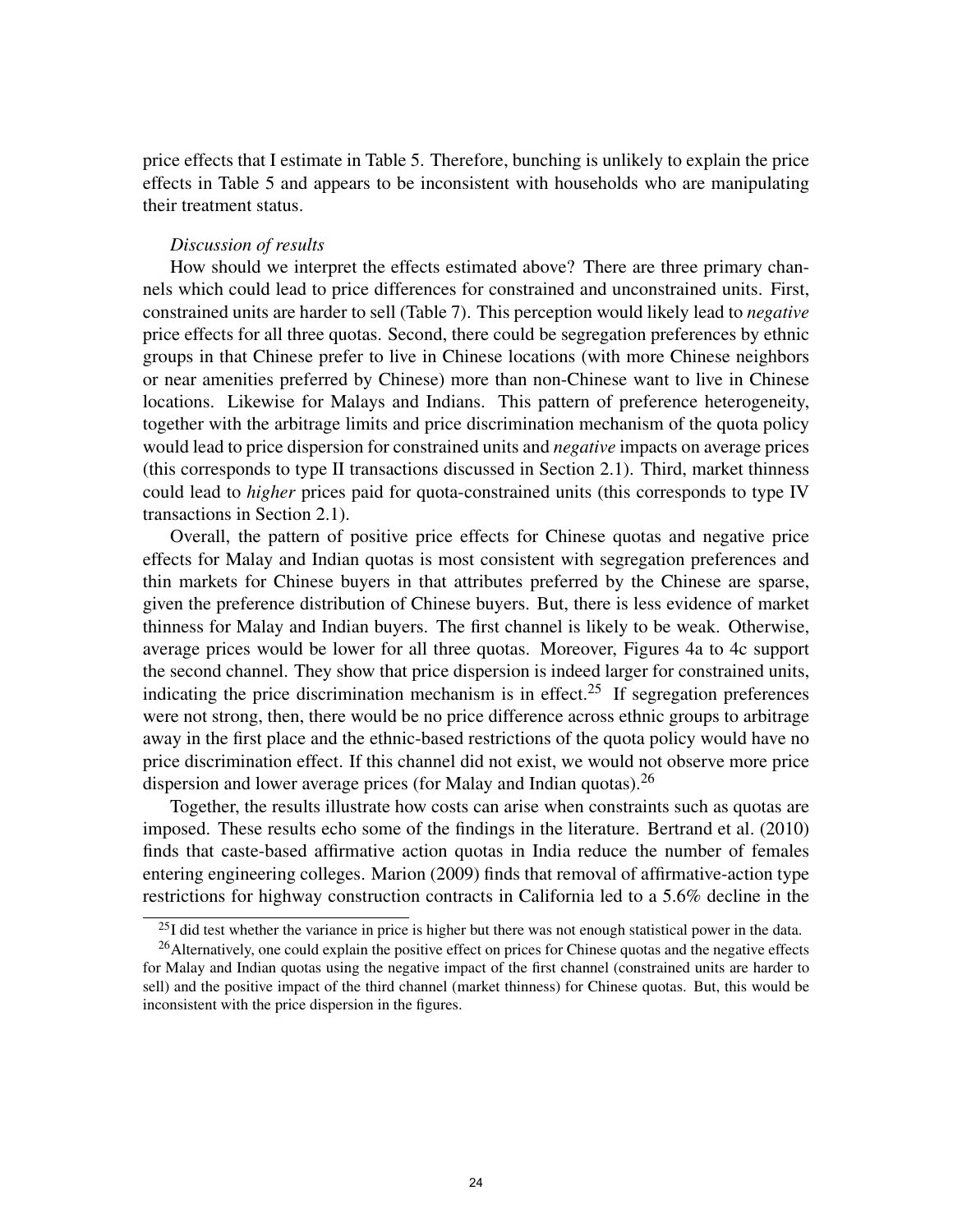price for state-funded contracts (treatment group) relative to federally funded projects. On the other hand, McCrary (2007) finds that court-ordered hiring quotas increased the fraction of African Americans among newly hired police officers while city crime rates appear unaffected.

Are the price effects large? They are comparable in magnitude to Marion (2009) and also to hedonic estimates in the boundary discontinuity design literature. Bayer et al. (2007) estimate that a one standard deviation in average test score leads to a 1.8% increase in monthly housing cost (relative to monthly user cost) and a \$10,000 increase in the average income of households in a census block group leads to a 4.8% increase in monthly housing cost.

Furthermore, costs of ethnic-based restrictions are more likely to arise in settings with heterogeneous products and preferences that are heterogeneous by ethnic groups (eg. segregation preferences). The positive price effects for Chinese quotas suggest markets are thin given Chinese buyers' preferences. How thin is the housing market in Singapore? Tu and Wong (2002) reports that the volume of annual transactions in the resale market is 5% of the existing public housing stock. This is comparable to other studies of thin markets.<sup>27</sup> That there is a premium for Chinese-constrained units is not that surprising. We can think of the quota policy as reducing the stock of units available to Chinese buyers (they cannot buy units in constrained locations from non-Chinese). On average, 10% of the units are Chinese-constrained and only 13% of these units are owned by non-Chinese. This seems like a fairly small reduction in the stock but is potentially large when compared to the share of the stock that trades annually (5%).

One concern is that Chinese-constrained units are unobservably higher quality than unconstrained units. If this is the case, then, we would still find price differences even if there were no quota restrictions. It is unlikely that this premium is driven by omitted variables only. First, I find statistically significant price effects even after controlling for neighborhood fixed effects (equivalent to controlling for locational rents at the census block group level). If the quota restrictions had no impact, and Chinese-constrained units are of higher quality, then, we should not see more price dispersion for Chinese-constrained units and the proportion of units sold are also unlikely to be lower for Chinese-constrained units.

# 6 Conclusion

Many desegregation policies take the form of quotas but it is hard to find the data to evaluate these policies because they are either not available publicly or there are not enough

 $^{27}$ For example, a study of trading frictions in the market for aircrafts, Gavazza (2011), reports that only 5.8% of the total stock of aircrafts in his sample traded within 12 months.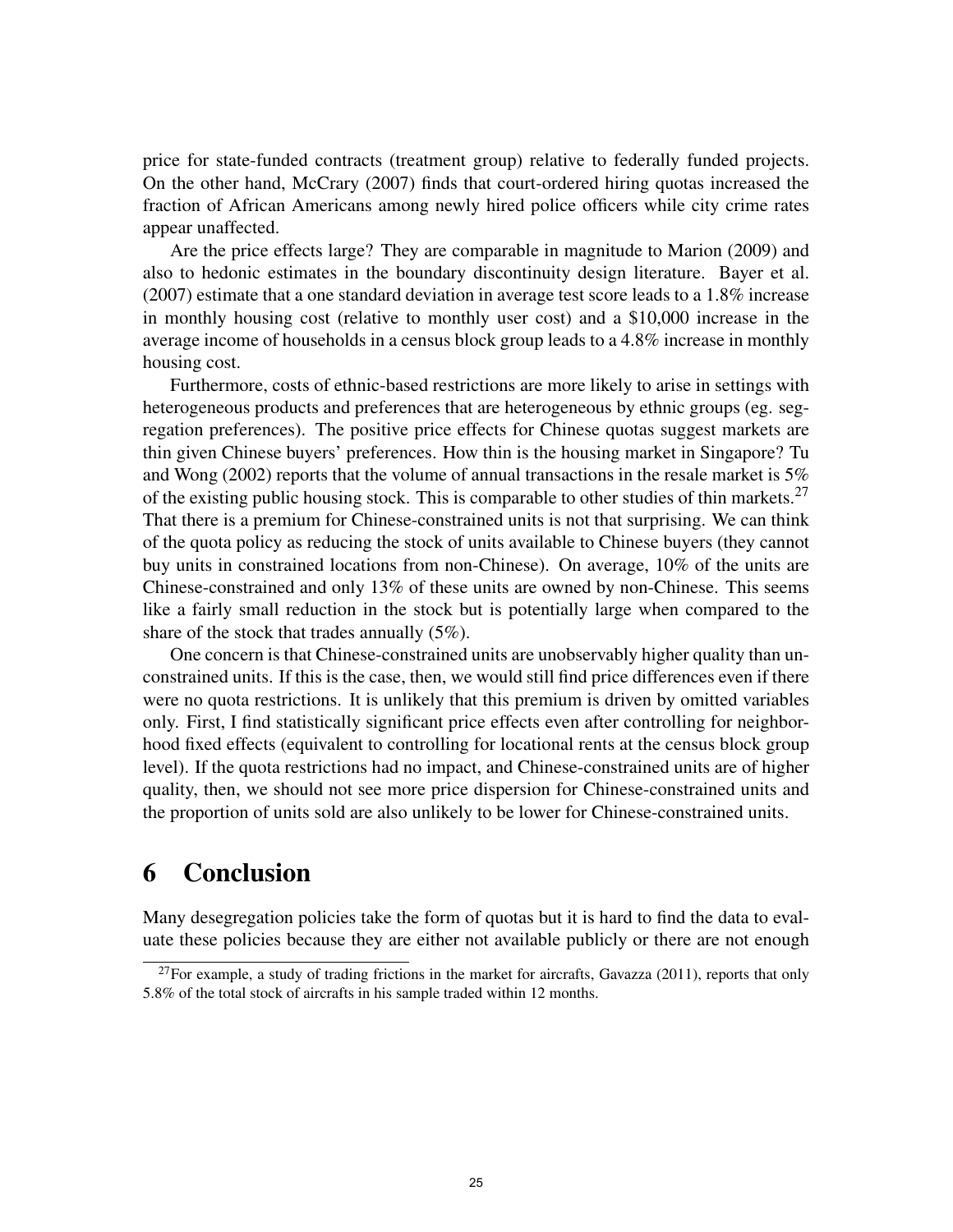observations close to the quota limits. This paper uses a hand-collected dataset to study the impact of the ethnic housing quotas in Singapore. I show that the quota could lead to nonrandom sorting around the cutoffs in such a way that households of different ethnicities would bunch on opposite sides of the quota cutoff. However, manipulation of treatment status that leads to bunching around the quota cutoffs is hard if there are frictions in the market. Even if there were selection effects, they cannot fully account for the results I find.

In a decentralized equilibrium, the first best allocation of ethnic groups may not be achieved because of externalities. An individual chooses the neighborhood that maximizes his own utility, without internalizing the effect of his choice on the ethnic proportions in the neighborhood. Therefore, quotas could lead to welfare improvements by preventing extremely segregated outcomes. Wong (2012) finds that 30% of the neighborhoods in Singapore are within one standard deviation of the first best allocation of ethnic groups, where the first best was simulated using a utilitarian social welfare function and preference estimates from a structural location choice model.

In this paper, I built a theoretical framework to illustrate how the quota restrictions could lead to costs because of thin markets. In a Walrasian market with homogeneous products and homogeneous preferences, we would not expect any effects on prices and proportion of units sold. There would be no price discrimination mechanism because preferences are not different by ethnic groups and there would be no premiums for Chineseconstrained units.

My results illustrate how costs can arise from imposing group-based restrictions, especially if preferences are heterogeneous across these groups (markets are likely to be thin in this case). In Singapore, even though the policy was designed to affect as few households as possible, I found moderate price effects similar in magnitude to Marion (2009) and large effects on the proportion of units sold. My theoretical framework shows that these results are most consistent with preferences for segregation and thin markets for Chinese buyers. The estimates in this paper complement the welfare simulations and will be useful for cost benefit analyses of similar programs.

In future work, it would be useful to have prices by buyer and seller ethnicity. While the effects on average prices are moderate, price effects around the Chinese quota are opposite for Chinese and non-Chinese buyers. Therefore, it is possible that price effects are large by ethnic group but they cancel out when we examine average prices. Another caveat is that the estimates are local to the quota cutoffs and are identified off of marginal households close to the quota cutoffs. Finally, another important outcome to look at would be the time the property stays on the market.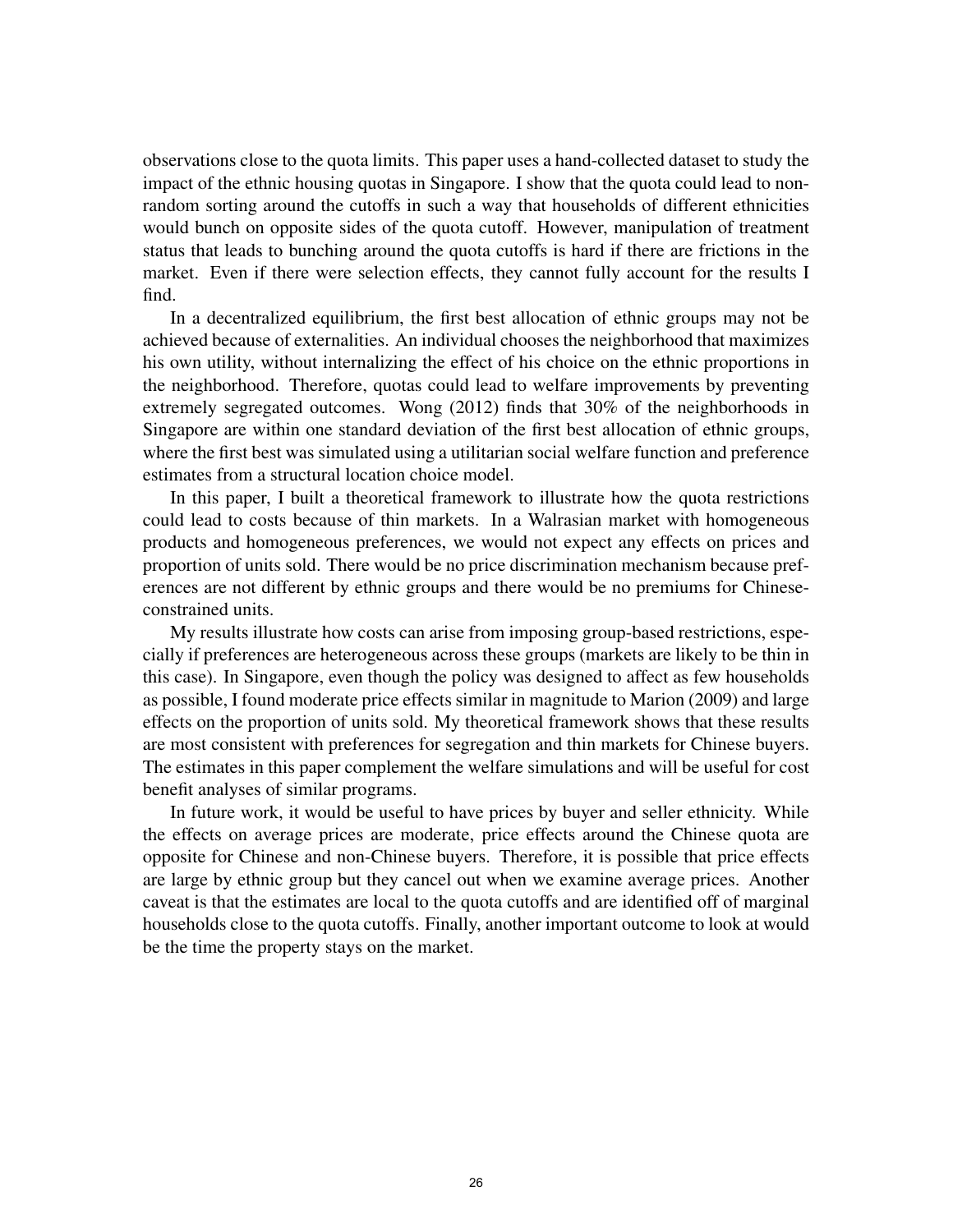# References

- Altonji, J. G., Elder, T. E., and Taber, C. R. (2005). Selection on observed and unobserved variables: Assessing the effectiveness of catholic schools. *Journal of Political Economy*, 113(1):151–184.
- Angrist, J. and Lavy, V. (1999). Using Maimonides' Rule to Estimate the Effect of Class Size on Scholastic Achievement. *Quarterly Journal of Economics*, 114(2):533–575.
- Arnott, R. (1989). Housing vacancies, thin markets, and idiosyncratic tastes. *The Journal of Real Estate Finance and Economics*, 2(1):5–30.
- Bajari, P. and Kahn, M. E. (2005). Estimating Housing Demand with an Application to Explaining Racial Segregation in Cities. *Journal of Business and Economic Statistics*, 23(1):20–33.
- Banhardt, S. (2009). *Near and Dear? Evaluating the Impact of Neighbor Diversity on Inter-Religious Attitues*. PhD thesis, Harvard University.
- Bayer, P., Ferreira, F., and McMillan, R. (2007). A Unified Framework for Measuring Preferences for Schools and Neighborhoods. *Journal of Political Economy*, 115(4):588– 638.
- Bayer, P., McMillan, R., and Rueben, K. (2004). An Equilibrium Model of Sorting in an Urban Housing Market. NBER Working Paper No. 10865.
- Becker, G. S. (1971). *The Economics of Discrimination*. Chicago: Univ. Chicago Press, second edition.
- Benabou, R. (1993). Workings of a City: Location, Education, and Production. *The Quarterly Journal of Economics*, 108(3):619–652.
- Berry, S. T. (1994). Estimating Discrete-Choice Models of Product Differentiation. *The Rand Journal of Economics*, 25(2):242–262.
- Berry, S. T., Levinsohn, J., and Pakes, A. (1995). Automobile Prices in Market Equilibrium. *Econometrica*, 63(4):841–890.
- Bertrand, M., Hanna, R., and Mullainathan, S. (2010). Affirmative Action in Education: Evidence from Engineering College Admissions in India. *Journal of Public Economics*, 94(1-2):16–29.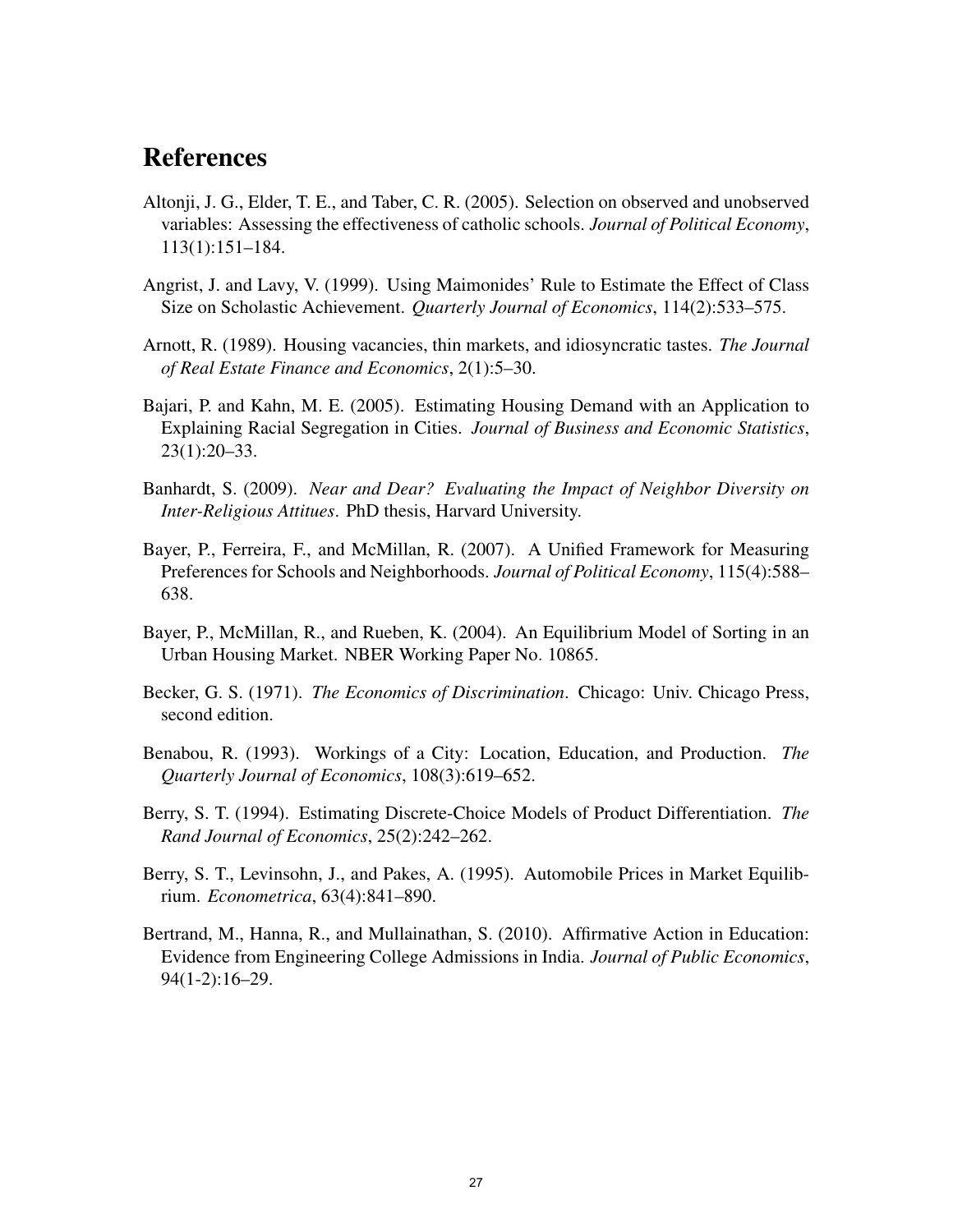- Boisjoly, J., Duncan, G., Kremer, M., Levy, D., and Eccles, J. (2006). Empathy or Antipathy? The Impact of Diversity. *American Economic Review*, 96(5):1890–1905.
- Card, D., Lee, D., and Pei, Z. (2009). Quasi-Experimental Identification and Estimation in the Regression Kink Design. Working Paper No. 553, Princeton University Industrial Relations Section.
- Card, D., Mas, A., and Rothstein, J. (2008). Tipping and the Dynamics of Segregation. *Quarterly Journal of Economics*, 123(1):177–218.
- Casas-Arce, P. and Saiz, A. (2011). Women and power: Unwilling, ineffective, or held back? IZA Discussion Papers 5645, Institute for the Study of Labor (IZA).
- Chattopadhyay, R. and Duflo, E. (2004). Women as Policy Makers: Evidence from a Randomized Policy Experiment in India. *Econometrica*, 72(5):1409–1443.
- Corporate Women Directors International (2012). Europe beats u.s. naming women to bank boards. Technical report, Corporate Women Directors International.
- Cutler, D. M., Glaeser, E. L., and Vigdor, J. L. (1999). The Rise and Decline of the American Ghetto. *Journal of Political Economy*, 107(3):455–506.
- Dutch Refugee Council (1999). Housing for refugees in the european union. Technical report, Dutch Refugee Council.
- Edin, P.-A., Fredriksson, P., and Åslund, O. (2003). Ethnic Enclaves and the Economic Success of Immigrants-Evidence from a Natural Experiment. *Quarterly Journal of Economics*, 118(1):329–357.
- Epple, D. and Sieg, H. (1997). Estimating Equilibrium Models of Local Jurisdictions. *Journal of Political Economy*, 107(4):645–681.
- Finder, A. (March 20, 1988). The region: Pro & con: On racial quotas in housing; on discrimination in the cause of integration. *New York Times*, 0:0.
- Gabriel, S. and Rosenthal, S. (1989). Household Location and Race: Estimates of a Multinomial Logit Model. *The Review of Economics and Statistics*, 71(2):240–249.
- Gavazza, A. (2011). The role of trading frictions in real asset markets. *American Economic Review*, 101(4):1106–43.
- Genesove, D. and Mayer, C. (2001). Loss aversion and seller behavior: Evidence from the housing market. *The Quarterly Journal of Economics*, 116(4):1233–1260.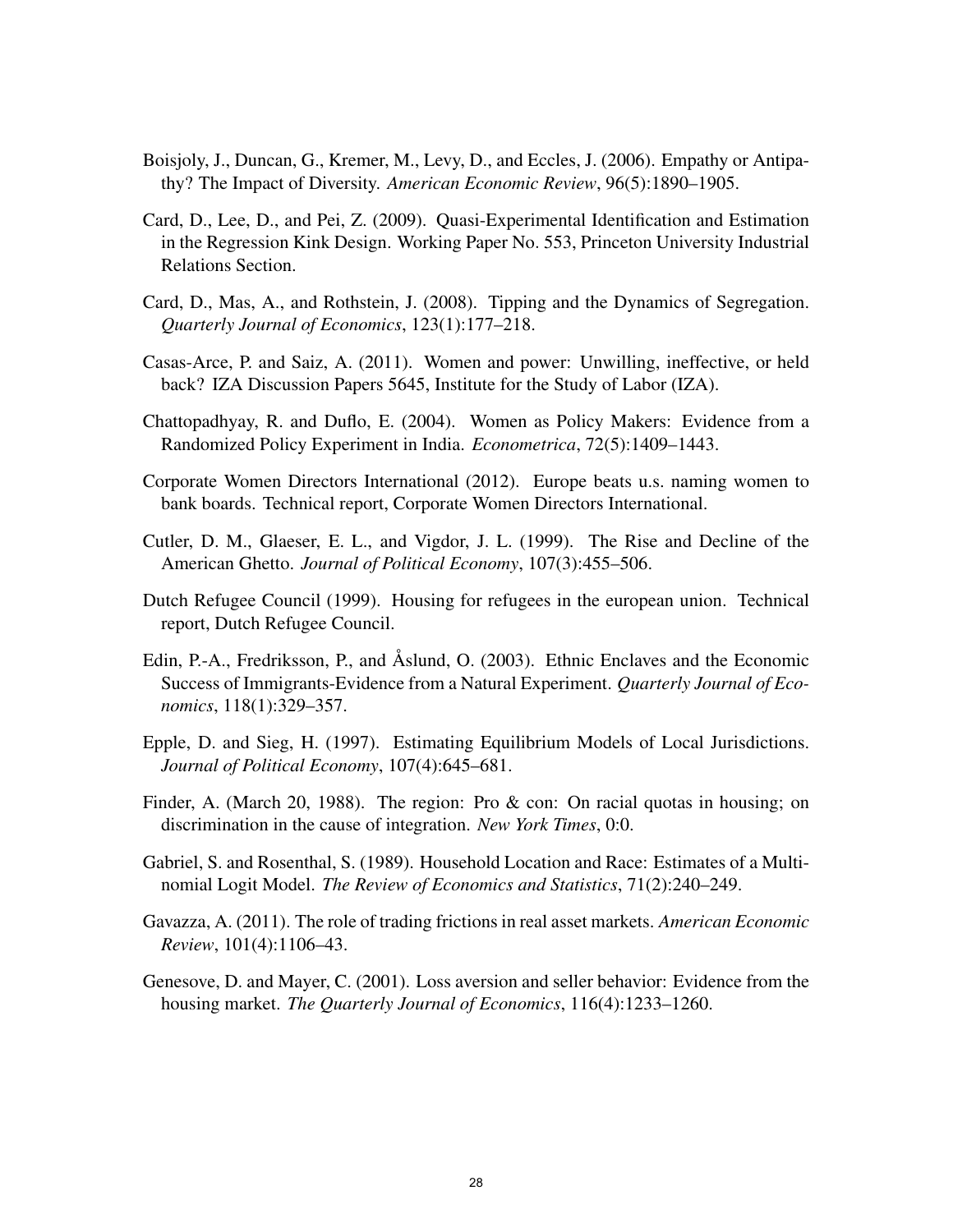- Hahn, J., Todd, P., and van der Klaauw, W. (2001). Identification and Estimation of Treatment Effects with a Regression-Discontinuity Design. *Econometrica*, 69(1):201–209.
- Harsman, B. and Quigley, J. (1995). The Spatial Segregation of Ethnic and Demographic Groups: Comparative Evidence from Stockholm and San Francisco. *Journal of Urban Economics*, 37(1):1–16.
- Hendel, I., Nevo, A., and Ortalo-Magne, F. (2009). The relative performance of real estate marketing platforms: Mls versus fsbomadison.com. *American Economic Review*, 99(5):1878–98.
- Housing Development Board (2006). *Annual Report*. Singapore: HDB.
- Ihlanfeldt, K. and Scafidi, B. (2002). Black Self-Segregation as a Cause of Housing Segregation: Evidence from the Multi-City Study of Urban Inequality. *Journal of Urban Economics*, 51(2):366–390.
- Imbens, G. and Lemieux, T. (2008). Regression Discontinuity Designs: A Guide to Practice. *Journal of Econometrics*, 142(2):615–635.
- Lai, A. E. (1995). *Meanings of Multiethnicity: A Case Study of Ethnicity and Ethnic Relations in Singapore*. Oxford University Press.
- Lee, D. S. and Lemieux, T. (2010). Regression discontinuity designs in economics. *Journal of Economic Literature*, 48(2):281–355.
- Leonard, J. S. (1984). The impact of affirmative action on employment. *Journal of Labor Economics*, 2(4):439–463.
- Levitt, S. D. and Syverson, C. (2008). Market distortions when agents are better informed: The value of information in real estate transactions. *The Review of Economics and Statistics*, 90(4):599–611.
- Lum, S. K. and Tien, T. M. (2003). Integrating Differentials: A Study on the HDB Ethnic Integration Policy. *Crestimes, Singapore Center for Real Estate* (*CRES*), 3(1):5.
- Marion, J. (2009). How costly is affirmative action? government contracting and california's proposition 209. *The Review of Economics and Statistics*, 91(3):503–522.
- McCrary, J. (2007). The Effect of Court-Ordered Hiring Quotas on the Composition and Quality of Police. *American Economic Review*, 97(1):318–353.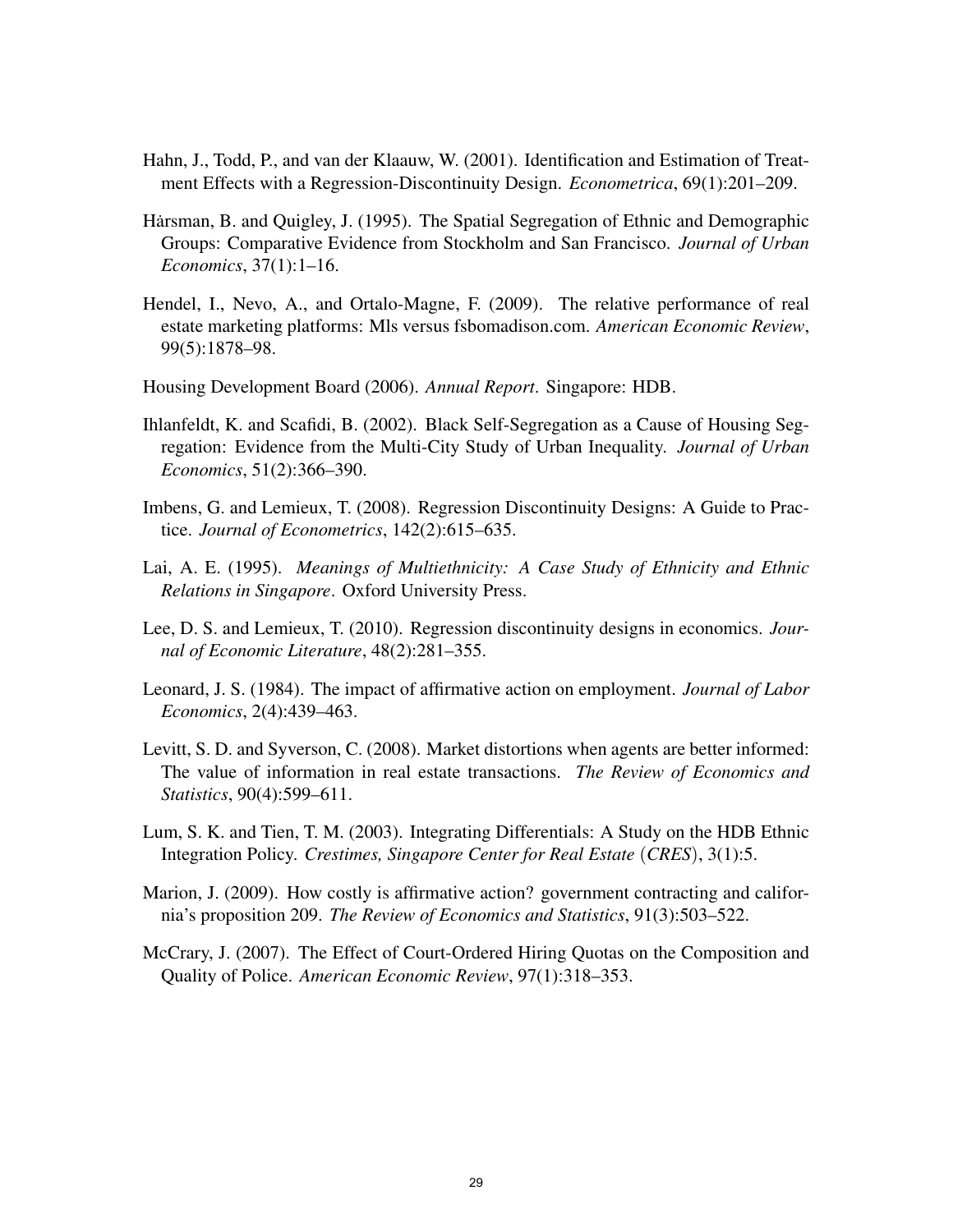- McCrary, J. (2008). Manipulation of the Running Variable in the Regression Discontinuity Design: A Density Test. *Journal of Econometrics*, 142(2):698–714.
- McFadden, D. (1973). Conditional Logit Analysis of Qualitative Choice Behavior. In Zarembka, P., editor, *Frontiers in Econometrics*. Academy Press, New York.
- McFadden, D. (1978). Modelling the Choice of Residential Location. In Karlqvist, A., editor, *Spatial Interaction Theory and Planning Models*. North-Holland, New York.
- Nechyba, T. J. and Strauss, R. P. (1998). Community Choice and Local Public Services: A Discrete Choice Approach. *Regional Science and Urban Economics*, 28(1):51–73.
- Ong, S. E. and Koh, Y. C. (2000). Time on-market and price trade-offs in high-rise housing sub-markets. *Urban Studies*, 37:2057–2071.
- Pancs, R. and Vriend, N. J. (2007). Schelling's Spatial Proximity Model of Segregation Revisited. *Journal of Public Economics*, 91(1-2):1–24.
- Parliamentary Debates (1989). Official Report, 16 February. Singapore.
- Parliamentary Debates (2003). Official Report, 10 November. Singapore.
- Quigley, J. M. (1985). Consumer Choice of Dwelling, Neighborhood, and Public Services. *Regional Science and Urban Economics*, 15(1):41–63.
- Quigley, J. M. (2002). Transactions costs and housing markets. Berkeley Program on Housing and Urban Policy, Working Paper Series qt6pz8p6zt, Berkeley Program on Housing and Urban Policy.
- Rosenbaum, J. (1995). Changing the Geography of Opportunity by Expanding Residential choice: Lessons from the Gautreaux Program. *Housing Policy Debate*, 6(1):231–269.
- Rothstein, J. and Yoon, A. H. (2008). Affirmative action in law school admissions: What do racial preferences do? NBER Working Papers 14276, National Bureau of Economic Research, Inc.
- Schelling, T. C. (1971). Dynamic Models of Segregation. *Journal of Mathematical Sociology*, 1(3):143–186. (Abbreviated version appeared as "Models of Segregation" in *American Economic Review* 59(2), May 1969).
- Singapore Department of Statistics (2000). Key Indicators of the Resident Population.

Singapore Department of Statistics (2006). Singapore Resident Population, 1990 - 2006.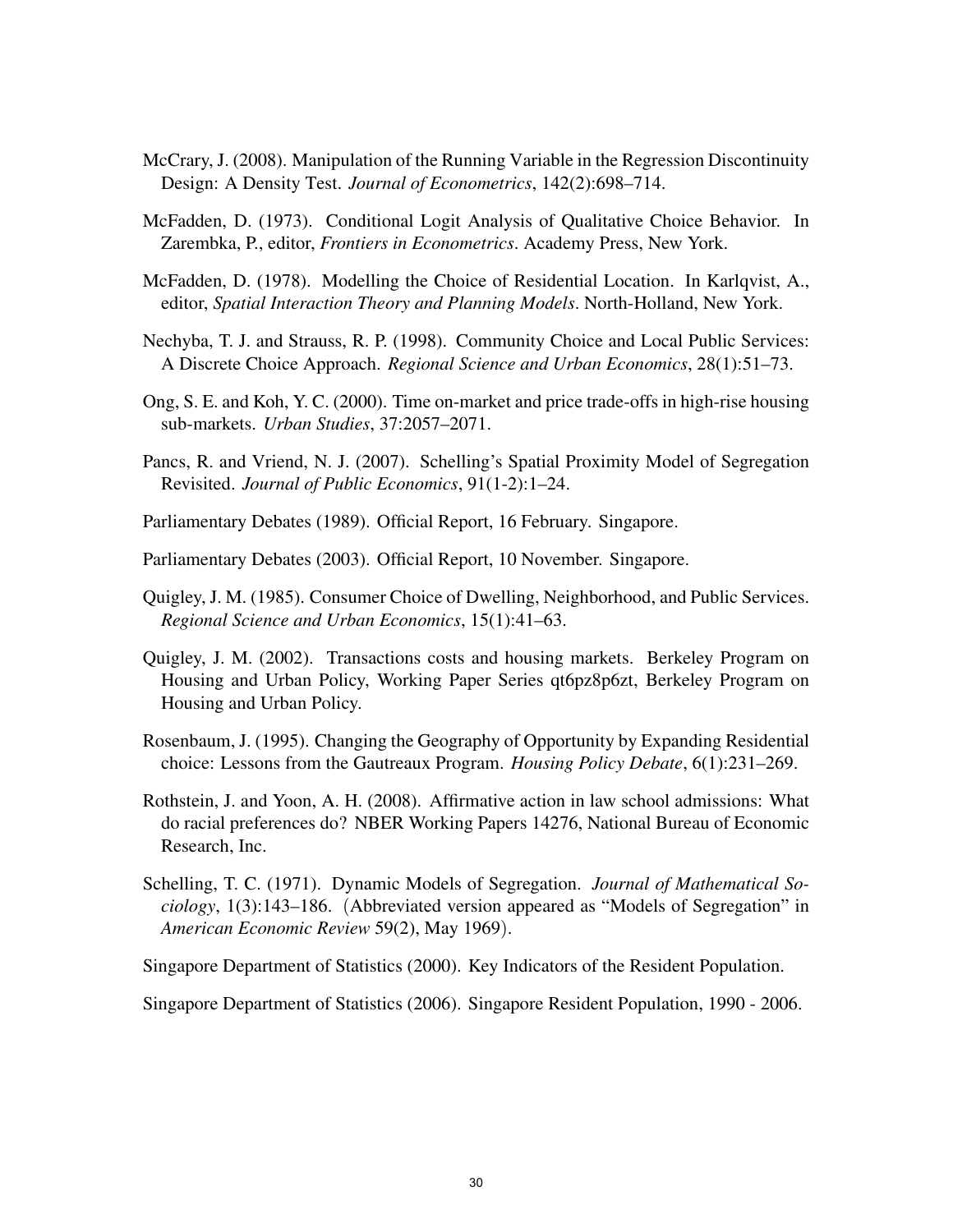- Tiebout, C. M. (1956). A Pure Theory of Local Expenditures. *Journal of Political Economy*, 64(5):416–424.
- Tu, Y. and Wong, G. K. (2002). Public policies and public resale housing prices in singapore. *International Real Estate Review*, 5:115–132.
- Wong, M. (2012). Estimating the Impact of the Ethnic Housing Quotas in Singapore. forthcoming at Review of Economic Studies.
- World Bank (2005). Implementing affirmative action in public services: Comparative administrative practice. Technical report, World Bank.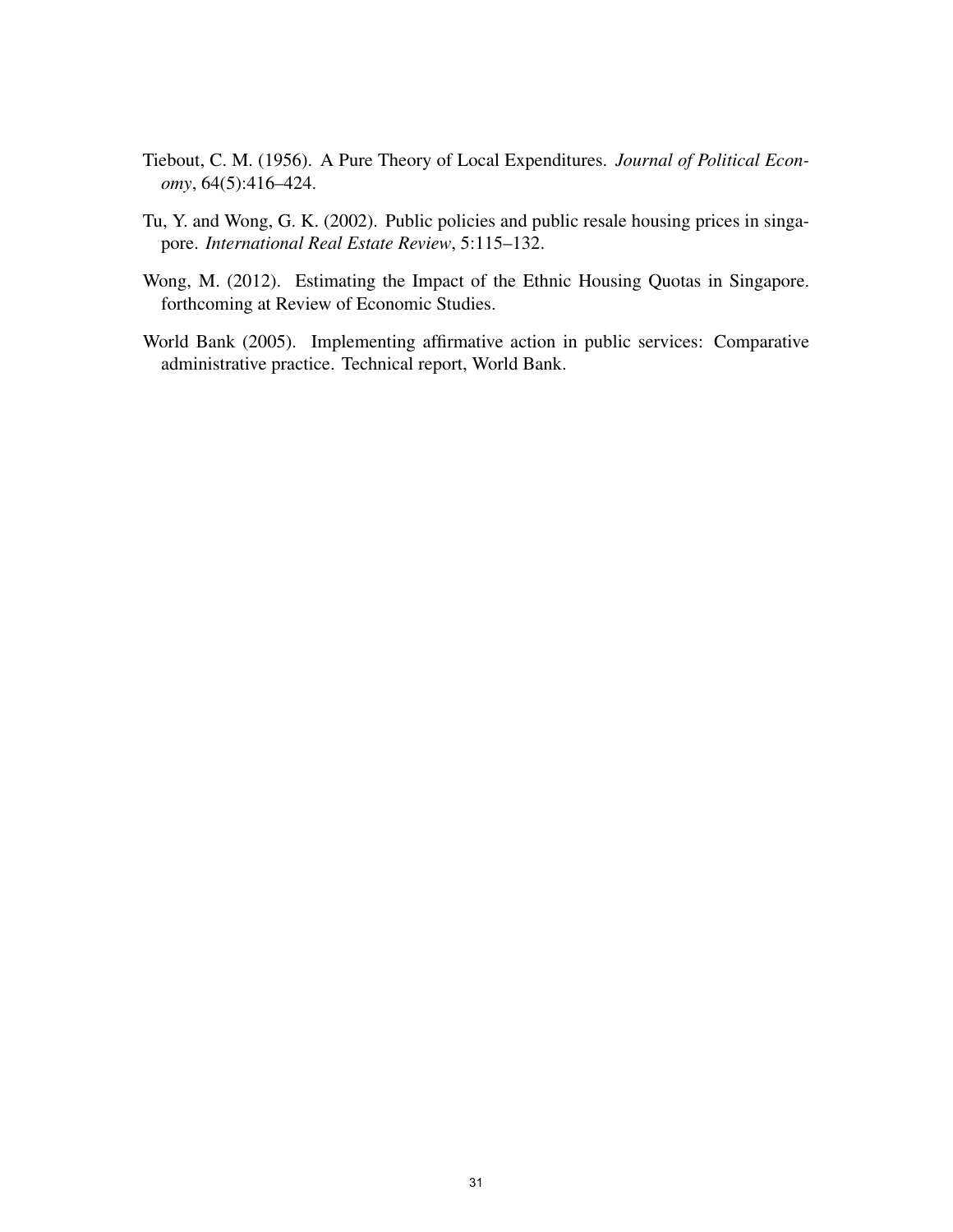|         | Neighborhood quotas | Block quotas | National proportion (2000) |
|---------|---------------------|--------------|----------------------------|
| Chinese | 84%                 | 87%          | 77%                        |
| Malay   | 22%                 | 25%          | 14%                        |
| Indian  | 10%                 | 13%          | 8%                         |

a Source: 2000 Census (Singstat), Lum and Tan (2003)

### Table 2

The relationship between quotas, buyer and seller ethnicities, and prices

| Binding quota | Buyer ethnicity | Seller ethnicity | <b>Status</b> |  |
|---------------|-----------------|------------------|---------------|--|
| Chinese       | Chinese         | Chinese          | Allowed       |  |
|               | Non-Chinese     | Non-Chinese      | Allowed       |  |
|               | Non-Chinese     | Chinese          | Allowed       |  |
|               | Chinese         | Non-Chinese      | Not Allowed   |  |
| Malay         | Malay           | Malay            | Allowed       |  |
|               | Non-Malay       | Non-Malay        | Allowed       |  |
|               | Non-Malay       | Malay            | Allowed       |  |
|               | Malay           | Non-Malay        | Not Allowed   |  |
| Indian        | Indian          | Indian           | Allowed       |  |
|               | Non-Indian      | Non-Indian       | Allowed       |  |
|               | Non-Indian      | Indian           | Allowed       |  |
|               | Indian          | Non-Indian       | Not Allowed   |  |

### Table 3

Summary statistics

| Variable        | N      | Mean   | Std. Dev. | Min          | Max     | Level        | Description                                                          |
|-----------------|--------|--------|-----------|--------------|---------|--------------|----------------------------------------------------------------------|
| Price           | 35744  | 234016 | 71943     | 40000        | 635000  | Transaction  | Transaction price (Singapore dollars, 1 USD=1.62 SGD as of Mar 2005) |
| Flat type sold  | 35744  | 4      |           |              | 8       | Transaction  | Flat type sold                                                       |
| Age             | 35744  | 18.20  | 9.24      | 3.00         | 40.00   | Transaction  | Age of flat sold                                                     |
| Chinese Quota   | 133378 | 0.11   | 0.31      | $\mathbf{0}$ |         | Month-Block  | Whether Chinese quota binds                                          |
| Malay Quota     | 133378 | 0.12   | 0.32      | $\mathbf{0}$ |         | Month-Block  | Whether Malay quota binds                                            |
| Indian Quota    | 133378 | 0.22   | 0.41      | $\mathbf{0}$ |         | Month-Block  | Whether Indian quota binds                                           |
| Percent Sold    | 7222   | 4.99%  | 3.02%     | 0.34%        | 50.00%  | Block        | Percent of units in a block that was sold within the sample period   |
| Percent Chinese | 8007   | 77.91% | 10.64%    | $0.00\%$     | 100.00% | <b>Block</b> | Percent of Chinese in a block                                        |
| Percent Malay   | 8007   | 13.81% | 9.40%     | $0.00\%$     | 100.00% | <b>Block</b> | Percent of Malay in a block                                          |
| Percent Indian  | 8007   | 8.28%  | 5.55%     | $0.00\%$     | 83.33%  | Block        | Percent of Indian in a block                                         |
| Percent Type 1  | 8007   | 0.05%  | 1.78%     | $0.00\%$     | 99.24%  | <b>Block</b> | Percent of units in a block that is Type 1                           |
| Percent Type 2  | 8007   | 0.97%  | 8.26%     | $0.00\%$     | 100.00% | Block        | Percent of units in a block that is Type 2                           |
| Percent Type 3  | 8007   | 23.42% | 36.78%    | $0.00\%$     | 100.00% | Block        | Percent of units in a block that is Type 3                           |
| Percent Type 4  | 8007   | 37.63% | 34.07%    | $0.00\%$     | 100.00% | Block        | Percent of units in a block that is Type 4                           |
| Percent Type 5  | 8007   | 24.88% | 32.07%    | $0.00\%$     | 100.00% | Block        | Percent of units in a block that is Type 5                           |
| Percent Type 6  | 8007   | 12.97% | 32.24%    | $0.00\%$     | 100.00% | Block        | Percent of units in a block that is Type 6                           |
| Percent Type 7  | 8007   | 0.01%  | 1.12%     | $0.00\%$     | 100.00% | Block        | Percent of units in a block that is Type 7                           |
| Percent Type 8  | 8007   | 0.08%  | 2.62%     | $0.00\%$     | 100.00% | <b>Block</b> | Percent of units in a block that is Type 8                           |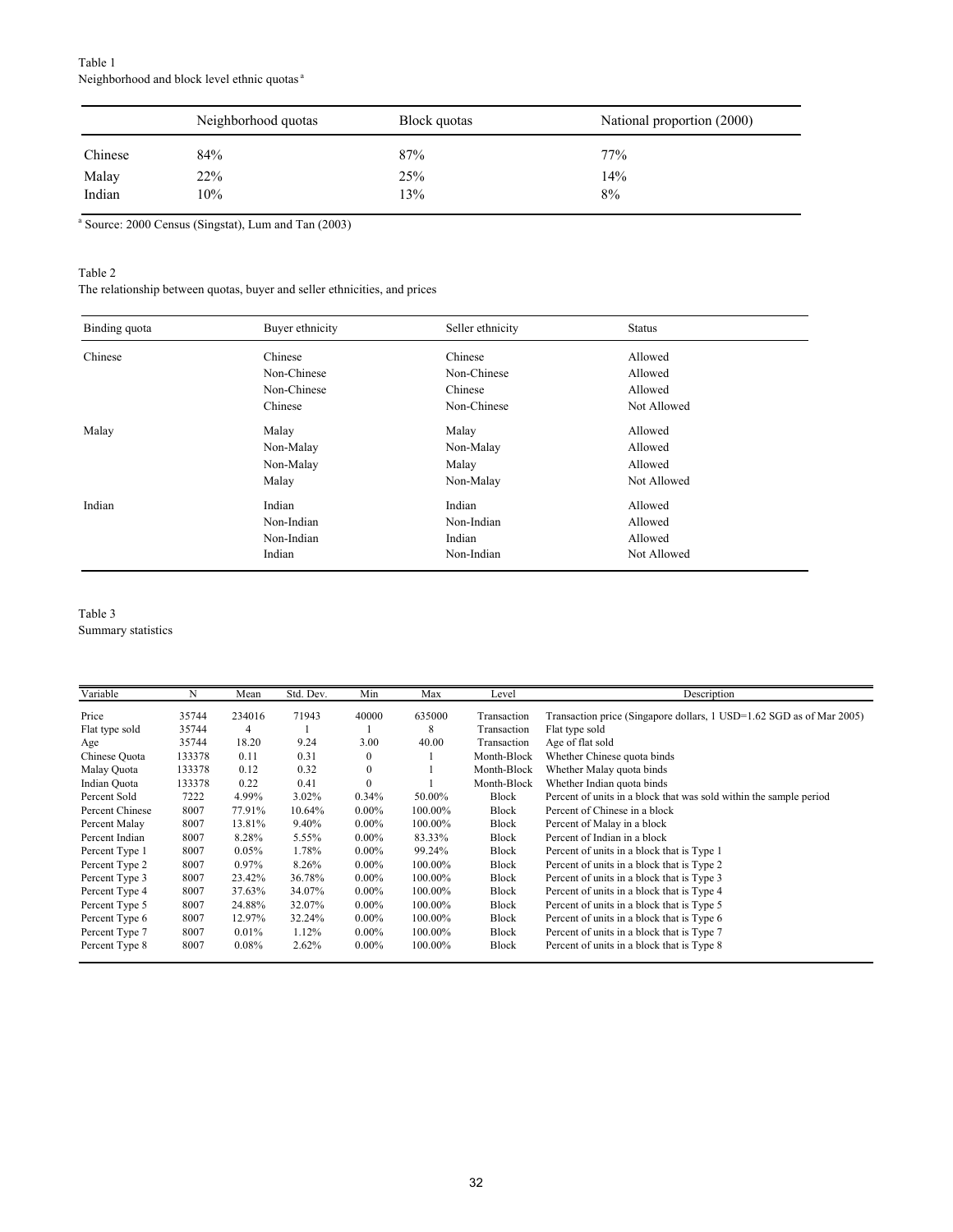Table 4 Testing differences in proportion of unit types<sup>a</sup>

| Quota                | Chinese             |                | Malay               |                | Indian              |                |  |
|----------------------|---------------------|----------------|---------------------|----------------|---------------------|----------------|--|
| Sample               | Pre- and Post-Ouota | Pre-Quota Only | Pre- and Post-Ouota | Pre-Ouota Only | Pre- and Post-Ouota | Pre-Ouota Only |  |
| Dependent variable   | (1)                 | (2)            | (3)                 | (4)            | (5)                 | (6)            |  |
|                      |                     |                |                     |                |                     |                |  |
| Proportion of type 3 | $-0.00263$          | $-0796***$     | 0.00721             | $-0.0124$      | $-0.0273***$        | $-.0403***$    |  |
|                      | (.0156)             | (.018)         | (.0124)             | (.0145)        | (.00943)            | (.00993)       |  |
| Proportion of type 4 | $.0456***$          | $.0312*$       | $-0.0131$           | 0.00716        | $.0189**$           | $.0215**$      |  |
|                      | (.0153)             | (.0173)        | (.0121)             | (.0134)        | (.00892)            | (.0093)        |  |
| Proportion of type 5 | 0.0102              | $.0518***$     | $-0.00826$          | $-0.01010$     | $-0.00209$          | 0.00383        |  |
|                      | (.0147)             | (.0162)        | (.0109)             | (.0119)        | (.00818)            | (.00861)       |  |
| Proportion of type 6 | $-061***$           | $-0.0111$      | $.0204*$            | $.0206*$       | $.0155*$            | $.0207**$      |  |
|                      | (.0123)             | (.0125)        | (.0114)             | (.0119)        | (.00914)            | (.00891)       |  |
| Observations         | 71713               | 63232          | 53008               | 45887          | 113985              | 107194         |  |

<sup>a</sup> The regression equation is  $y_{bk} = \alpha + \beta Q C_{bkt} + \sum_{i=1}^{4} \varphi_i (percent C_{bk} - 0.87)^{i} + \varepsilon_{bkt}$  where  $y_{bk}$  is the outcome variable (*proportion type 3, proportion type 4, proportion type 5, proportion type 6* units in each block *b*, town *k*;  $QC_{bki}$  is a dummy that is *1 if the Chinese quota is binding in month t*; (*percentC<sub>bk</sub>* – 0.87)<sup>*l*</sup> are *l*<sup>th</sup> order polynomials of *percent Chinese*, centered around the block quota cutoff. I repeat the exercise for the Malay quota and for the Indian quota. Columns 1, 3 and 5 report results using all blocks that are within 10% of the Chinese, Malay, and Indian quota cutoffs, respectively. Columns 2, 4 and 6 report results using only the blocks that were built before the policy started in1989. Standard errors are in parentheses and clustered at the block level. \*\*\*Statistically significant at 1%. \*\*Statistically significant at 5%. \*Statistically significant at 10%.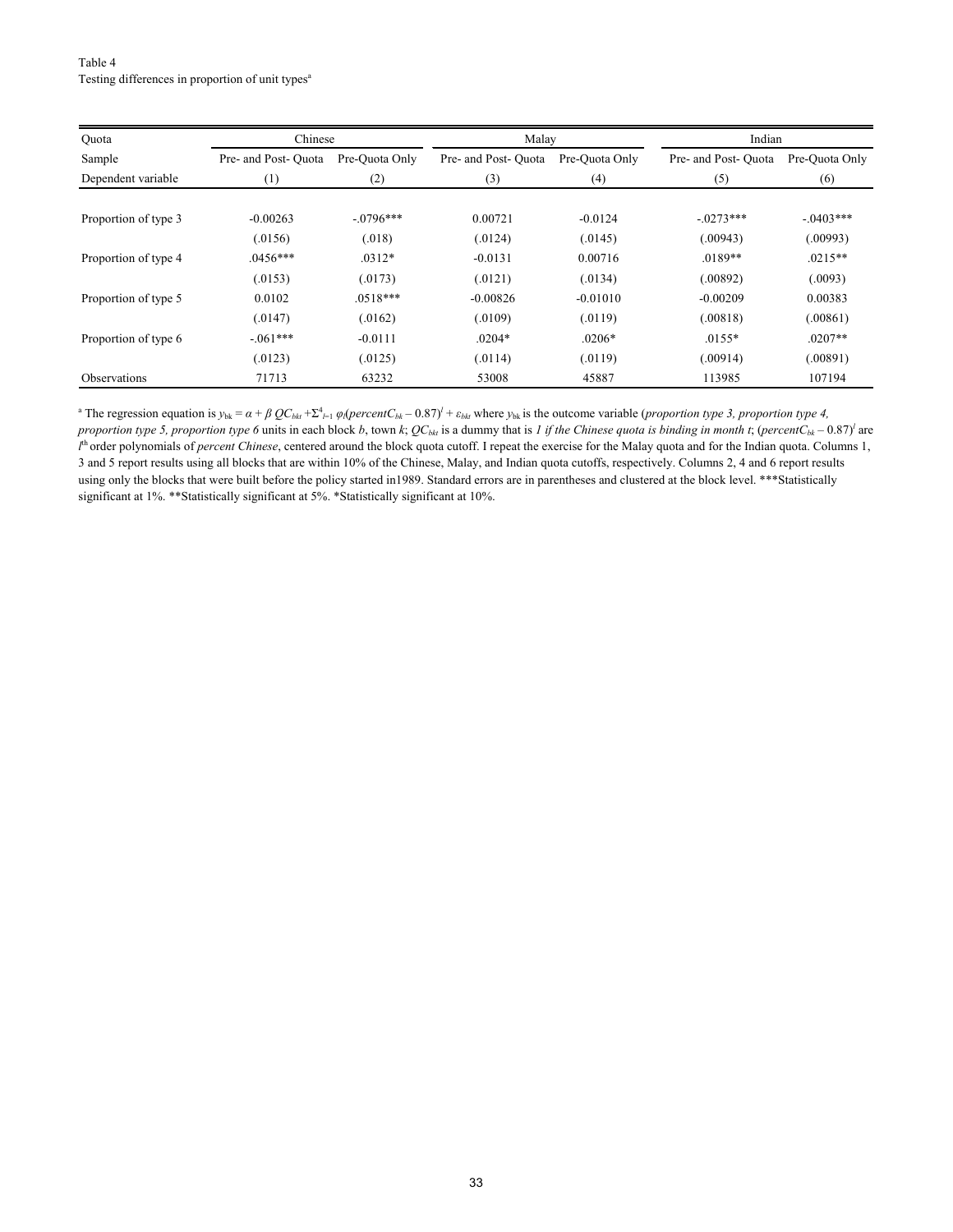#### Table 5 Results of the quota impact on price<sup>a</sup>

| Dependent variable         | In price    | In price    | In price     | In price    | In price    |
|----------------------------|-------------|-------------|--------------|-------------|-------------|
|                            | (1)         | (2)         | (3)          | (4)         | (5)         |
|                            |             |             |              |             |             |
| Panel A: Chinese quota     |             |             |              |             |             |
| $\mathbf C$                | $.081***$   | $.0503***$  | $.0502***$   | $.0321***$  | $-0.00413$  |
|                            | (.0166)     | (.0102)     | (.0104)      | (.00664)    | (.00872)    |
| $\mathbf N$                | 19533       | 19533       | 19533        | 19533       | 19533       |
| R-squared                  | 0.00926     | 0.798       | 0.799        | 0.825       | 0.892       |
| Panel B: Malay quota       |             |             |              |             |             |
| M                          | $-.0396***$ | $-.0262***$ | $-.027***$   | $-.00697*$  | 0.00564     |
|                            | (.0116)     | (.00762)    | (.00803)     | (.00374)    | (.00635)    |
| $\mathbf N$                | 14921       | 14921       | 14921        | 14921       | 14921       |
| R-squared                  | 0.0039      | 0.747       | 0.748        | 0.776       | 0.846       |
| Panel C: Indian quota      |             |             |              |             |             |
| I                          | $-.0285***$ | $-.0332***$ | $-0.0341***$ | $-.0109**$  | 0.00133     |
|                            | (.0108)     | (.0109)     | (.0114)      | (.00488)    | (.00478)    |
| $\mathbf N$                | 32147       | 32147       | 32147        | 32147       | 32147       |
| R-squared                  | 0.00908     | 0.775       | 0.776        | 0.806       | 0.875       |
| Ethnic proportions         | Y           | Y           | $\mathbf Y$  | Y           | $\mathbf N$ |
| Controls                   | N           | Y           | Y            | Y           | $\mathbf N$ |
| Month                      | $\mathbf N$ | Y           | Y            | Y           | $\mathbf N$ |
| Town                       | N           | Y           | Y            | N           | ${\bf N}$   |
| Linear town-by-month trend | N           | $\mathbf N$ | $\mathbf Y$  | N           | N           |
| Neighborhood               | N           | $\mathbf N$ | N            | Y           | N           |
| Block                      | N           | $\mathbf N$ | N            | $\mathbf N$ | Y           |

<sup>a</sup> The regression equation is *InPrice<sub>ibkt</sub>* =  $\alpha + \beta Q C_{bk, t} + \sum_{i=1}^{4} \varphi_i (percent C_{bk} - 0.87)^{t} + \varepsilon_{ibkt}$  where *InPrice<sub>ibkt</sub>* is the *log of the price of transaction i* in block *b*, town *k* and month *t*;  $QC_{bk,t}$  is a dummy that is *1 if the Chinese quota is binding in the previous month; (<i>percentC<sub>bk</sub>* – 0.87)<sup>*l*</sup> are *l*<sup>th</sup> order polynomials of *percent Chinese*, centered around the block quota. The controls are other observable characteristics of the block (*age of block*, its squared, *proportion of type 2 units*, *proportion of type 3 units*, *proportion of type 4 units*, *proportion of type 5 units*, *proportion of type 6 units*, *proportion of type 7 units*, *proportion of type 8 units*). I repeat the exercise for the Malay quota (Panel B) and for the Indian quota (Panel C). All specifications only use blocks that are within 10% of the Chinese, Malay, and Indian quota cutoffs, respectively. Standard errors are in parentheses, clustered at the block level (columns 1 and 5), town level (columns 2 and 3), neighborhood level (column 4). \*\*\*Statistically significant at 1%. \*\*Statistically significant at 5%. \*Statistically significant at 10%.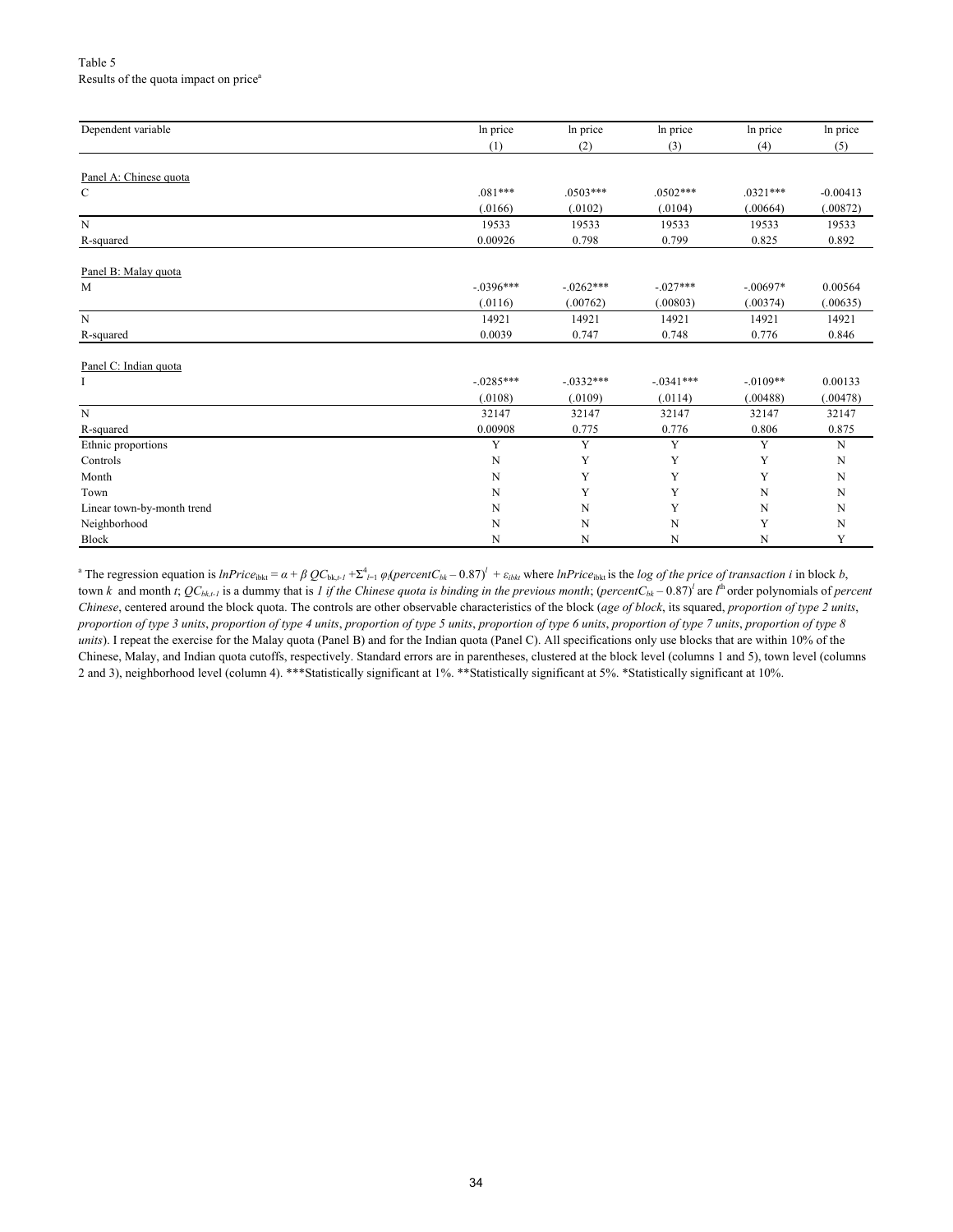| Quota                            | Chinese        | Malay          | Indian         |
|----------------------------------|----------------|----------------|----------------|
| Dependent variable               | Flat Type Sold | Flat Type Sold | Flat Type Sold |
|                                  | (1)            | (2)            | (3)            |
|                                  |                |                |                |
| Quota dummy                      | $-.0841*$      | $-.0854*$      | 0.0273         |
|                                  | (.0496)        | (.0449)        | (.0364)        |
| Ethnic proportion                | $-1.56$        | 1.99*          | $-2.79***$     |
|                                  | (1.06)         | (1.17)         | (1.04)         |
| (Ethnic proportion) <sup>2</sup> | 28.2           | 24.1           | $-39.7**$      |
|                                  | (25)           | (26.8)         | (20.1)         |
| (Ethnic proportion) <sup>3</sup> | 76.1           | $-140$         | 291            |
|                                  | (200)          | (179)          | (191)          |
| (Ethnic proportion) <sup>4</sup> | $-3134$        | $-1830$        | 6276**         |
|                                  | (3223)         | (3149)         | (2639)         |
| Type 1                           | $-2.92***$     | $-2.2***$      | $-3.06***$     |
|                                  | (.312)         | (.0675)        | (.29)          |
| Type 2                           | $-2.25***$     | $-517***$      | $-2.16***$     |
|                                  | (.0801)        | (.0461)        | (.0515)        |
| Type 3                           | $-.406***$     | .596***        | $-.357***$     |
|                                  | (.0379)        | (.0423)        | (.0339)        |
| Type 4                           | $.551***$      | $1.54***$      | $.623***$      |
|                                  | (.034)         | (.0479)        | (.0329)        |
| Type 5                           | $1.51***$      | dropped        | $1.51***$      |
|                                  | (.0391)        |                | (.0372)        |
| Type 6                           | $3.52***$      | dropped        | 3.39***        |
|                                  | (.165)         |                | (.128)         |
| Type 7                           | $3.65***$      | dropped        | $3.44***$      |
|                                  | (.196)         |                | (.14)          |
| Observations                     | 19533          | 14868          | 32147          |

<sup>a</sup> This is an ordered probit regression where the dependent variable is an integer between one and eight. The regressors are the same as column 1 of Table 5. All specifications only use blocks that are within 10% of the Chinese, Malay, and Indian quota cutoffs, respectively. Standard errors are in parentheses, clustered at the block level. \*\*\*Statistically significant at 1%. \*\*Statistically significant at 5%. \*Statistically significant at 10%.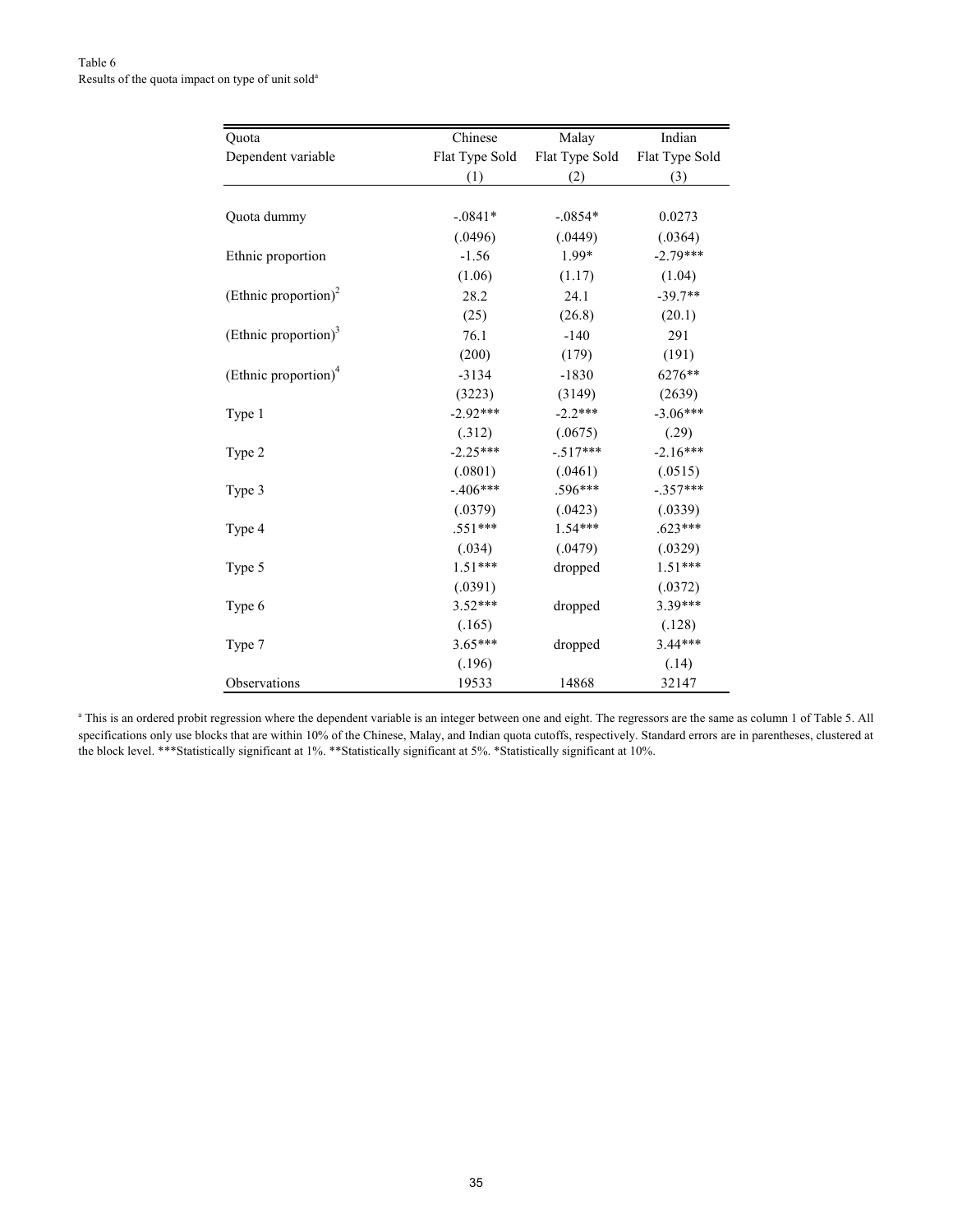#### Table 7 Results of the quota impact on the proportion of units sold<sup>a</sup>

| Quota                                                |                 | Chinese         |                 |                 | Malay           |                 |                 | Indian          |                 |
|------------------------------------------------------|-----------------|-----------------|-----------------|-----------------|-----------------|-----------------|-----------------|-----------------|-----------------|
| Dependent variable                                   | Proportion Sold | Proportion Sold | Proportion Sold | Proportion Sold | Proportion Sold | Proportion Sold | Proportion Sold | Proportion Sold | Proportion Sold |
|                                                      | (1)             | (2)             | (3)             | (4)             | (5)             | (6)             | (7)             | (8)             | (9)             |
| Panel A: Only blocks with resale transactions        |                 |                 |                 |                 |                 |                 |                 |                 |                 |
| Probability quota binds                              | $-00544***$     | $-.00456**$     | $-.00625***$    | $-0102***$      | $-00647***$     | $-.00348*$      | $-0.0623***$    | $-.00466**$     | $-0.00171$      |
|                                                      | (.00125)        | (.00177)        | (.00178)        | (.00147)        | (.00136)        | (.00207)        | (.000952)       | (.00193)        | (.00172)        |
| N                                                    | 3980            | 3980            | 3980            | 2906            | 2906            | 2906            | 6324            | 6324            | 6324            |
| R-squared                                            | 0.0134          | 0.095           | 0.148           | 0.0172          | 0.121           | 0.188           | 0.0209          | 0.11            | 0.147           |
| Panel B: Includes blocks without resale transactions |                 |                 |                 |                 |                 |                 |                 |                 |                 |
| Probability quota binds                              | $-0.00195$      | $-00791***$     | $-.00935***$    | $-00909***$     | $-.0131***$     | $-.00783***$    | $-0.0363***$    | $-00729**$      | $-0.00135$      |
|                                                      | (.00127)        | (.00147)        | (.0019)         | (.0016)         | (.00237)        | (.00236)        | (.00102)        | (.00307)        | (.00181)        |
| N                                                    | 4347            | 3980            | 3980            | 3149            | 2906            | 2906            | 6818            | 6324            | 6324            |
| R-squared                                            | 0.0109          | 0.0745          | 0.142           | 0.0103          | 0.097           | 0.181           | 0.00482         | 0.0863          | 0.137           |
| Ethnic proportions                                   |                 | $\mathbf{v}$    | Y               | v               | $\mathbf{v}$    | $\mathbf{v}$    | $\mathbf{v}$    | $\mathbf{v}$    |                 |
| Controls                                             |                 |                 |                 | N               | $\mathbf{x}$    |                 | N               |                 |                 |
| Town                                                 |                 |                 | N               | N               | X7              | N               | N               |                 |                 |
| Neighborhood                                         |                 | N               | $\mathbf{v}$    | N               | N               | v               | N               | N               |                 |

<sup>a</sup> The regression equation is  $pSold_{bk} = \alpha + \beta percent QC_{bk} + \sum_{i=1}^4 \varphi percent C_{bk} + \varepsilon_{bk}$  where  $pSold_{bk}$  is the proportion of units sold in block b, town k, aggregated across months; *percentQC<sub>bk</sub>* is the proportion of months the Chinese (C) quota is binding; *percentC*<sub>bk</sub> are *l*<sup>th</sup> order polynomials of *percent Chinese*. All specifications only use observations within 10% of the quota cutoffs. I repeat the exercise for the Malay and for the Indian quotas. Standard errors in parentheses, clustered at the block level (columns 1, 4 and 7), town level (columns 2, 5 and 8) and neighborhood level (columns 3, 6 and 9). \*\*\*Statistically significant at 1%. \*\*Statistically significant at 5%. \*Statistically significant at 10%.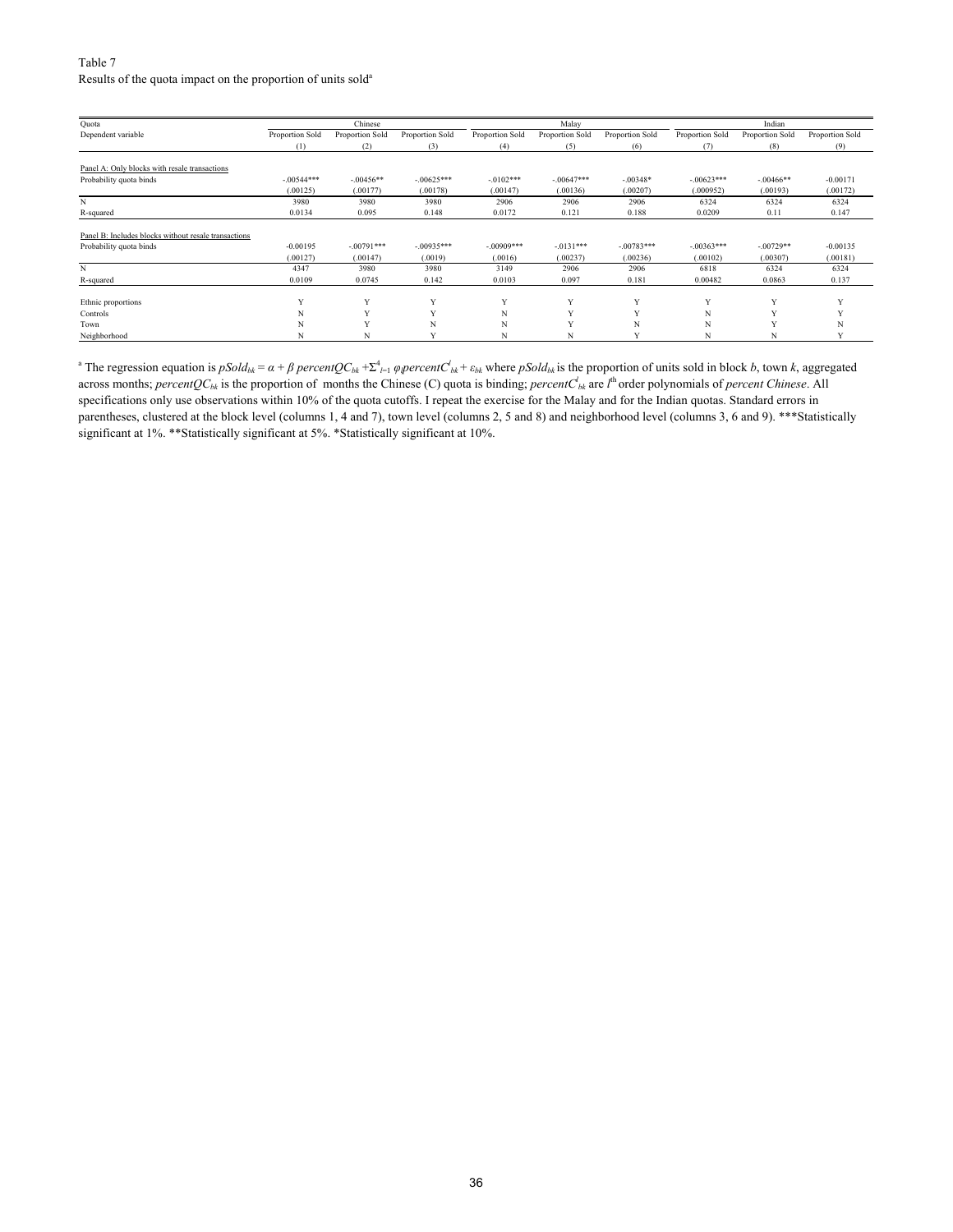

Source: Google Maps

FIG. 1. –Map of HDB blocks and HDB neighborhoods. Each number in the map corresponds to an HDB block. There are 4 HDB neighborhoods in this map. Neighborhood 1 comprises all HDB blocks between 100 and 199, neighborhood 2 comprises all HDB blocks between 200 and 299, neighborhoods 4 and 5 are defined in a similar manner.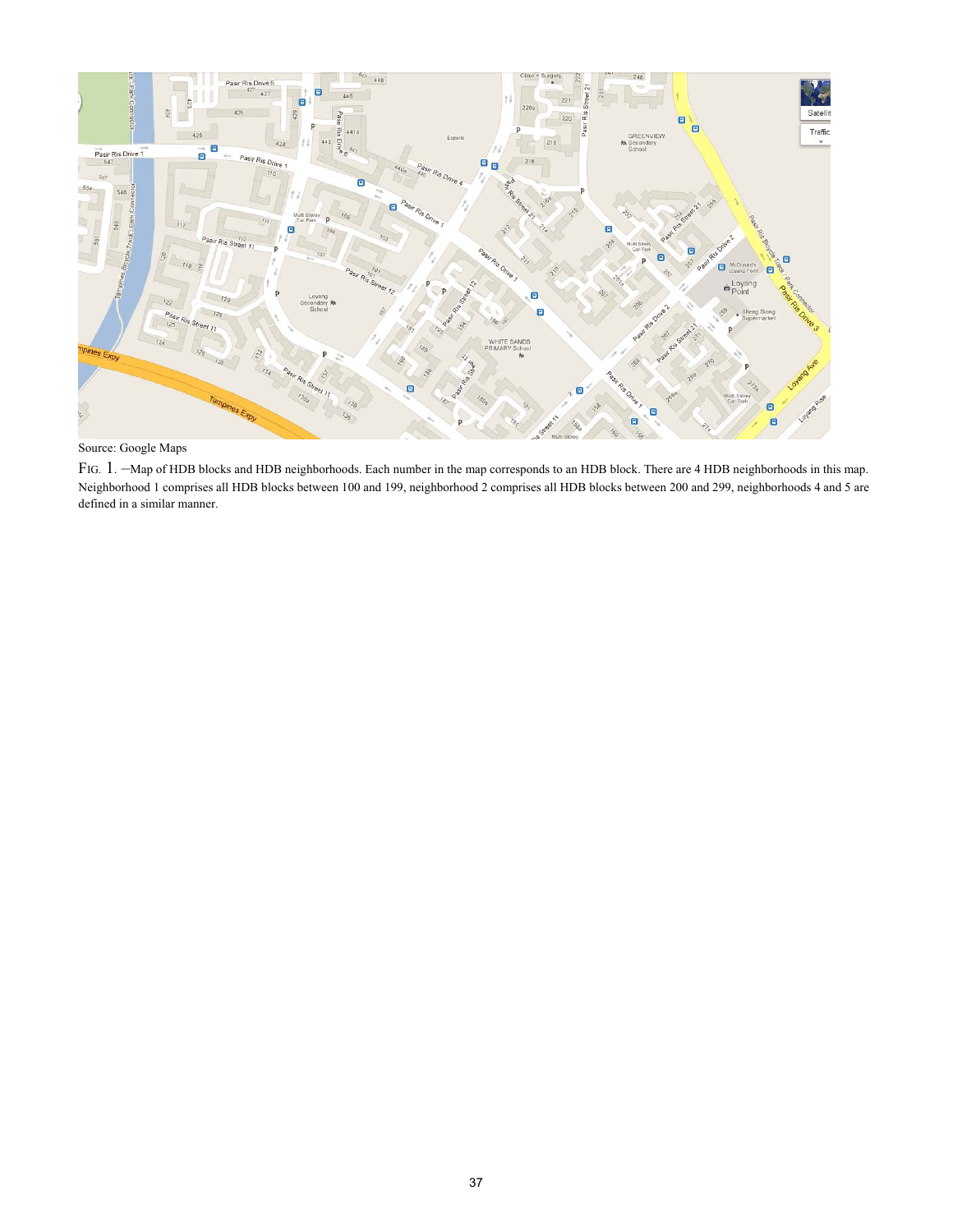a. Density of percent of Chinese in a block



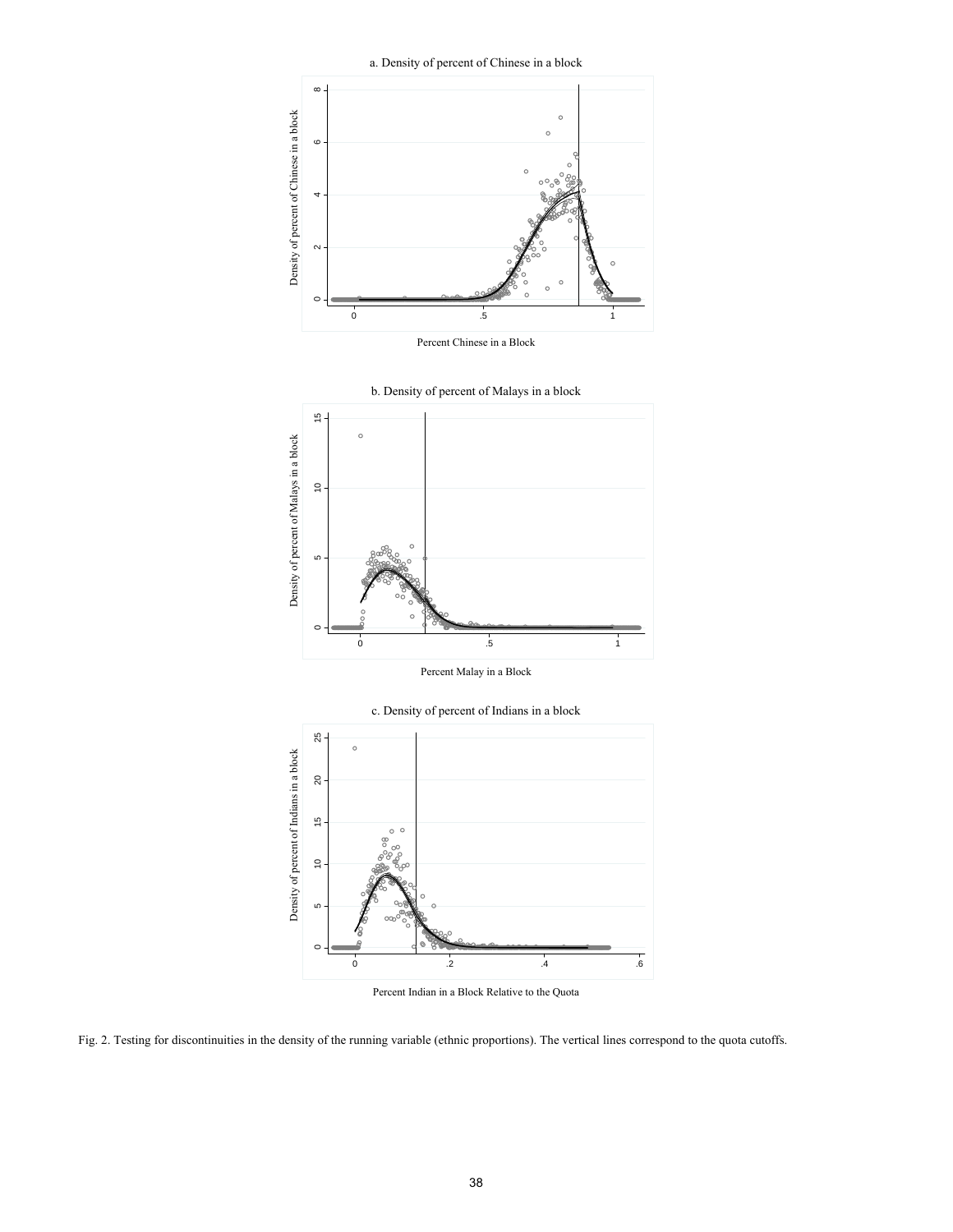









Fig. 3. Testing for discontinuity in the probability that the quota binds. Each panel in this figure is constructed by regressing *Q*b*<sup>t</sup>* (*a dummy for whether the quota is binding for block b in month t*) on a dummy that is 1 when the ethnic proportions are above the block quota cutoff and 4th order polynomials of ethnic proportions, centered around the quota cutoffs, then plotting the predicted probabilities. Repeat the exercise for the Malay quotas and Indian quotas. The dashed lines represent 95% confidence intervals. Standard errors clustered at the block level. The coefficient estimates are 23%, 12% and 10% for Chinese, Malay and Indian quotas.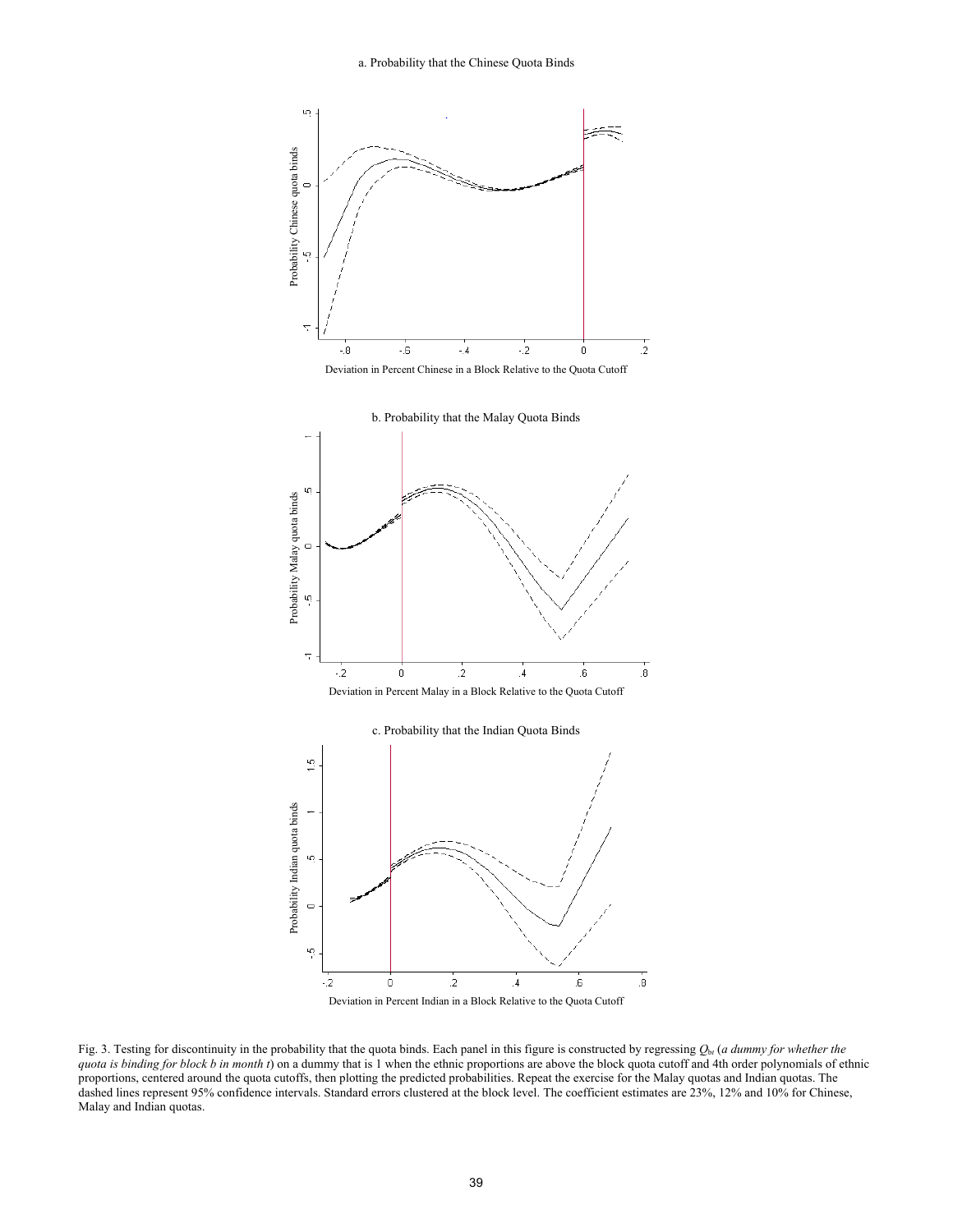**a. The Impact of Chinese Block Quotas on ln(price)** 













 Fig. 4. Impact of block quotas on *lnPrice*, 10% above and below the quota cutoffs. Each panel in this figure is constructed using the following procedure for observations within 10% of the ethnic quota cutoffs: (i) regress the *log of transaction prices* on smooth functions of *ethnic proportions centered around the quota cutoffs* (4th order polynomials) and a dummy that is *1 when the corresponding block quota is binding in the previous month*; (ii) plot the predicted prices (solid line) as well as the 95% confidence interval (dashed lines); (iii) plot means of ln(price) for each 1% bin. I repeat the exercise for the Malay quotas and Indian quotas. Standard errors clustered at the block level. Reported p-values correspond to the hypothesis test that the discontinuity at the cutoff is 0. The coefficient estimates are 8.1%, -3.96% and -2.85% for the Chinese, Malay and Indian quotas.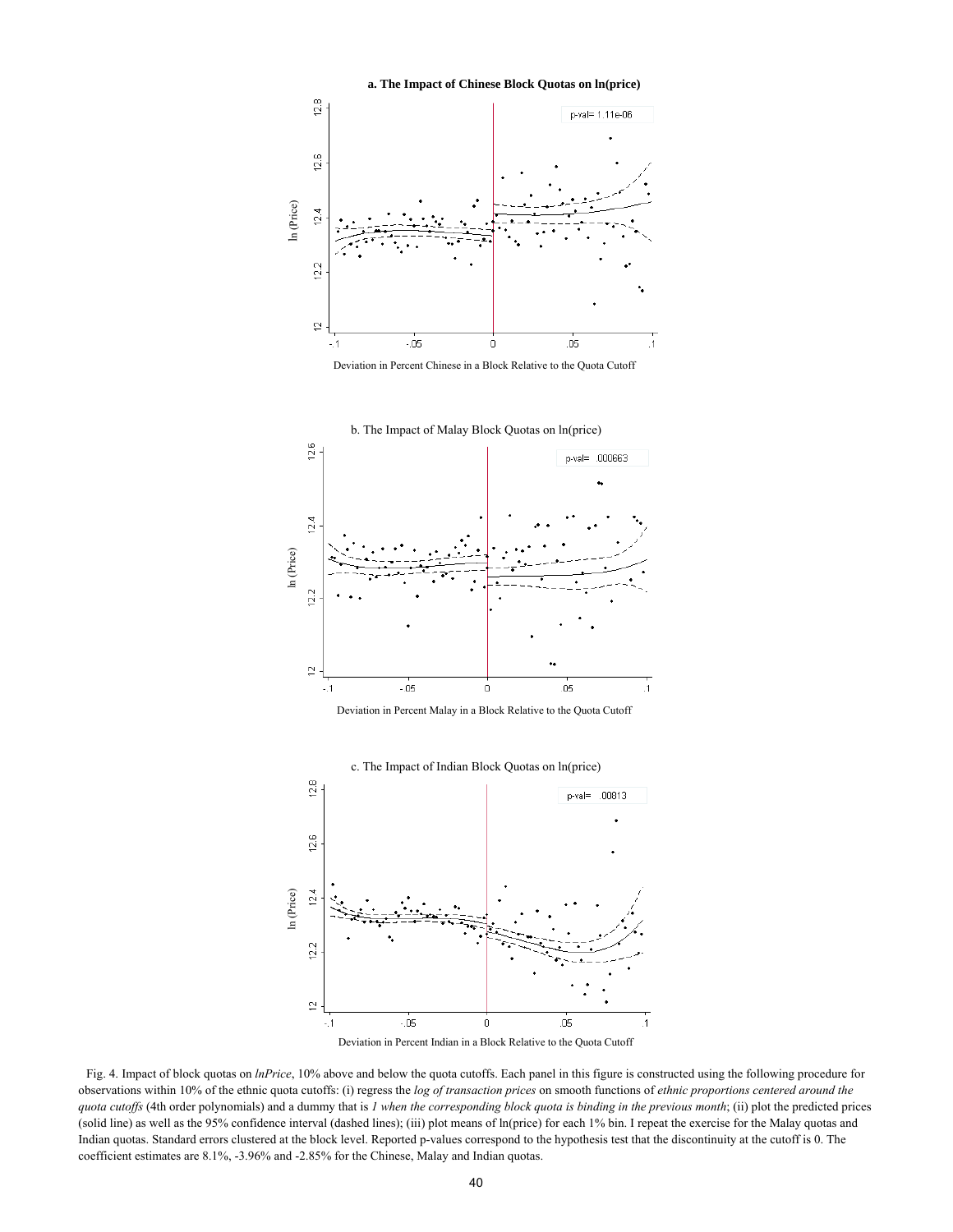### Data Appendix

October 5, 2012

In this section, I discuss how I constructed the sample and some key variables.

#### Sample

I calculate ethnic proportions using phone listings in the 2005 phonebook. I use data on the name, street name, apartment block number and postal code. Each phonebook includes six-digit postal codes that uniquely identify an HDB block. The first two digits of the postal code identifies the postal sector. The postal sector together with the fourth digit of the postal code identifies the HDB neighborhood. There is also an indicator that identifies whether an address is an HDB address.

The phonebook has 795,208 listings. Each listing has an identifying number. I dropped 41,814 listings that appear to be duplicate listings (they share the same identifying numbers, name and address with other listings). I dropped 204,248 phone listings because the street address did not appear on the Ethnic Integration Policy website. I dropped 13 listings because the addresses did not correspond to HDB blocks. I dropped 1,109 listings because I could not match these names to ethnicities. The final sample includes 548,024 listings.

After matching names to ethnicities, I collapsed the data to the HDB block level and obtained 8,042 blocks. I merged these blocks to the HDB census data using street names and block numbers. I dropped 35 blocks because I was not able to match addresses in the phonebook to the HDB census (this represents fewer than 2000 phone listings). The final sample includes 8,007 blocks.

#### Transactions data

I downloaded 35,942 resale transactions between April 2005 and August 2006. I dropped 198 transactions because the street address could not be merged with the street addresses in the HDB census.

#### Quota data

Of the 133,378 block-months in the quota data, I filled 117 observations by comparing the quota status in the previous and the following months. I checked that the quota status for all 117 observations was the same the month before and the month after and filled in the missing quota status using the quota status for the month before.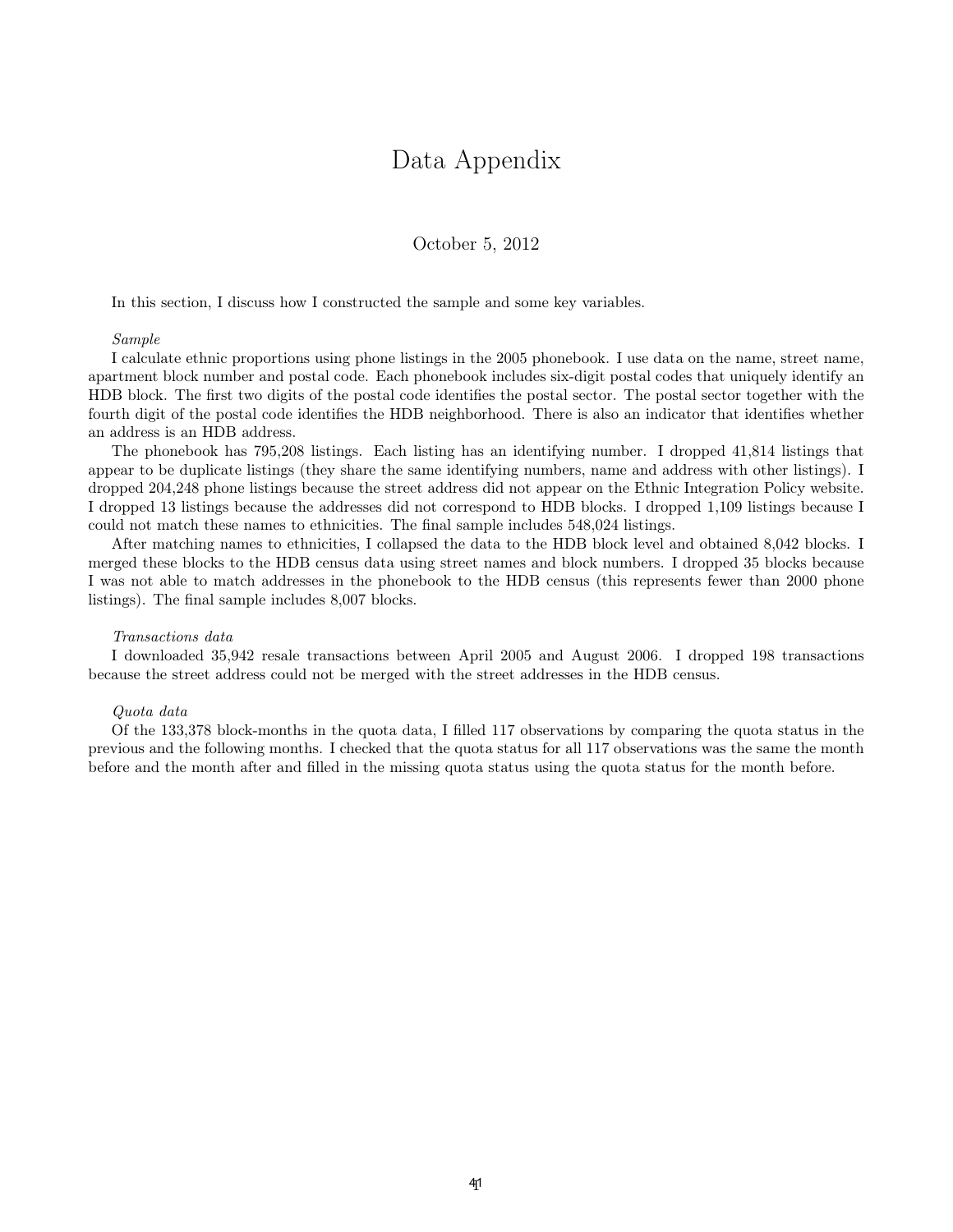### **Appendix Tables**

Table A1 Results of the quota impact on price (separate polynomials for constrained and unconstrained blocks)<sup>a</sup>

| Dependent variable     | In price    | In price    | In price    | In price    | In price    |
|------------------------|-------------|-------------|-------------|-------------|-------------|
|                        | (1)         | (2)         | (3)         | (4)         | (5)         |
|                        |             |             |             |             |             |
| Panel A: Chinese quota |             |             |             |             |             |
| $\mathbf C$            | $.069***$   | $.041***$   | $.041***$   | $.0237***$  | $-0.00413$  |
|                        | (.023)      | (.00886)    | (.00895)    | (.0074)     | (.00872)    |
| $\overline{N}$         | 19533       | 19533       | 19533       | 19533       | 19533       |
| R-squared              | 0.0145      | 0.798       | 0.799       | 0.825       | 0.892       |
| Panel B: Malay quota   |             |             |             |             |             |
| M                      | $-.0525***$ | $-0.342***$ | $-.0348***$ | $-.0183***$ | 0.00564     |
|                        | (.0177)     | (.0046)     | (.00464)    | (.00602)    | (.00635)    |
| $\mathbf N$            | 14921       | 14921       | 14921       | 14921       | 14921       |
| R-squared              | 0.00519     | 0.747       | 0.749       | 0.777       | 0.846       |
| Panel C: Indian quota  |             |             |             |             |             |
| Ι                      | $-0.0166$   | $-.0304**$  | $-0.0313**$ | $-0.00862$  | 0.00133     |
|                        | (.0154)     | (.0119)     | (.0122)     | (.00572)    | (.00478)    |
| $\mathbf N$            | 32147       | 32147       | 32147       | 32147       | 32147       |
| R-squared              | 0.0111      | 0.775       | 0.776       | 0.806       | 0.875       |
| Ethnic proportions     | Y           | Y           | Y           | Y           | N           |
| Controls               | $\mathbf N$ | Y           | Y           | Y           | ${\bf N}$   |
| Month                  | N           | Y           | Y           | Y           | ${\bf N}$   |
| Town                   | N           | Y           | Y           | N           | N           |
| Town-trend             | N           | $\mathbf N$ | Y           | N           | $\mathbf N$ |
| Neighborhood           | N           | $\mathbf N$ | $\mathbf N$ | Y           | N           |
| Block                  | N           | N           | N           | N           | Y           |

<sup>a</sup> The regression equation is lnPrice<sub>ibkt</sub> =  $\alpha + \beta Q C_{bk, l} + \sum_{l=1}^4 \varphi_l (percent C_{bk} - 0.87)^l + \sum_{l=1}^4 \gamma_l Q C_{bk, l} + (percent C_{bk} - 0.87)^l + \varepsilon_{ibk}$  where lnPrice<sub>ibkt</sub> is the log of the *price of transaction i* in block *b*, town *k* and month *t*;  $QC_{bk,t}$  is a dummy that is *1 if the Chinese quota is binding in the previous month*; (*percentC<sub>bk</sub>* – 0.87)<sup>*l*</sup> are *l*<sup>th</sup> order polynomials of *percent Chinese*, centered around the block quota. The controls are other observable characteristics of the block (*age of block*, its squared, *proportion of type 2 units*, *proportion of type 3 units*, *proportion of type 4 units*, *proportion of type 5 units*, *proportion of type 6 units*, *proportion of type 7 units*, *proportion of type 8 units*). I repeat the exercise for the Malay quota (Panel B) and for the Indian quota (Panel C). All specifications only use blocks that are within 10% of the Chinese, Malay, and Indian quota cutoffs, respectively. Standard errors are in parentheses, clustered at the block level (columns 1 and 5), town level (columns 2 and 3), neighborhood level (column 4). \*\*\*Statistically significant at 1%. \*\*Statistically significant at 5%. \*Statistically significant at 10%.